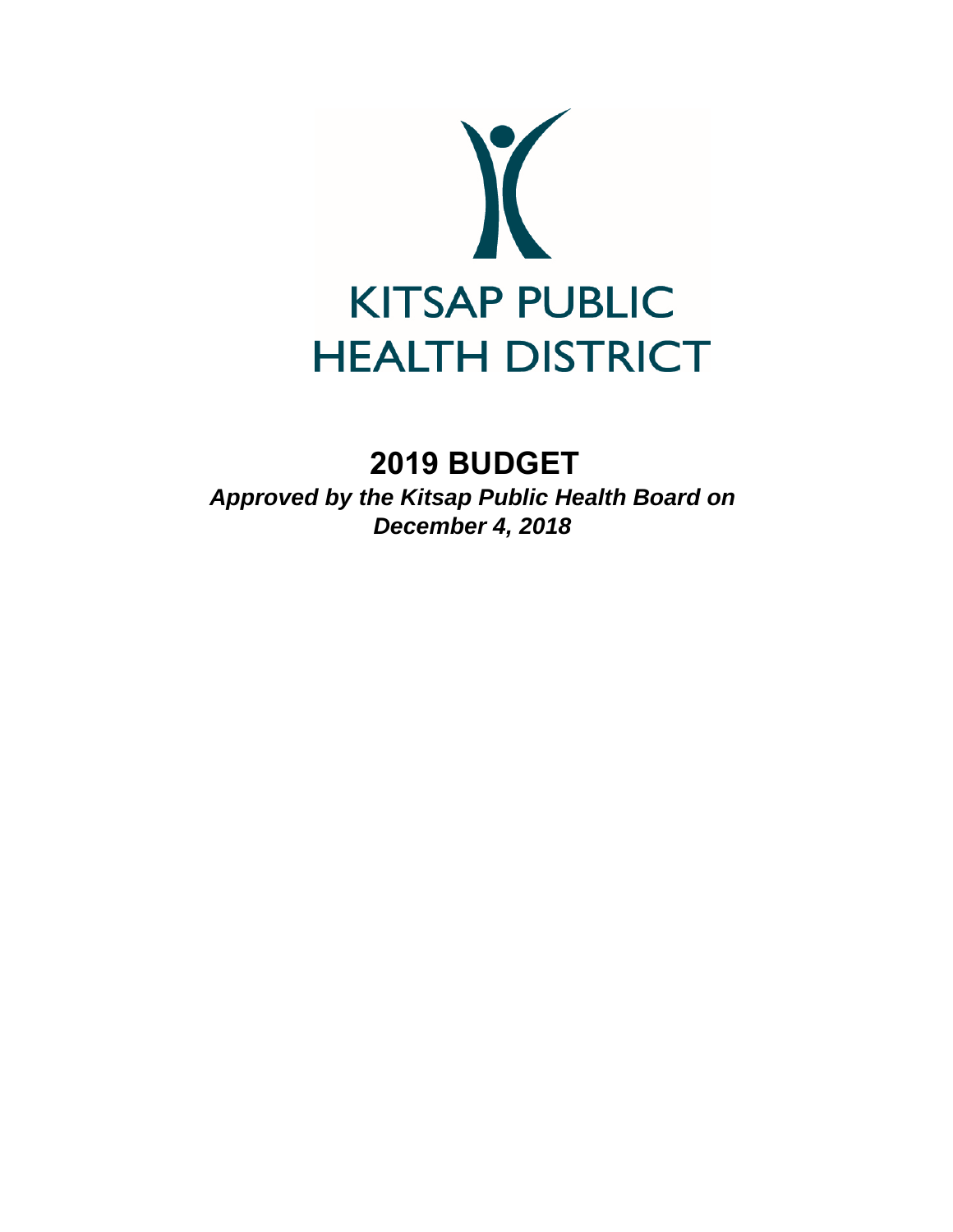## **Kitsap Public Health District**

## **2019 BUDGET**

|                                                                                                                  | <b>PAGE</b> |
|------------------------------------------------------------------------------------------------------------------|-------------|
| Agencywide Revenues and Other Sources of Funds                                                                   | 3           |
| Agencywide Expenditures and Other Uses of Funds                                                                  | 4           |
|                                                                                                                  |             |
| <b>ADMINISTRATIVE SERVICES DIVISION</b>                                                                          |             |
| <b>Administrative Services Division Summary</b>                                                                  | 5           |
| Administrative Services Programs (Health Officer, Administrator, Accounting, IT,<br>PIO, Clerical, & Facilities) | 6           |
| Assessment and Epidemiology                                                                                      | 7           |
| Public Health Emergency Preparedness and Response                                                                | 8           |
| <b>COMMUNITY HEALTH DIVISION</b>                                                                                 |             |
| <b>Community Health Division Summary</b>                                                                         | 9           |
| <b>Community Health Division Administration</b>                                                                  | 10          |
| <b>Healthy Communities Summary</b>                                                                               | 11          |
| <b>Chronic Disease Prevention</b>                                                                                | 12          |
| <b>Nurse Family Partnership</b>                                                                                  | 13          |
| <b>Parent Child Health</b>                                                                                       | 14          |
| <b>Clinical Services Summary</b>                                                                                 | 15          |
| <b>Clinic Administration</b>                                                                                     | 16          |
| Immunization                                                                                                     | 17          |
| Health Insurance Navigator                                                                                       | 18          |
| <b>Sexually Transmitted Infections</b>                                                                           | 19          |
| Tuberculosis                                                                                                     | 20          |
| <b>HIV/AIDS</b>                                                                                                  | 21          |
| Other Communicable Disease                                                                                       | 22          |
| <b>ENVIRONMENTAL HEALTH DIVISION</b>                                                                             |             |
| <b>Environmental Health Division Summary</b>                                                                     | 23          |
| Environmental Health Division Administration                                                                     | 24          |
| <b>Drinking Water</b>                                                                                            | 25          |
| Solid and Hazardous Waste                                                                                        | 26          |
| Onsite Sewage                                                                                                    | 27          |
| Food and Living Environment                                                                                      | 28          |
| Pollution Identification and Correction                                                                          | 29          |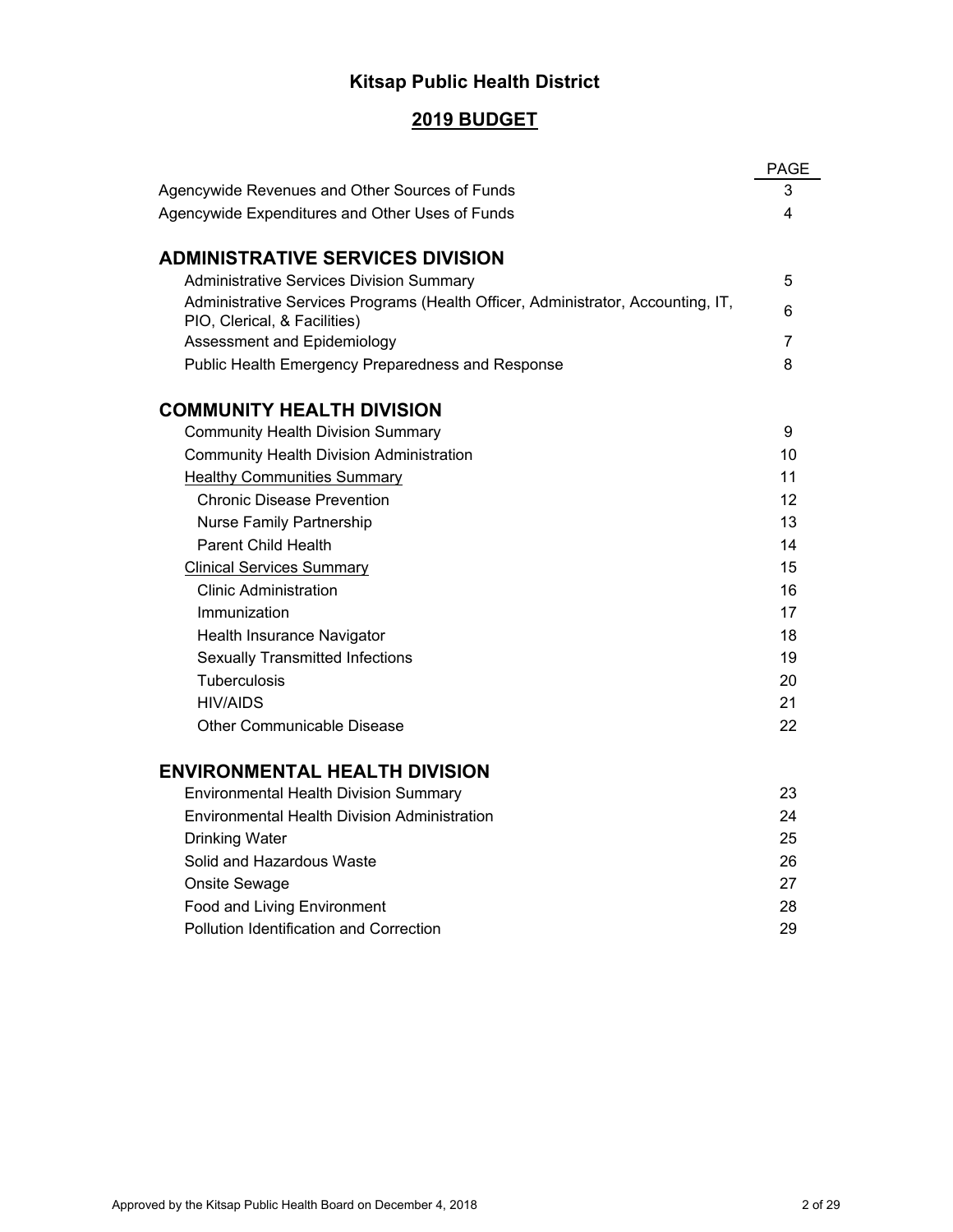#### **Kitsap Public Health District 2019 BUDGET AGENCYWIDE REVENUES & OTHER SOURCES OF FUNDS**

| <b>REVENUES</b>                                            |     | <b>ACTUAL</b><br>2017 |      | <b>BUDGET</b><br>2018 |     | <b>AMENDED</b><br>2018 | <b>YTD ACTUAL</b><br>9/30/2018 |           | <b>BUDGET</b><br>2019 |            | <b>DIFFERENCE</b> | <b>DIFFERENCE</b><br>FROM 2018 (\$) FROM 2018 (%) |
|------------------------------------------------------------|-----|-----------------------|------|-----------------------|-----|------------------------|--------------------------------|-----------|-----------------------|------------|-------------------|---------------------------------------------------|
| <b>CONTRACTS &amp; GRANTS</b>                              |     |                       |      |                       |     |                        |                                |           |                       |            |                   |                                                   |
| Admin Services: General Services & Vital Statistics        | \$  | 459,649 \$            |      | 480,510 \$            |     | 381,868                | \$<br>295,486 \$               |           | 427,427               | $\sqrt{3}$ | (53,083)          | $-11.05%$                                         |
| Admin Services: PHEPR & Assessment/Epidemiology            |     | 261,336               |      | 330,713               |     | 449,000                | 324,623                        |           | 295,345               |            | (35, 368)         | $-10.69%$                                         |
| <b>Community Health</b>                                    |     | 2,038,646             |      | 2,063,171             |     | 2,268,784              | 1,681,374                      |           | 1,790,698             |            | (272, 473)        | $-13.21%$                                         |
| <b>Environmental Health</b>                                |     | 641,995               |      | 520,521               |     | 625,647                | 452,864                        |           | 511,838               |            | (8,683)           | $-1.67%$                                          |
| <b>Total Contracts &amp; Grants</b>                        | \$  | 3,401,626 \$          |      | 3,394,915 \$          |     | 3,725,299 \$           | 2,754,347 \$                   |           | 3,025,308 \$          |            | (369, 607)        | -10.89%                                           |
| <b>FEES</b>                                                |     |                       |      |                       |     |                        |                                |           |                       |            |                   |                                                   |
| Admin Services: General Services & Vital Statistics        | \$  | 137,183 \$            |      | 139,493 \$            |     | 139,493 \$             | 122,942 \$                     |           | 148,000 \$            |            | 8,507             | 6.10%                                             |
| Admin Services: PHEPR & Assessment/Epidemiology            |     | 120,524               |      | 250,112               |     | 262,000                | 195,136                        |           | 316,158               |            | 66,046            | 26.41%                                            |
| <b>Community Health</b>                                    |     | 471,014               |      | 606,494               |     | 454,370                | 333,957                        |           | 491,899               |            | (114, 595)        | $-18.89%$                                         |
| <b>Environmental Health</b>                                |     | 4,476,145             |      | 5,091,756             |     | 5,086,606              | 4,109,651                      |           | 6,163,743             |            | 1,071,987         | 21.05%                                            |
| <b>Total Fees</b>                                          | \$  | 5,204,866 \$          |      | 6,087,855             | -\$ | 5,942,469              | \$<br>4,761,686                | <b>S</b>  | 7,119,800 \$          |            | 1,031,945         | 16.95%                                            |
| <b>GOVERNMENT FLEXIBLE FUNDING - GENERAL PUBLIC HEALTH</b> |     |                       |      |                       |     |                        |                                |           |                       |            |                   |                                                   |
| Bainbridge Island                                          | \$  | 42,512 \$             |      | 45,932 \$             |     | 45,932 \$              | 45,932 \$                      |           | 45,932 \$             |            |                   | N/A                                               |
| <b>Bremerton</b>                                           |     | 42,956                |      | 44,245                |     | 44,245                 | 44,245                         |           | 44,245                |            |                   | N/A                                               |
| <b>Kitsap County</b>                                       |     | 1,298,998             |      | 1,299,655             |     | 1,299,655              | 974,741                        |           | 1,299,655             |            |                   | N/A                                               |
| Kitsap County - Allocated to Tuberculosis Control          |     | 99,868                |      | 99,868                |     | 99,868                 | 74,901                         |           | 99,868                |            |                   | N/A                                               |
| Port Orchard                                               |     | 9,538                 |      | 9,825                 |     | 9,825                  | 9,825                          |           | 9,825                 |            |                   | N/A                                               |
| Poulsbo                                                    |     | 10,277                |      | 10,585                |     | 10,585                 | 10,585                         |           | 10,585                |            |                   | N/A                                               |
| State Public Health Assistance Funds                       |     | 997,476               |      | 997,476               |     | 997,476                | 997,476                        |           | 997,476               |            |                   | N/A                                               |
| <b>Total Local Government Flexible Funding</b>             | \$  | 2,501,625             | - \$ | 2,507,586 \$          |     | 2,507,586              | \$<br>2,157,705                | <b>\$</b> | 2,507,586 \$          |            |                   | N/A                                               |
| <b>GOVERNMENT CONTRIBUTIONS - NDGC MORTGAGE</b>            |     |                       |      |                       |     |                        |                                |           |                       |            |                   |                                                   |
| Bainbridge Island                                          | \$  | 7,715 \$              |      | $5,543$ \$            |     | $5,543$ \$             | $5,543$ \$                     |           | 5,487 \$              |            | (56)              | $-1.01%$                                          |
| <b>Bremerton</b>                                           |     | 9,601                 |      | 9,448                 |     | 9,448                  | 9,448                          |           | 9,364                 |            | (84)              | $-0.89%$                                          |
| <b>Kitsap County</b>                                       |     | 41,322                |      | 40,665                |     | 40,665                 | 30,499                         |           | 39,776                |            | (889)             | $-2.19%$                                          |
| Port Orchard                                               |     | 3,274                 |      | 3,222                 |     | 3,222                  | 3,222                          |           | 3,195                 |            | (27)              | $-0.84%$                                          |
| Poulsbo                                                    |     | 2,420                 |      | 2,382                 |     | 2,382                  | 2,382                          |           | 2,448                 |            | 66                | 2.77%                                             |
| <b>Total Local Government NDGC Mortgage</b>                | \$  | 64,332 \$             |      | 61,260 \$             |     | 61,260                 | \$<br>51,094 \$                |           | 60,270 \$             |            | (990)             | $-1.62%$                                          |
| <b>MISCELLANEOUS INCOME</b>                                |     |                       |      |                       |     |                        |                                |           |                       |            |                   |                                                   |
| Interest Income                                            | \$  | $30,125$ \$           |      | 20,800 \$             |     | 36,000 \$              | 38,624 \$                      |           | 40,000 \$             |            | 19,200            | 92.31%                                            |
| Other Income                                               |     | 23,382                |      | 5,100                 |     | 5,100                  | 5,922                          |           | 245,500               |            | 240,400           | 4713.73%                                          |
| <b>Total Miscellaneous Income</b>                          | \$  | 53,507 \$             |      | 25,900 \$             |     | 41,100 \$              | 44,546 \$                      |           | 285,500               | <b>S</b>   | 259,600           | 1002.32%                                          |
| <b>TOTAL REVENUES</b>                                      | \$  | 11,225,956            | - \$ | 12,077,516 \$         |     | 12,277,714 \$          | 9,769,378                      | -\$       | 12,998,464            | \$         | 920,948           | 7.63%                                             |
| <b>FUND BALANCE</b>                                        |     |                       |      |                       |     |                        |                                |           |                       |            |                   |                                                   |
| Use or (Designate): Drinking Water                         | \$  | 42,822 \$             |      | 111,435 \$            |     | 87,736 \$              | $(32, 352)$ \$                 |           | 83,539 \$             |            | (27, 896)         | $-25.03%$                                         |
| Use or (Designate): Foundational Public Health Services    |     | (147, 346)            |      |                       |     |                        |                                |           |                       |            |                   | N/A                                               |
| Use or (Designate): HIV/AIDS                               |     |                       |      |                       |     |                        |                                |           |                       |            |                   | N/A                                               |
| Use or (Designate): On-Site Sewage                         |     | 3,991                 |      | (93, 743)             |     | (70, 020)              | (145, 103)                     |           | (145, 345)            |            | (51,602)          | 55.05%                                            |
| Use or (Designate): Solid & Hazardous Waste                |     | (7, 779)              |      | 122,143               |     | 18,200                 | (127, 271)                     |           | (114, 639)            |            | (236, 782)        | -193.86%                                          |
| Use or (Designate): Tuberculosis                           |     | (241)                 |      | 17,739                |     | (12,983)               | (10, 964)                      |           | (29, 131)             |            | (46, 870)         | -264.22%                                          |
| Use or (Source) of Unrestricted/Undesignated Funds         |     | 261,941               |      | 59,417                |     | 98,870                 | (776, 281)                     |           | 381,272               |            | 321,855           | 541.69%                                           |
| <b>Total Change in Fund Balance</b>                        | \$  | 153,388 \$            |      | 216,991 \$            |     | 121,803                | \$<br>$(1,091,971)$ \$         |           | 175,696 \$            |            | (41, 295)         | $-19.03%$                                         |
| TOTAL REVENUES & OTHER SOURCES OF FUNDS                    | \$  | 11,379,344 \$         |      | 12,294,507 \$         |     | 12,399,517 \$          | 8,677,407 \$                   |           | 13,174,160 \$         |            | 879,653           | 7.15%                                             |
| TOTAL REVENUES OVER (SHORT) OF EXPENDITURES                | -\$ |                       | \$   |                       | \$  | ٠                      | \$<br>$\overline{a}$           | \$        |                       |            |                   |                                                   |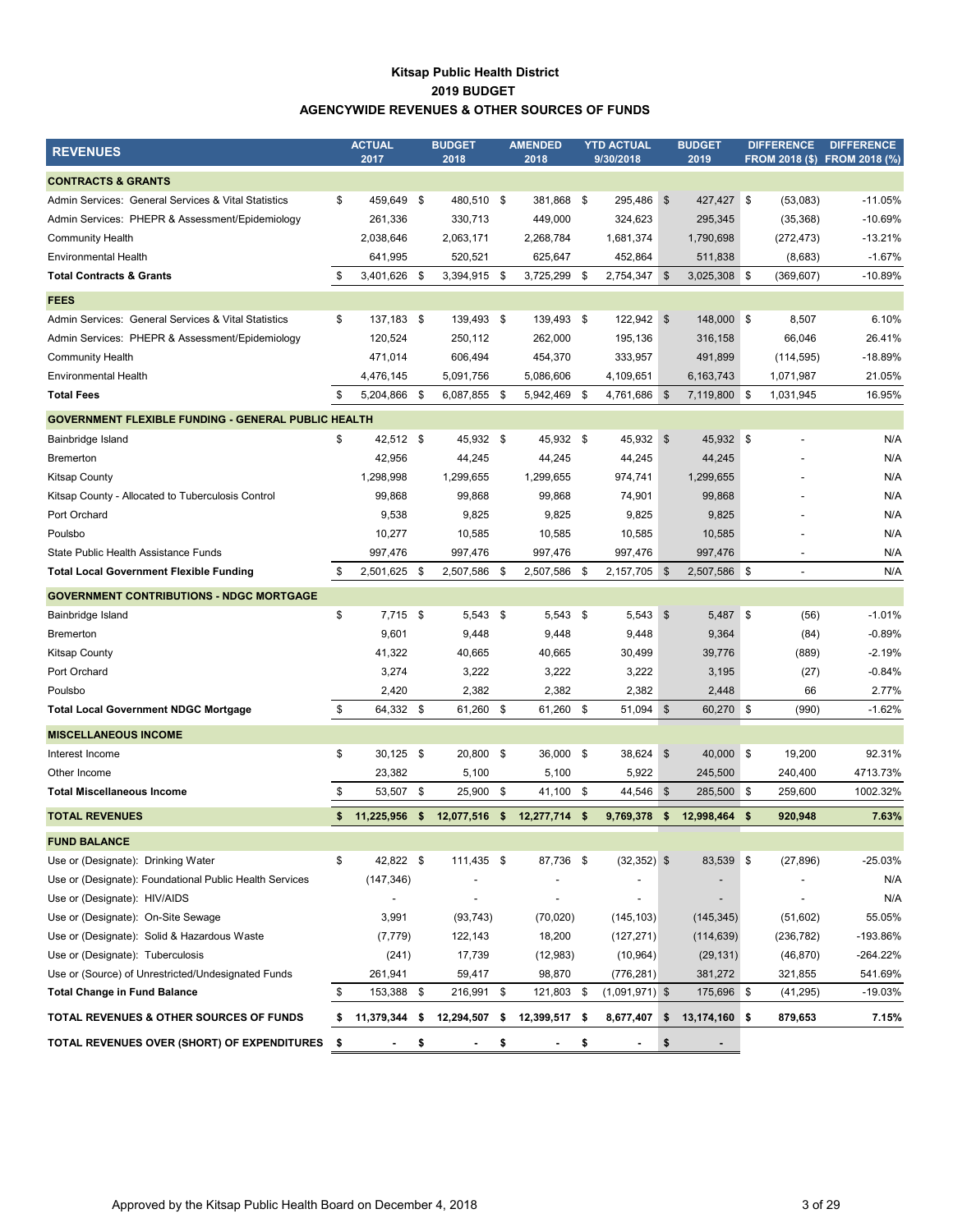## **Kitsap Public Health District AGENCYWIDE EXPENDITURES & OTHER USES OF FUNDS 2019 BUDGET**

| <b>EXPENDITURES</b>                 |    | <b>ACTUAL</b><br>2017 |      | <b>BUDGET</b><br>2018 |      | <b>AMENDED</b><br>2018 |      | <b>YTD ACTUAL</b><br>9/30/2018 |                           | <b>BUDGET</b><br>2019 | <b>DIFFERENCE</b><br><b>FROM 2018 (\$)</b> | <b>DIFFERENCE</b><br><b>FROM 2018 (%)</b> |
|-------------------------------------|----|-----------------------|------|-----------------------|------|------------------------|------|--------------------------------|---------------------------|-----------------------|--------------------------------------------|-------------------------------------------|
| <b>Personnel Costs</b>              |    |                       |      |                       |      |                        |      |                                |                           |                       |                                            |                                           |
| Salaries & Wages                    | \$ | 6,627,658             | - \$ | 6,831,011 \$          |      | 6,958,827              | \$   | 5,137,927                      | $\boldsymbol{\mathsf{S}}$ | 7,284,654             | 453,643<br>\$                              | 6.64%                                     |
| Payroll Taxes                       |    | 492,431               |      | 545,152               |      | 555,493                |      | 383,987                        |                           | 588,716               | 43,564                                     | 7.99%                                     |
| <b>Benefits</b>                     |    | 1,861,231             |      | 1,981,733             |      | 2,013,833              |      | 1,499,289                      |                           | 2,133,211             | 151,478                                    | 7.64%                                     |
| Unemployment                        |    |                       |      | 40,695                |      | 41,262                 |      |                                |                           | 43,419                | 2,724                                      | 6.69%                                     |
| <b>Subtotal Personnel Costs</b>     | \$ | 8,981,320             | \$   | 9,398,591             | - \$ | 9,569,415 \$           |      | 7,021,203                      | \$                        | $10,050,000$ \$       | 651,409                                    | 6.93%                                     |
| <b>Non-Personnel Costs</b>          |    |                       |      |                       |      |                        |      |                                |                           |                       |                                            |                                           |
| Supplies                            | \$ | 259,026 \$            |      | 261,940 \$            |      | 261,940                | - \$ | 134,914                        | \$                        | 216,812 \$            | (45, 128)                                  | $-17.23%$                                 |
| Office Equipment <\$5,000           |    | 30,589                |      | 6,660                 |      | 6,660                  |      | 359                            |                           | 8,700                 | 2,040                                      | 30.63%                                    |
| Computer Software <\$5,000          |    | 16,186                |      | 21,500                |      | 21,500                 |      | 4,612                          |                           | 17,896                | (3,604)                                    | $-16.76%$                                 |
| Computer Hardware <\$5,000          |    | 68,743                |      | 98,524                |      | 98,524                 |      | 56,714                         |                           | 86,539                | (11, 985)                                  | $-12.16%$                                 |
| <b>Professional Services</b>        |    | 676,647               |      | 1,095,144             |      | 997,161                |      | 542,629                        |                           | 741,663               | (353, 481)                                 | $-32.28%$                                 |
| Legal Services                      |    | 27,046                |      | 69,904                |      | 58,904                 |      | 10,339                         |                           | 41,300                | (28, 604)                                  | -40.92%                                   |
| Communications                      |    | 114,288               |      | 109,736               |      | 109,736                |      | 79,603                         |                           | 137,153               | 27,417                                     | 24.98%                                    |
| Travel & Mileage                    |    | 95,351                |      | 107,148               |      | 109,148                |      | 59,564                         |                           | 103,268               | (3,880)                                    | $-3.62%$                                  |
| Parking & Commute Trip Reduction    |    | 18,194                |      | 24,330                |      | 25,786                 |      | 21,132                         |                           | 27,588                | 3,258                                      | 13.39%                                    |
| Advertising                         |    | 9,121                 |      | 5,850                 |      | 5,850                  |      | 5,111                          |                           | 7,000                 | 1,150                                      | 19.66%                                    |
| <b>Rentals &amp; Leases</b>         |    | 53,156                |      | 39,018                |      | 39,018                 |      | 32,699                         |                           | 67,860                | 28,842                                     | 73.92%                                    |
| Insurance                           |    | 111,342               |      | 116,444               |      | 116,444                |      | $\blacksquare$                 |                           | 157,676               | 41,232                                     | 35.41%                                    |
| <b>Utilities</b>                    |    | 2,767                 |      | 1,300                 |      | 2,775                  |      | 2,223                          |                           | 3,000                 | 1,700                                      | 130.77%                                   |
| Repairs & Maintenance               |    | 141,863               |      | 119,670               |      | 119,670                |      | 85,444                         |                           | 133,232               | 13,562                                     | 11.33%                                    |
| Operations & Maintenance: NDGC      |    | 319,714               |      | 326,113               |      | 334,351                |      | 250,765                        |                           | 341,399               | 15,286                                     | 4.69%                                     |
| Training                            |    | 32,124                |      | 93,539                |      | 93,539                 |      |                                |                           | 116,110               | 22,571                                     | 24.13%                                    |
| Miscellaneous                       |    | 110,611               |      | 79,796                |      | 109,796                |      | 139,945                        |                           | 316,614               | 236,818                                    | 296.78%                                   |
| Equipment >\$5,000                  |    |                       |      |                       |      |                        |      |                                |                           | 30,000                | 30,000                                     | N/A                                       |
| Computer Software > \$5,000         |    |                       |      |                       |      |                        |      |                                |                           | 16,000                | 16,000                                     | N/A                                       |
| Computer Hardware >\$5,000          |    |                       |      | 13,000                |      | 13,000                 |      |                                |                           | 13,000                |                                            | 0.00%                                     |
| Government Center Debt Principal    |    | 165,000               |      | 165,000               |      | 165,000                |      | 123,750                        |                           | 165,000               |                                            | 0.00%                                     |
| Government Center Debt Interest     |    | 146,256               |      | 141,300               |      | 141,300                |      | 105,975                        |                           | 136,350               | (4,950)                                    | $-3.50%$                                  |
| Non-Expenditures                    |    |                       |      |                       |      |                        |      | 426                            |                           | 240,000               | 240,000                                    | N/A                                       |
| <b>Subtotal Non-Personnel Costs</b> | \$ | 2,398,024             | \$   | 2,895,916             | \$   | 2,830,102              | -\$  | 1,656,204                      | \$                        | 3,124,160             | 228,244<br>\$                              | 7.88%                                     |
| <b>TOTAL EXPENDITURES</b>           | S  | 11,379,344            | \$   | 12,294,507            | \$   | 12,399,517             | - \$ | 8,677,407                      | \$                        | 13,174,160 \$         | 879,653                                    | 7.15%                                     |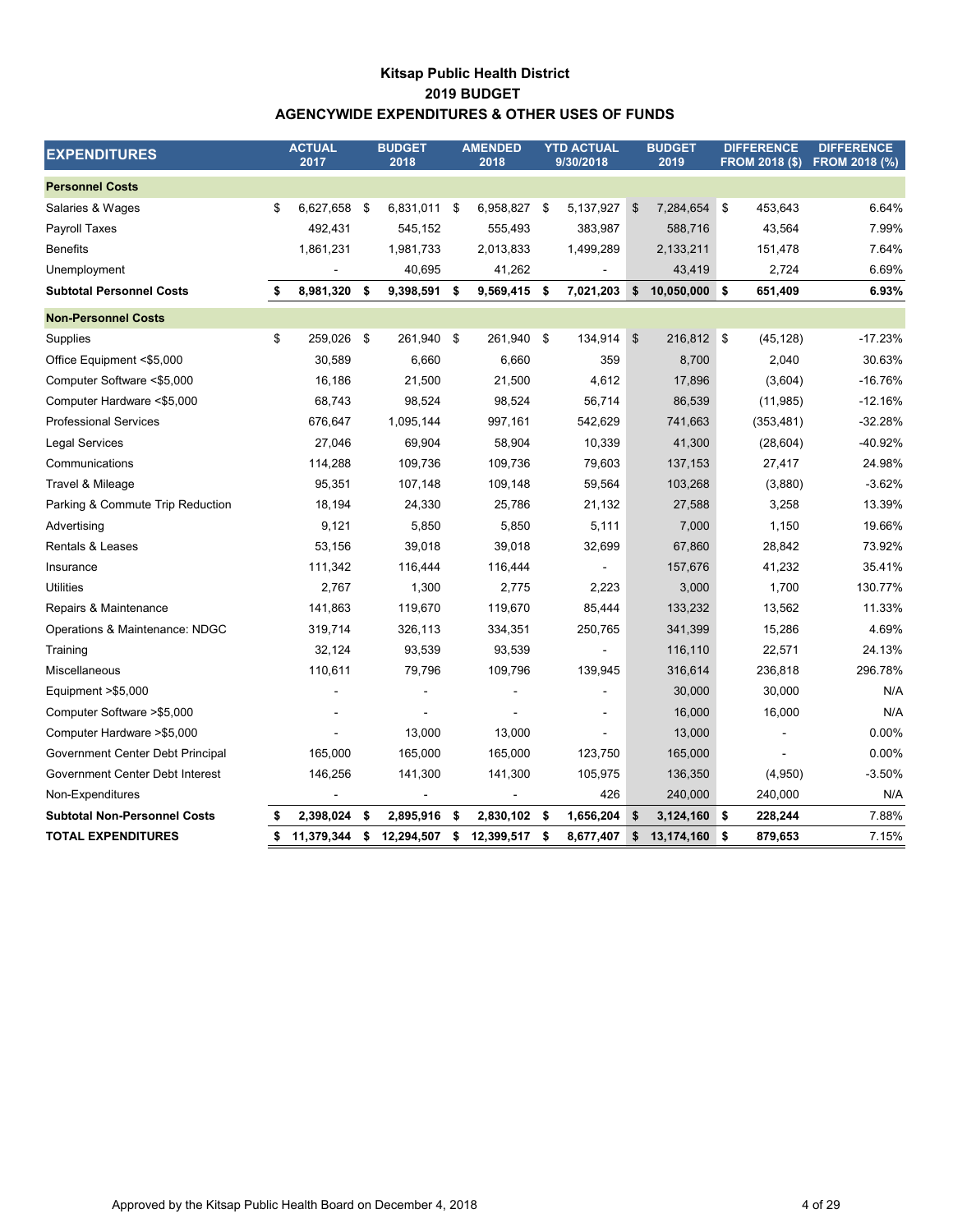## **Kitsap Public Health District 2019 BUDGET ADMINSTRATIVE SERVICES DIVISION - SUMMARY**

|                                     |    | <b>ACTUAL</b>  | <b>BUDGET</b>      |      | <b>AMENDED</b> | <b>YTD ACTUAL</b>  |               | <b>BUDGET</b>  | <b>DIFFERENCE</b> | <b>DIFFERENCE</b>            |
|-------------------------------------|----|----------------|--------------------|------|----------------|--------------------|---------------|----------------|-------------------|------------------------------|
|                                     |    | 2017           | 2018               |      | 2018           | 9/30/2018          |               | 2019           |                   | FROM 2018 (\$) FROM 2018 (%) |
| <b>REVENUES</b>                     |    |                |                    |      |                |                    |               |                |                   |                              |
| <b>DIRECT PROGRAM REVENUES</b>      | \$ | 1,096,531      | \$<br>1,287,988    | \$   | 1,334,721      | \$<br>1,033,827    | \$            | 1,532,700 \$   | 244,712           | 19.00%                       |
| <b>Government Contributions</b>     |    | 478.121        | 417,624            |      | 125,352        | 161,571            |               | 503,556        | 85,932            | 20.58%                       |
| <b>TOTAL REVENUES</b>               | S  | 1,574,652      | \$<br>1,705,612 \$ |      | 1,460,073      | \$<br>1,195,398    | \$            | 2,036,256      | 330,644           | 19.39%                       |
| <b>EXPENDITURES</b>                 |    |                |                    |      |                |                    |               |                |                   |                              |
| <b>Personnel Costs</b>              |    |                |                    |      |                |                    |               |                |                   |                              |
| Salaries & Wages                    | \$ | 2,287,963      | \$<br>2,352,075 \$ |      | 2,343,471      | \$<br>1,755,070    | $\sqrt[6]{3}$ | 2,483,647 \$   | 131,572           | 5.59%                        |
| Payroll Taxes                       |    | 168,201        | 186,468            |      | 185,773        | 131,145            |               | 201,385        | 14,917            | 8.00%                        |
| <b>Benefits</b>                     |    | 640,906        | 677,208            |      | 662,401        | 504,766            |               | 696,092        | 18,884            | 2.79%                        |
| Unemployment                        |    |                | 14,049             |      | 14,003         |                    |               | 14,847         | 798               | 5.68%                        |
| <b>Subtotal Personnel Costs</b>     | \$ | 3,097,070      | \$<br>3,229,800    | \$   | 3,205,648      | \$<br>2,390,981    | -\$           | $3,395,971$ \$ | 166,171           | 5.14%                        |
| <b>Non-Personnel Costs</b>          |    |                |                    |      |                |                    |               |                |                   |                              |
| Supplies                            | \$ | 86,852 \$      | 85,944             | \$   | 85,944 \$      | 58,193             | $\sqrt{3}$    | 82,630 \$      | (3, 314)          | $-3.86%$                     |
| Office Equipment <\$5,000           |    | 20,607         | 3,660              |      | 3,660          | 359                |               | 3,000          | (660)             | $-18.03%$                    |
| Computer Software <\$5,000          |    | 15,905         | 21,500             |      | 21,500         | 4,094              |               | 17,896         | (3,604)           | $-16.76%$                    |
| Computer Hardware <\$5,000          |    | 20,410         | 23,273             |      | 23,273         | 17,586             |               | 31,775         | 8,502             | 36.53%                       |
| <b>Professional Services</b>        |    | 163,664        | 280,193            |      | 214,128        | 104,966            |               | 228,959        | (51, 234)         | $-18.29%$                    |
| <b>Legal Services</b>               |    | 6,612          | 37,500             |      | 26,500         | 6,453              |               | 21,500         | (16,000)          | $-42.67%$                    |
| Communications                      |    | 63,337         | 60,888             |      | 60,888         | 39,855             |               | 83,364         | 22,476            | 36.91%                       |
| Travel & Mileage                    |    | 12,118         | 10,889             |      | 10,889         | 9,761              |               | 12,029         | 1,140             | 10.47%                       |
| Parking & Commute Trip Reduction    |    | 4,763          | 9,420              |      | 13,376         | 11,414             |               | 11,652         | 2,232             | 23.69%                       |
| Advertising                         |    | 1,128          | 1,350              |      | 1,350          | 238                |               | 1,500          | 150               | 11.11%                       |
| Rentals & Leases                    |    | 39,286         | 29,040             |      | 29,040         | 22,717             |               | 34,600         | 5,560             | 19.15%                       |
| Insurance                           |    | 111,342        | 114,830            |      | 114,830        |                    |               | 156,000        | 41,170            | 35.85%                       |
| <b>Utilities</b>                    |    | 2,728          | 1,300              |      | 2,775          | 2,169              |               | 3,000          | 1,700             | 130.77%                      |
| Repairs & Maintenance               |    | 92,174         | 81,329             |      | 81,329         | 58,364             |               | 84,494         | 3,165             | 3.89%                        |
| Operations & Maintenance: NDGC      |    | 29,384         | 28,687             |      | 27,653         | 23,117             |               | 29,073         | 386               | 1.35%                        |
| Training                            |    | 10,536         | 35,725             |      | 35,725         |                    |               | 35,400         | (325)             | $-0.91%$                     |
| Miscellaneous                       |    | 53,760         | 42,160             |      | 42,160         | 56,325             |               | 48,900         | 6,740             | 15.99%                       |
| Equipment >\$5,000                  |    |                |                    |      |                |                    |               |                |                   | N/A                          |
| Computer Software >\$5,000          |    |                |                    |      |                |                    |               | 16,000         | 16,000            | N/A                          |
| Computer Hardware >\$5,000          |    |                | 13,000             |      | 13,000         |                    |               | 13,000         |                   | N/A                          |
| Government Center Debt Principal    |    | 165,000        | 165,000            |      | 165,000        | 123,750            |               | 165,000        |                   | N/A                          |
| Government Center Debt Interest     |    | 146,256        | 141,300            |      | 141,300        | 105,975            |               | 136,350        | (4,950)           | $-3.50%$                     |
| Non-Expenditures                    |    |                |                    |      |                | 426                |               | 240,000        | 240,000           | #DIV/0!                      |
| <b>Subtotal Non-Personnel Costs</b> | \$ | 1,045,862 \$   | 1,186,988          | - \$ | 1,114,320 \$   | 645,762 \$         |               | 1,456,122 \$   | 269,134           | 22.67%                       |
| <b>PROGRAM EXPENDITURES</b>         | \$ | 4, 142, 932 \$ | 4,416,788          | - 56 | 4,319,968 \$   | 3,036,743 \$       |               | 4,852,093 \$   | 435,305           | 9.86%                        |
| Administrative Services Overhead    |    | (2,568,280)    | (2,711,176)        |      | (2,859,895)    | (1,841,345)        |               | (2,815,837)    | (104, 661)        | 3.86%                        |
| <b>TOTAL EXPENDITURES</b>           | \$ | 1,574,652 \$   | 1,705,612 \$       |      | 1,460,073      | \$<br>1,195,398 \$ |               | 2,036,256 \$   | 330,644           | 19.39%                       |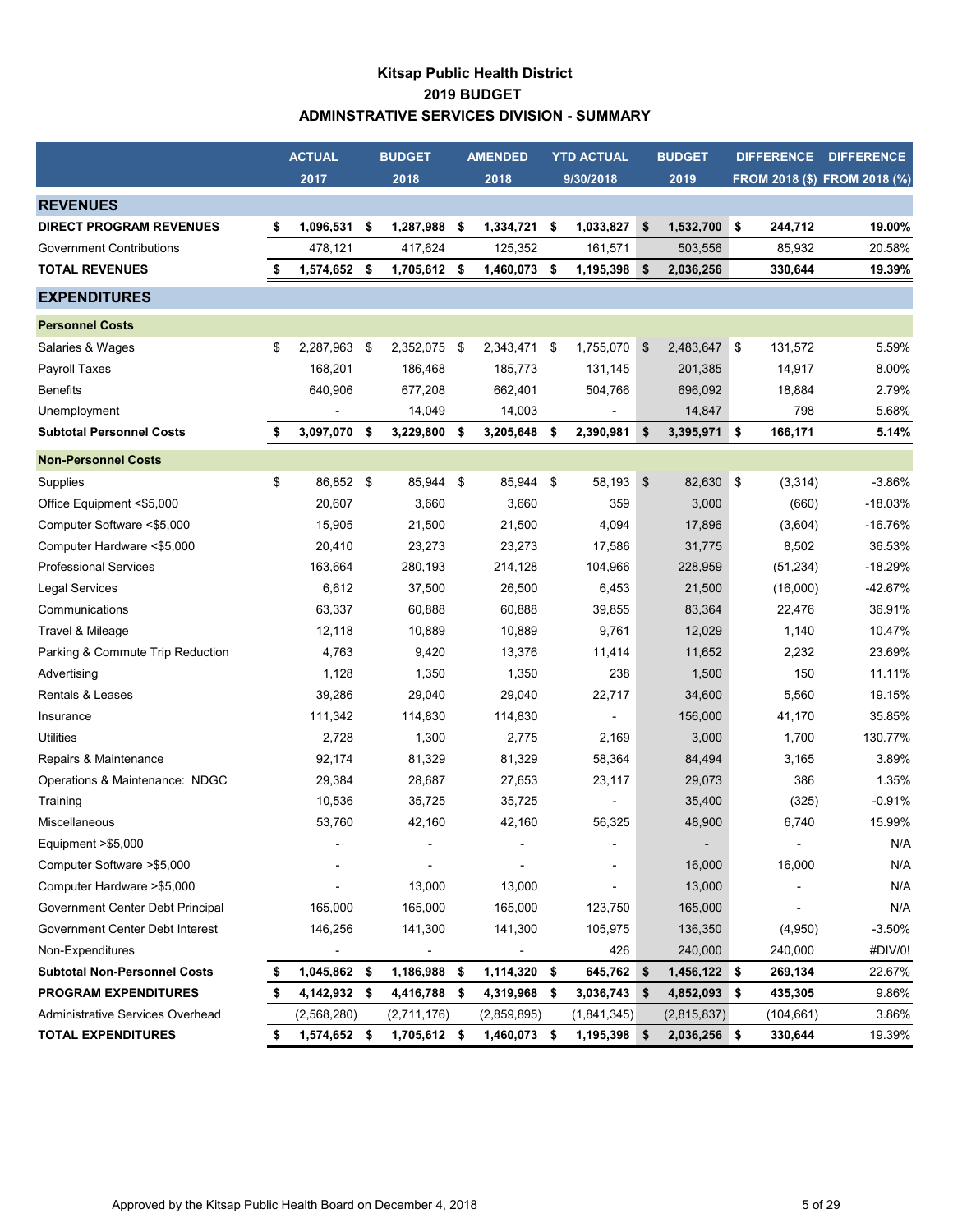#### **Kitsap Public Health District 2019 BUDGET**

**ADMINISTRATIVE SERVICES PROGRAMS (Health Officer, Administrator, Accounting, IT, PIO, Clerical, & Facilities)**

|                                                          | <b>ACTUAL</b><br>2017     |      | <b>BUDGET</b><br>2018     |     | <b>AMENDED</b><br>2018    |      | <b>YTD ACTUAL</b><br>9/30/2018 |            | <b>BUDGET</b><br>2019     |    | <b>DIFFERENCE</b>        | <b>DIFFERENCE</b><br>FROM 2018 (\$) FROM 2018 (%) |
|----------------------------------------------------------|---------------------------|------|---------------------------|-----|---------------------------|------|--------------------------------|------------|---------------------------|----|--------------------------|---------------------------------------------------|
| <b>REVENUES</b>                                          |                           |      |                           |     |                           |      |                                |            |                           |    |                          |                                                   |
| <b>Contracts &amp; Grants</b>                            |                           |      |                           |     |                           |      |                                |            |                           |    |                          |                                                   |
| <b>HCA - ACH</b>                                         | \$<br>9,543               | - \$ |                           | \$  |                           | \$   |                                | \$         |                           | \$ |                          | N/A                                               |
| DSHS Medicaid Match - Kitsap Connect                     |                           |      |                           |     | 25.000                    |      | 26,837                         |            | 17,322                    |    | 17.322                   | N/A                                               |
| <b>KCF Heal Initiative</b>                               | 10,000                    |      |                           |     | Ĭ.                        |      | 1,500                          |            |                           |    |                          | N/A                                               |
| <b>OCH Support</b>                                       | 69,717                    |      |                           |     |                           |      |                                |            |                           |    |                          | N/A                                               |
| <b>OCH Admin Support</b>                                 |                           |      |                           |     |                           |      | 12,090                         |            |                           |    |                          | N/A                                               |
| Kitsap Connects - 1/10th of 1%                           | 342,451                   |      | 480,510                   |     | 326,868                   |      | 238,973                        |            | 380,105                   |    | (100, 405)               | $-20.90%$                                         |
| <b>Bremerton Salvation Army Services</b>                 | 27,938                    |      |                           |     | 30.000                    |      | 16.086                         |            | 30,000                    |    | 30.000                   | N/A                                               |
| Subtotal<br>Fees                                         | \$<br>459,649             | \$   | 480,510                   | \$  | 381,868                   | \$   | 295,486                        | \$         | 427,427                   | \$ | (53,083)                 | $-11.05%$                                         |
| <b>Birth Certificates</b>                                | \$<br>81,346 \$           |      | 80,000 \$                 |     | 80,000                    | -\$  | 68,916                         | $\sqrt{3}$ | 85,000 \$                 |    | 5,000                    | 6.25%                                             |
| Death Certificates                                       | 43,208                    |      | 47,543                    |     | 47,543                    |      | 43,631                         |            | 50,000                    |    | 2,457                    | 5.17%                                             |
| Social Security Verification                             | 40                        |      | $\overline{a}$            |     | $\overline{a}$            |      | $\overline{a}$                 |            | $\overline{a}$            |    | $\overline{a}$           | N/A                                               |
| Vital Statistics Postage & Handling                      | 12,589                    |      | 11,950                    |     | 11,950                    |      | 10,395                         |            | 13,000                    |    | 1,050                    | 8.79%                                             |
| <b>Subtotal Vital Statistics</b>                         | \$<br>137,183             | \$   | 139,493                   | \$  | 139,493                   | \$   | 122,942                        | \$         | 148,000                   | \$ | 8,507                    | 6.10%                                             |
| <b>Other Revenues</b>                                    |                           |      |                           |     |                           |      |                                |            |                           |    |                          |                                                   |
| Bainbridge - NDGC                                        | \$<br>7,715               | \$   | 5,543                     | \$  | 5,543                     | \$   | 5,543                          | \$         | 5,487                     | \$ | (56)                     | $-1.01%$                                          |
| Bremerton - NDGC                                         | 9,601                     |      | 9,448                     |     | 9,448                     |      | 9,448                          |            | 9,364                     |    | (84)                     | $-0.89%$                                          |
| Kitsap County - NDGC                                     | 41,322                    |      | 40,665                    |     | 40,665                    |      | 30,499                         |            | 39,776                    |    | (889)                    | $-2.19%$                                          |
| Port Orchard - NDGC                                      | 3,274                     |      | 3,222                     |     | 3,222                     |      | 3,222                          |            | 3,195                     |    | (27)                     | $-0.84%$                                          |
| Poulsbo - NDGC                                           | 2,420                     |      | 2,382                     |     | 2,382                     |      | 2,382                          |            | 2,448                     |    | 66                       | 2.77%                                             |
| <b>Flex Court Restitution</b>                            | 1,519                     |      | 1,650                     |     | 1,650                     |      | 1,140                          |            | 1,650                     |    |                          | N/A                                               |
| Admin - Other                                            | 916                       |      | 800                       |     | 800                       |      | 2,105                          |            | 1,200                     |    | 400                      | 50.00%                                            |
| Sale of Surplus Property                                 | 17,635                    |      | $\overline{a}$            |     |                           |      | 240                            |            | $\overline{a}$            |    |                          | N/A                                               |
| Donations                                                | 34                        |      |                           |     |                           |      | 23                             |            | $\overline{a}$            |    |                          | N/A                                               |
| <b>Expenditure Reimbursements</b>                        | 21                        |      | $\overline{a}$            |     | Ĭ.                        |      |                                |            | L,                        |    |                          | N/A                                               |
| Cashiers' Over/Short                                     | 89                        |      |                           |     |                           |      | 20<br>38.624                   |            |                           |    |                          | N/A                                               |
| Interest<br>Non-Revenue                                  | 30,125<br>3,168           |      | 20,800<br>2,650           |     | 36,000<br>2,650           |      |                                |            | 40,000                    |    | 19,200<br>240,000        | 92.31%<br>9056.60%                                |
| Non-Revenue - KCHP Passthrough                           | $\overline{a}$            |      |                           |     |                           |      | 1,394<br>1,000                 |            | 242,650<br>$\overline{a}$ |    | $\overline{a}$           | N/A                                               |
| <b>Subtotal Other Revenues</b>                           | \$<br>117,839             | \$   | 87,160                    | \$  | 102,360                   | \$   | 95,640                         | \$         | 345,770                   | \$ | 258,610                  | 296.71%                                           |
| <b>TOTAL REVENUES</b>                                    | \$<br>714,671             | \$   | 707,163                   | \$  | 623,721                   | \$   | 514,068                        | \$         | 921,197                   | \$ | 214,034                  | 30.27%                                            |
| <b>EXPENDITURES</b>                                      |                           |      |                           |     |                           |      |                                |            |                           |    |                          |                                                   |
|                                                          |                           |      |                           |     |                           |      |                                |            |                           |    |                          |                                                   |
| <b>Personnel Costs</b>                                   |                           |      |                           |     |                           |      |                                |            |                           |    |                          |                                                   |
| Salaries & Wages                                         | \$<br>1,914,478           | -\$  | 1,950,476                 | -\$ | 1,944,776                 | - \$ | 1,428,803                      | \$         | 2,050,501                 | \$ | 100,025                  | 5.13%                                             |
| Payroll Taxes                                            | 140,840                   |      | 154,381                   |     | 153,908                   |      | 106,660                        |            | 166,200                   |    | 11,819                   | 7.66%                                             |
| <b>Benefits</b><br>Unemployment                          | 527,755                   |      | 547,697<br>11,643         |     | 548,454<br>11,614         |      | 408,771                        |            | 575,894<br>12,251         |    | 28,197<br>608            | 5.15%<br>5.22%                                    |
| <b>Subtotal Personnel Costs</b>                          | \$<br>2,583,073           | \$   | 2,664,197                 | \$  | 2,658,752                 | \$   | 1,944,234                      | \$         | 2,804,846                 | s  | 140.649                  | 5.28%                                             |
|                                                          |                           |      |                           |     |                           |      |                                |            |                           |    |                          |                                                   |
| <b>Non-Personnel Costs</b>                               |                           |      |                           |     |                           |      |                                |            |                           |    |                          |                                                   |
| Supplies                                                 | \$<br>84,346              | -\$  | 84,084                    | -\$ | 84,084                    | -\$  | 56,850                         | \$         | 80,530 \$                 |    | (3, 554)                 | $-4.23%$<br>$-18.03%$                             |
| Office Equipment <\$5,000                                | 20,607                    |      | 3,660                     |     | 3,660                     |      | 359                            |            | 3,000                     |    | (660)                    | $-17.00%$                                         |
| Computer Software <\$5,000<br>Computer Hardware <\$5,000 | 15,378<br>16,488          |      | 21,200<br>23,273          |     | 21,200<br>23,273          |      | 2,354<br>16,296                |            | 17,596<br>28,575          |    | (3,604)<br>5,302         | 22.78%                                            |
| <b>Professional Services</b>                             | 162,764                   |      | 280,193                   |     | 214,128                   |      | 104,966                        |            | 228,959                   |    | (51, 234)                | $-18.29%$                                         |
| Legal Services                                           | 6,612                     |      | 36,000                    |     | 25,000                    |      | 6,453                          |            | 20,000                    |    | (16,000)                 | $-44.44%$                                         |
| Communications                                           | 53,164                    |      | 53,350                    |     | 53,350                    |      | 35,637                         |            | 76,996                    |    | 23,646                   | 44.32%                                            |
| Travel & Mileage                                         | 10,583                    |      | 8,470                     |     | 8,470                     |      | 6,002                          |            | 6,810                     |    | (1,660)                  | $-19.60%$                                         |
| Parking & Commute Trip Reduction                         | 2,542                     |      | 4,200                     |     | 7,892                     |      | 7,843                          |            | 6,144                     |    | 1,944                    | 46.29%                                            |
| Advertising                                              | 1,128                     |      | 1,350                     |     | 1,350                     |      | 238                            |            | 1,500                     |    | 150                      | 11.11%                                            |
| Rentals & Leases                                         | 39,286                    |      | 29,040                    |     | 29,040                    |      | 22,592                         |            | 34,600                    |    | 5,560                    | 19.15%                                            |
| Insurance                                                | 111,342                   |      | 114,830                   |     | 114,830                   |      | $\overline{a}$                 |            | 156,000                   |    | 41,170                   | 35.85%                                            |
| Utilities                                                | 2,728                     |      | 1,300                     |     | 2,775                     |      | 2,169                          |            | 3,000                     |    | 1,700                    | 130.77%                                           |
| Repairs & Maintenance                                    | 88,677                    |      | 78,129                    |     | 78,129                    |      | 52,869                         |            | 83,394                    |    | 5,265                    | 6.74%                                             |
| Operations & Maintenance: NDGC                           | 4,949                     |      | $\overline{a}$            |     | $\blacksquare$            |      | 52                             |            | $\overline{\phantom{0}}$  |    | $\overline{\phantom{a}}$ | N/A                                               |
| Training                                                 | 7,269                     |      | 21,925                    |     | 21,925                    |      | $\overline{a}$                 |            | 21,600                    |    | (325)                    | $-1.48%$                                          |
| Miscellaneous                                            | 50,818                    |      | 41,905                    |     | 41,905                    |      | 50,892                         |            | 48,550                    |    | 6,645                    | 15.86%                                            |
| Equipment >\$5,000                                       | $\overline{a}$            |      | $\overline{\phantom{a}}$  |     | $\overline{\phantom{a}}$  |      | $\overline{a}$                 |            | $\overline{\phantom{0}}$  |    | $\overline{\phantom{a}}$ | N/A                                               |
| Computer Software >\$5,000                               | $\overline{a}$            |      | $\overline{a}$            |     | $\overline{\phantom{a}}$  |      | $\overline{a}$                 |            | 16,000                    |    | 16,000                   | N/A                                               |
| Computer Hardware >\$5,000                               | $\overline{a}$            |      | 13,000                    |     | 13,000                    |      |                                |            | 13,000                    |    | $\overline{\phantom{0}}$ | N/A                                               |
| Government Center Debt Principal                         | 165,000                   |      | 165,000                   |     | 165,000                   |      | 123,750                        |            | 165,000                   |    | $\overline{\phantom{a}}$ | N/A                                               |
| Government Center Debt Interest                          | 146,256<br>$\overline{a}$ |      | 141,300<br>$\overline{a}$ |     | 141,300<br>$\overline{a}$ |      | 105,975                        |            | 136,350                   |    | (4,950)                  | $-3.50%$                                          |
| Non-Expenditures<br><b>Subtotal Non-Personnel Costs</b>  | \$<br>989,937             | \$   | 1,122,209                 | \$  | 1,050,311                 | \$   | 426<br>595,723                 | \$         | 240,000<br>1,387,604      | \$ | 240,000<br>265,395       | #DIV/0!<br>23.65%                                 |
| PROGRAM EXPENDITURES                                     | \$<br>3,573,010           | \$   | 3,786,406                 | \$  | 3,709,063                 | \$   | 2,539,957                      | \$         | 4,192,450                 | \$ | 406,044                  | 10.72%                                            |
| Administrative Services Overhead                         | (2,806,545)               |      | (2,972,683)               |     | (3, 118, 132)             |      | (2,032,690)                    |            | (3,077,998)               |    | (105, 315)               | 3.54%                                             |
| <b>TOTAL EXPENDITURES</b>                                | \$<br>766,465 \$          |      | 813,723 \$                |     | 590,931                   | \$   | 507,267 \$                     |            | 1,114,452 \$              |    | 300,729                  | 36.96%                                            |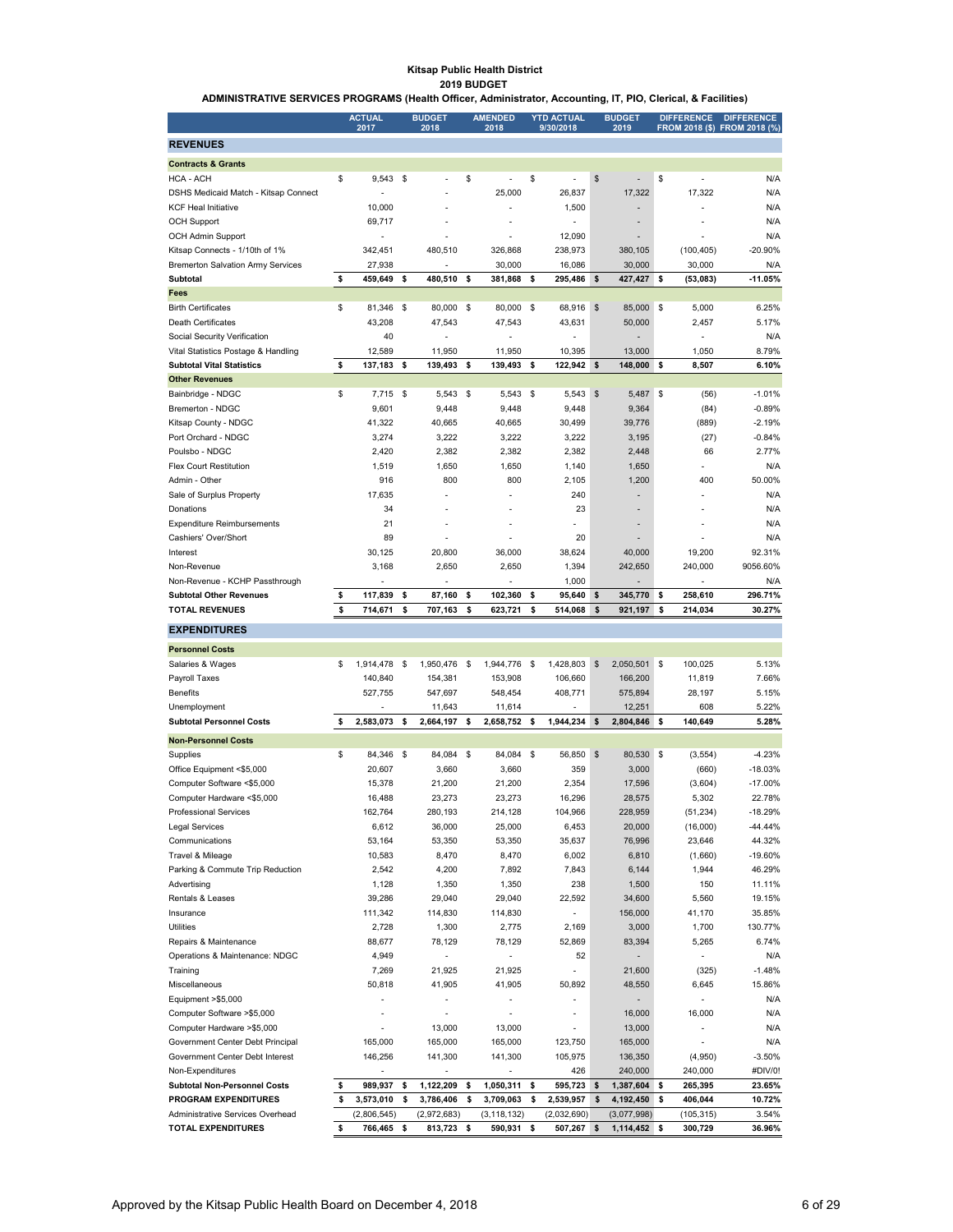#### **Kitsap Public Health District 2019 BUDGET ASSESSMENT AND EPIDEMIOLOGY PROGRAM**

|                                                    | <b>ACTUAL</b><br>2017 |      | <b>BUDGET</b><br>2018    | <b>AMENDED</b><br>2018   | <b>YTD ACTUAL</b><br>9/30/2018 |     | <b>BUDGET</b><br>2019    | <b>DIFFERENCE</b> | <b>DIFFERENCE</b><br>FROM 2018 (\$) FROM 2018 (%) |
|----------------------------------------------------|-----------------------|------|--------------------------|--------------------------|--------------------------------|-----|--------------------------|-------------------|---------------------------------------------------|
| <b>REVENUES</b>                                    |                       |      |                          |                          |                                |     |                          |                   |                                                   |
| <b>Clallam County Assessment Work</b>              | \$<br>20,969          | - \$ | $10,000$ \$              | 7,590                    | \$<br>3,697                    | \$  | 34,770 \$                | 24,770            | 247.70%                                           |
| Jefferson County Health Department                 | 18,960                |      | 12,000                   | 14,357                   | 12,545                         |     | 14,400                   | 2,400             | 20.00%                                            |
| <b>KCR Kitsap Interagency Coordinating Council</b> | 12,826                |      | 3,200                    | 6,000                    | 4,617                          |     | 6,000                    | 2,800             | 87.50%                                            |
| <b>Olympic Community Action Programs</b>           | 9,865                 |      |                          | 13,661                   | 13,661                         |     |                          |                   | N/A                                               |
| Kitsap Mental Health Services                      |                       |      | 2,400                    | 2,400                    |                                |     | 3,000                    | 600               | 25.00%                                            |
| <b>OCH EPI Support</b>                             |                       |      | $\overline{\phantom{a}}$ | 100,000                  | 71,842                         |     | 140,000                  | 140,000           | N/A                                               |
| <b>KCF Kitsap Strong Initiative</b>                | 17,906                |      |                          | 50,000                   | 39,993                         |     | 37,000                   | 37,000            | N/A                                               |
| Kitsap Community Foundation - Kitsap Strong        |                       |      | 50,000                   |                          |                                |     | $\overline{\phantom{a}}$ | (50,000)          | $-100.00\%$                                       |
| <b>OESD School Readiness</b>                       | 3,576                 |      |                          |                          |                                |     | $\overline{\phantom{a}}$ |                   | N/A                                               |
| OESD Behavioral Health Counseling Enhancement      | 9,773                 |      | 11,149                   | 11,149                   | 7,039                          |     | 10,988                   | (161)             | $-1.44%$                                          |
| OESD Youth Marijuana Prevention Needs              | 9,466                 |      | $\overline{\phantom{a}}$ | $\blacksquare$           | ٠                              |     | $\overline{\phantom{a}}$ |                   | N/A                                               |
| 1/10 of 1%: Assessment                             | 17,183                |      | 61,363                   | 56,843                   | 21,057                         |     | 40,000                   | (21, 363)         | $-34.81%$                                         |
| CHI Franciscan Community Health                    |                       |      | 2,407                    | 24,070                   | 20,685                         |     | $\overline{\phantom{0}}$ | (2, 407)          | $-100.00\%$                                       |
| New Unassigned Revenue                             |                       |      | 100,000                  | $\overline{\phantom{a}}$ | $\overline{\phantom{a}}$       |     | 30,000                   | (70,000)          | $-70.00\%$                                        |
| <b>DIRECT PROGRAM REVENUES</b>                     | 120,524 \$            |      | 252,519 \$               | 286,070 \$               | 195,136                        | -\$ | $316,158$ \$             | 63,639            | 25.20%                                            |
| <b>Government Contributions</b>                    | 246,294               |      | 306,687                  | 270,910                  | 199,116                        |     | 293,750                  | (12, 937)         | $-4.22%$                                          |
| <b>TOTAL REVENUES</b>                              | 366,818               | -S   | 559,206 \$               | 556,980                  | \$<br>394,252                  | \$  | 609,908 \$               | 50,702            | 9.07%                                             |

| <b>Personnel Costs</b>              |                  |                  |      |                          |      |            |            |                              |          |         |           |
|-------------------------------------|------------------|------------------|------|--------------------------|------|------------|------------|------------------------------|----------|---------|-----------|
| Salaries & Wages                    | \$<br>171,622 \$ | 260,462 \$       |      | 260,462 \$               |      | 185,848    | $\sqrt{3}$ | 291,945 \$                   |          | 31,483  | 12.09%    |
| Payroll Taxes                       | 12,744           | 20,835           |      | 20,835                   |      | 14,081     |            | 23,724                       |          | 2,889   | 13.87%    |
| <b>Benefits</b>                     | 46,867           | 73.119           |      | 69,227                   |      | 52,369     |            | 74,365                       |          | 1,246   | 1.70%     |
| Unemployment                        |                  | 1,561            |      | 1,561                    |      |            |            | 1,750                        |          | 189     | 12.11%    |
| <b>Subtotal Personnel Costs</b>     | \$<br>231,233    | \$<br>355,977 \$ |      | 352,085 \$               |      | 252,298 \$ |            | 391,784 \$                   |          | 35,807  | 10.06%    |
| <b>Non-Personnel Costs</b>          |                  |                  |      |                          |      |            |            |                              |          |         |           |
| Supplies                            | \$<br>1,196      | \$<br>360        | \$   | 360                      | \$   | 385        | \$         | 600                          | <b>S</b> | 240     | 66.67%    |
| Office Equipment <\$5,000           |                  |                  |      |                          |      |            |            |                              |          |         | N/A       |
| Computer Software <\$5,000          | 132              |                  |      |                          |      | 1,740      |            | $\qquad \qquad \blacksquare$ |          |         | N/A       |
| Computer Hardware <\$5,000          | 3,922            |                  |      |                          |      | 1,290      |            | 3,200                        |          | 3,200   | N/A       |
| <b>Professional Services</b>        | $\overline{a}$   |                  |      |                          |      |            |            | $\overline{\phantom{m}}$     |          | ä,      | N/A       |
| <b>Legal Services</b>               |                  |                  |      |                          |      |            |            | $\overline{\phantom{a}}$     |          |         | N/A       |
| Communications                      | 1,557            | 2,772            |      | 2,772                    |      | 2,012      |            | 2,772                        |          |         | N/A       |
| Travel & Mileage                    | 400              | 800              |      | 800                      |      | 2,050      |            | 3,600                        |          | 2,800   | 350.00%   |
| Parking & Commute Trip Reduction    | 2,221            | 5,220            |      | 5,484                    |      | 3,571      |            | 5,508                        |          | 288     | 5.52%     |
| Advertising                         |                  |                  |      | $\overline{\phantom{a}}$ |      |            |            | $\overline{\phantom{a}}$     |          |         | N/A       |
| <b>Rentals &amp; Leases</b>         |                  |                  |      |                          |      |            |            | $\overline{\phantom{a}}$     |          |         | N/A       |
| Insurance                           |                  |                  |      |                          |      |            |            | $\overline{\phantom{a}}$     |          |         | N/A       |
| <b>Utilities</b>                    |                  |                  |      |                          |      |            |            |                              |          |         | N/A       |
| Repairs & Maintenance               | 3,339            | 3,200            |      | 3,200                    |      | 5,136      |            | 1,100                        |          | (2,100) | $-65.63%$ |
| Operations & Maintenance: NDGC      | 12,493           | 18,055           |      | 17,802                   |      | 13,708     |            | 19,269                       |          | 1,214   | 6.72%     |
| Training                            | 496              | 8,000            |      | 8,000                    |      |            |            | 8,000                        |          |         | N/A       |
| Miscellaneous                       | 2,640            | 255              |      | 255                      |      | 4,001      |            | 350                          |          | 95      | 37.25%    |
| Equipment >\$5,000                  |                  |                  |      |                          |      |            |            |                              |          |         | N/A       |
| Computer Software >\$5,000          |                  | ٠                |      |                          |      |            |            | $\overline{\phantom{a}}$     |          |         | N/A       |
| Computer Hardware > \$5,000         |                  |                  |      |                          |      |            |            | $\overline{a}$               |          |         | N/A       |
| <b>Subtotal Non-Personnel Costs</b> | \$<br>28,396     | \$<br>38,662 \$  |      | 38,673 \$                |      | 33,893     | \$         | 44,399 \$                    |          | 5,737   | 14.84%    |
| <b>PROGRAM EXPENDITURES</b>         | \$<br>259,629    | \$<br>394,639 \$ |      | 390,758 \$               |      | 286,191    | - \$       | 436,183 \$                   |          | 41,544  | 10.53%    |
| Administrative Services Overhead    | 107,189          | 164,567          |      | 166,222                  |      | 108,061    |            | 173,725                      |          | 9,158   | 5.56%     |
| <b>TOTAL EXPENDITURES</b>           | \$<br>366,818    | \$<br>559,206    | - \$ | 556,980                  | - \$ | 394,252 \$ |            | 609,908 \$                   |          | 50,702  | 9.07%     |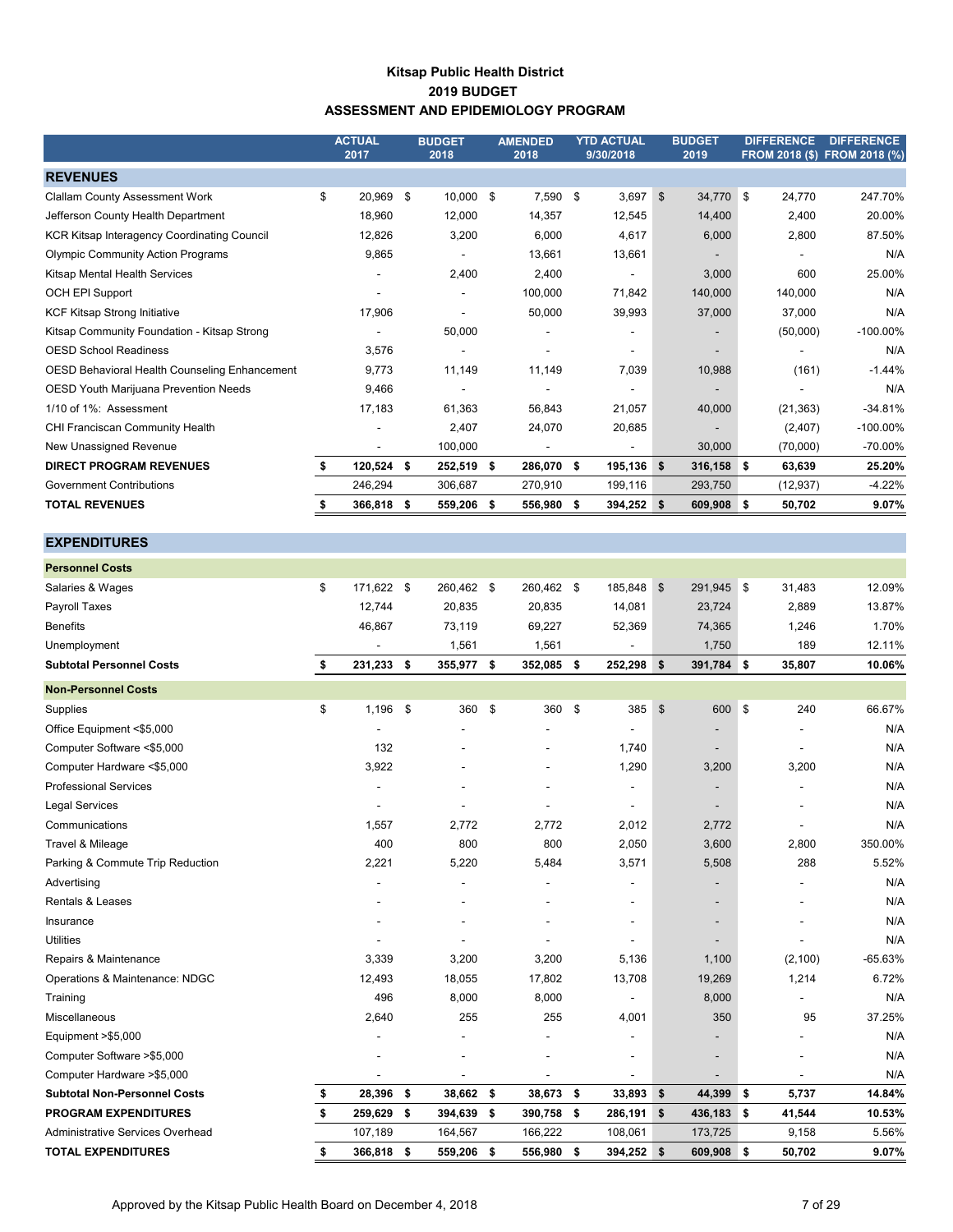#### **Kitsap Public Health District 2019 BUDGET PUBLIC HEALTH EMERGENCY PREPAREDNESS AND RESPONSE PROGRAM**

|                                                 | <b>ACTUAL</b><br>2017    | <b>BUDGET</b><br>2018    |     | <b>AMENDED</b><br>2018   |      | <b>YTD ACTUAL</b><br>9/30/2018 | <b>BUDGET</b><br>2019    |   | <b>DIFFERENCE</b> | <b>DIFFERENCE</b><br>FROM 2018 (\$) FROM 2018 (%) |
|-------------------------------------------------|--------------------------|--------------------------|-----|--------------------------|------|--------------------------------|--------------------------|---|-------------------|---------------------------------------------------|
| <b>REVENUES</b>                                 |                          |                          |     |                          |      |                                |                          |   |                   |                                                   |
| DOH Con Con PHEPR LHJ Funding                   | \$<br>192.972 \$         | 298.042 \$               |     | 391,012 \$               |      | 297,426 \$                     | 295,345 \$               |   | (2,697)           | $-0.90\%$                                         |
| CC PHEPR HC Systems Prep (Coalition)            | 53.113                   | 30,264                   |     | 33.918                   |      | 27,197                         |                          |   | (30, 264)         | $-100.00\%$                                       |
| DOH Con Con Ebola Part A Preparation & Response | 3,662                    |                          |     | $\overline{\phantom{a}}$ |      | ۰.                             | $\overline{\phantom{a}}$ |   |                   | N/A                                               |
| DOH Con Con Ebola Supplement #2                 | 11.589                   | $\overline{\phantom{a}}$ |     | ٠                        |      | ۰.                             | $\overline{\phantom{a}}$ |   |                   | N/A                                               |
| Other - PHEPR                                   | $\overline{\phantom{a}}$ | $\overline{\phantom{a}}$ |     | $\overline{\phantom{a}}$ |      | $\overline{\phantom{a}}$       |                          |   |                   | N/A                                               |
| <b>DIRECT PROGRAM REVENUES</b>                  | 261,336 \$               | 328.306 \$               |     | 424.930 \$               |      | $324.623$ \$                   | 295.345 \$               |   | (32,961)          | $-10.04%$                                         |
| Government Contributions                        | 180,033                  | 4,377                    |     | (112, 768)               |      | (30, 744)                      | 16,551                   |   | 12.174            | 278.14%                                           |
| <b>TOTAL REVENUES</b>                           | 441,369                  | 332.683                  | - S | 312.162                  | - 56 | 293.879 \$                     | 311,896                  | S | (20, 787)         | $-6.25%$                                          |

| <b>Personnel Costs</b>              |                  |            |                |             |                          |                         |            |              |           |
|-------------------------------------|------------------|------------|----------------|-------------|--------------------------|-------------------------|------------|--------------|-----------|
| Salaries & Wages                    | \$<br>201,863    | \$         | 141,137 \$     | 138,233     | \$<br>140,419            | $\mathfrak{F}$          | 141,201 \$ | 64           | 0.05%     |
| Payroll Taxes                       | 14,617           |            | 11,252         | 11,030      | 10,404                   |                         | 11,461     | 209          | 1.86%     |
| <b>Benefits</b>                     | 66,284           |            | 56,392         | 44,720      | 43,626                   |                         | 45,833     | (10, 559)    | $-18.72%$ |
| Unemployment                        |                  |            | 845            | 828         |                          |                         | 846        | $\mathbf{1}$ | 0.12%     |
| <b>Subtotal Personnel Costs</b>     | \$<br>282,764 \$ |            | 209,626 \$     | 194,811 \$  | 194,449 \$               |                         | 199,341 \$ | (10, 285)    | $-4.91%$  |
| <b>Non-Personnel Costs</b>          |                  |            |                |             |                          |                         |            |              |           |
| Supplies                            | \$<br>1,310      | $^{\circ}$ | 1,500          | \$<br>1,500 | \$<br>958                | $\sqrt[6]{\frac{1}{2}}$ | $1,500$ \$ |              | N/A       |
| Office Equipment <\$5,000           |                  |            |                |             |                          |                         |            |              | N/A       |
| Computer Software <\$5,000          | 395              |            | 300            | 300         |                          |                         | 300        |              | N/A       |
| Computer Hardware <\$5,000          |                  |            |                |             | $\blacksquare$           |                         |            |              | N/A       |
| <b>Professional Services</b>        | 900              |            | $\blacksquare$ |             | $\overline{\phantom{a}}$ |                         |            |              | N/A       |
| <b>Legal Services</b>               |                  |            | 1,500          | 1,500       |                          |                         | 1,500      |              | N/A       |
| Communications                      | 8,616            |            | 4,766          | 4,766       | 2,206                    |                         | 3,596      | (1, 170)     | $-24.55%$ |
| Travel & Mileage                    | 1,135            |            | 1,619          | 1,619       | 1,709                    |                         | 1,619      |              | N/A       |
| Parking & Commute Trip Reduction    |                  |            |                |             |                          |                         |            |              | N/A       |
| Advertising                         |                  |            |                |             | $\blacksquare$           |                         |            |              | N/A       |
| Rentals & Leases                    |                  |            |                |             | 125                      |                         |            |              | N/A       |
| Insurance                           |                  |            |                |             |                          |                         |            |              | N/A       |
| <b>Utilities</b>                    |                  |            |                |             | $\overline{a}$           |                         |            |              | N/A       |
| Repairs & Maintenance               | 158              |            |                |             | 359                      |                         |            |              | N/A       |
| Operations & Maintenance: NDGC      | 11,942           |            | 10,632         | 9,851       | 9,357                    |                         | 9,804      | (828)        | $-7.79%$  |
| Training                            | 2,771            |            | 5,800          | 5,800       | $\overline{\phantom{a}}$ |                         | 5,800      |              | N/A       |
| Miscellaneous                       | 302              |            |                |             | 1,432                    |                         |            |              | N/A       |
| Equipment >\$5,000                  |                  |            |                |             | $\overline{\phantom{a}}$ |                         |            |              | N/A       |
| Computer Software >\$5,000          |                  |            |                |             | $\overline{a}$           |                         |            |              | N/A       |
| Computer Hardware >\$5,000          |                  |            |                |             |                          |                         |            |              | N/A       |
| <b>Subtotal Non-Personnel Costs</b> | \$<br>27,529 \$  |            | 26,117 \$      | 25,336 \$   | 16,146 \$                |                         | 24,119 \$  | (1,998)      | $-7.65%$  |
| <b>PROGRAM EXPENDITURES</b>         | \$<br>310,293 \$ |            | 235,743 \$     | 220,147 \$  | 210,595 \$               |                         | 223,460 \$ | (12, 283)    | $-5.21%$  |
| Administrative Services Overhead    | 131,076          |            | 96,940         | 92,015      | 83,284                   |                         | 88,436     | (8, 504)     | $-8.77%$  |
| <b>TOTAL EXPENDITURES</b>           | \$<br>441,369    | \$         | 332,683 \$     | 312,162 \$  | 293,879                  | \$                      | 311,896 \$ | (20, 787)    | $-6.25%$  |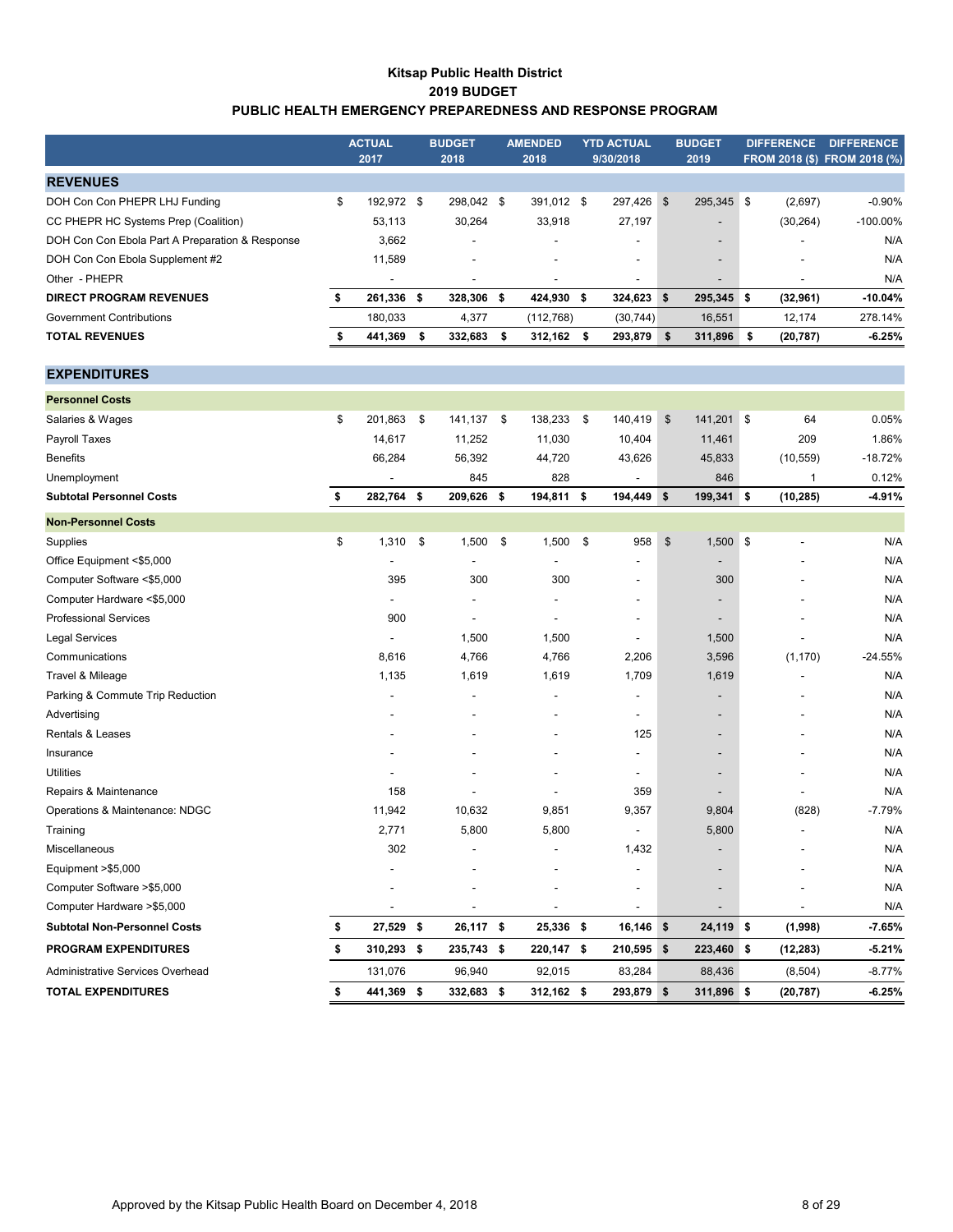## **Kitsap Public Health District 2019 BUDGET COMMUNITY HEALTH DIVISION - SUMMARY**

|                                  | <b>ACTUAL</b><br>2017 |     | <b>BUDGET</b><br>2018 | <b>AMENDED</b><br>2018 | <b>YTD ACTUAL</b><br>9/30/2018 |            | <b>BUDGET</b><br>2019 |            | <b>DIFFERENCE</b> | <b>DIFFERENCE</b><br>FROM 2018 (\$) FROM 2018 (%) |
|----------------------------------|-----------------------|-----|-----------------------|------------------------|--------------------------------|------------|-----------------------|------------|-------------------|---------------------------------------------------|
| <b>REVENUES</b>                  |                       |     |                       |                        |                                |            |                       |            |                   |                                                   |
| <b>DIRECT PROGRAM REVENUES</b>   | \$<br>2,609,528       | \$  | 2,769,533 \$          | 2,823,022 \$           | 2,090,232                      | $\sqrt{3}$ | 2,382,465 \$          |            | (387,068)         | $-13.98%$                                         |
| <b>Government Contributions</b>  | 1,811,302             |     | 1,756,418             | 2,158,273              | 1,183,337                      |            | 2,186,310             |            | 429,892           | 24.48%                                            |
| Draw from (Increase) Reserves    | (147, 587)            |     | 17,739                | (12,983)               | (10, 964)                      |            | (29, 131)             |            | (46, 870)         | $-264.22%$                                        |
| <b>TOTAL REVENUES</b>            | \$<br>4,912,841       | \$  | 5,217,652             | \$<br>5,617,944 \$     | 3,708,482 \$                   |            | 5,261,851 \$          |            | 44,199            | 0.85%                                             |
| <b>EXPENDITURES</b>              |                       |     |                       |                        |                                |            |                       |            |                   |                                                   |
|                                  |                       |     |                       |                        |                                |            |                       |            |                   |                                                   |
| <b>Personnel Costs</b>           |                       |     |                       |                        |                                |            |                       |            |                   |                                                   |
| Salaries & Wages                 | \$<br>1,799,303       | -\$ | 1,801,675 \$          | 1,921,222 \$           | 1,385,097                      | \$         | 1,941,879 \$          |            | 140,204           | 7.78%                                             |
| Payroll Taxes                    | 133,749               |     | 144,243               | 153,765                | 103,143                        |            | 157,972               |            | 13,729            | 9.52%                                             |
| <b>Benefits</b>                  | 496,519               |     | 520,328               | 553,538                | 401,387                        |            | 572,746               |            | 52,418            | 10.07%                                            |
| Unemployment                     |                       |     | 10,729                | 11,237                 |                                |            | 11,556                |            | 827               | 7.71%                                             |
| <b>Subtotal Personnel Costs</b>  | \$<br>2,429,571       | \$  | 2,476,975             | \$<br>2,639,762 \$     | 1,889,627                      | \$         | 2,684,153 \$          |            | 207,178           | 8.36%                                             |
| <b>Non-Personnel Costs</b>       |                       |     |                       |                        |                                |            |                       |            |                   |                                                   |
| Supplies                         | \$<br>143,651         | \$  | 131,344               | \$<br>131,344 \$       | 55,403 \$                      |            | 91,300                | $\sqrt{3}$ | (40, 044)         | $-30.49%$                                         |
| Office Equipment <\$5,000        | 7,117                 |     |                       |                        |                                |            |                       |            |                   | N/A                                               |
| Computer Software <\$5,000       | 122                   |     |                       |                        | 192                            |            |                       |            |                   | N/A                                               |
| Computer Hardware <\$5,000       | 26,480                |     | 27,723                | 27,723                 | 17,615                         |            | 18,061                |            | (9,662)           | $-34.85%$                                         |
| <b>Professional Services</b>     | 374,862               |     | 592,459               | 643,041                | 358,262                        |            | 416,560               |            | (175, 899)        | $-29.69%$                                         |
| <b>Legal Services</b>            | 3,254                 |     | 1,100                 | 1,100                  |                                |            | 1,100                 |            |                   | N/A                                               |
| Communications                   | 21,740                |     | 22,245                | 22,245                 | 16,364                         |            | 23,533                |            | 1,288             | 5.79%                                             |
| Travel & Mileage                 | 29,467                |     | 43,169                | 45,169                 | 17,855                         |            | 37,050                |            | (6, 119)          | $-14.17%$                                         |
| Parking & Commute Trip Reduction | 5,291                 |     | 6,300                 | 5,961                  | 3,869                          |            | 5,784                 |            | (516)             | $-8.19%$                                          |
| Advertising                      | 4,601                 |     |                       |                        | 4,783                          |            |                       |            |                   | N/A                                               |
| <b>Rentals &amp; Leases</b>      | 4,575                 |     | 150                   | 150                    | 4,927                          |            | 28,300                |            | 28,150            | 18766.67%                                         |
| Insurance                        |                       |     |                       |                        |                                |            |                       |            |                   | N/A                                               |
| <b>Utilities</b>                 |                       |     |                       |                        |                                |            |                       |            |                   | N/A                                               |
| Repairs & Maintenance            | 33,932                |     | 19,083                | 19,083                 | 17,312                         |            | 20,320                |            | 1,237             | 6.48%                                             |
| Operations & Maintenance: NDGC   | 116,673               |     | 116,639               | 124,963                | 89,796                         |            | 123,527               |            | 6,888             | 5.91%                                             |

Training 12,276 33,368 33,368 - 56,300 22,932 68.72% Miscellaneous 21,109 9,960 39,960 34,541 3,860 (6,100) -61.24% equipment >\$5,000 and the state of the state of the state of the state of the state of the state of the state of the state of the state of the state of the state of the state of the state of the state of the state of the s Computer Software >\$5,000 - - - - - N/A - Computer Hardware >\$5,000 - - - - - N/A - **Subtotal NON-LABOR COSTS \$ 805,150 \$ 1,003,540 \$ 1,094,107 \$ 620,919 \$ 825,695 \$ (177,845) -17.72% PROGRAM EXPENDITURES \$ 3,234,721 \$ 3,480,515 \$ 3,733,869 \$ 2,510,546 \$ 3,509,848 \$ 29,333 0.84%** Administrative Services Overhead 1,038,522 1,063,175 1,165,942 751,559 1,113,794 50,619 4.76% Community Health Overhead 639,598 673,962 718,133 446,377 638,209 (35,753) -5.30% Clinic Overhead - - - - - N/A - **TOTAL EXPENDITURES \$ 4,912,841 \$ 5,217,652 \$ 5,617,944 \$ 3,708,482 \$ 5,261,851 \$ 44,199 0.85%**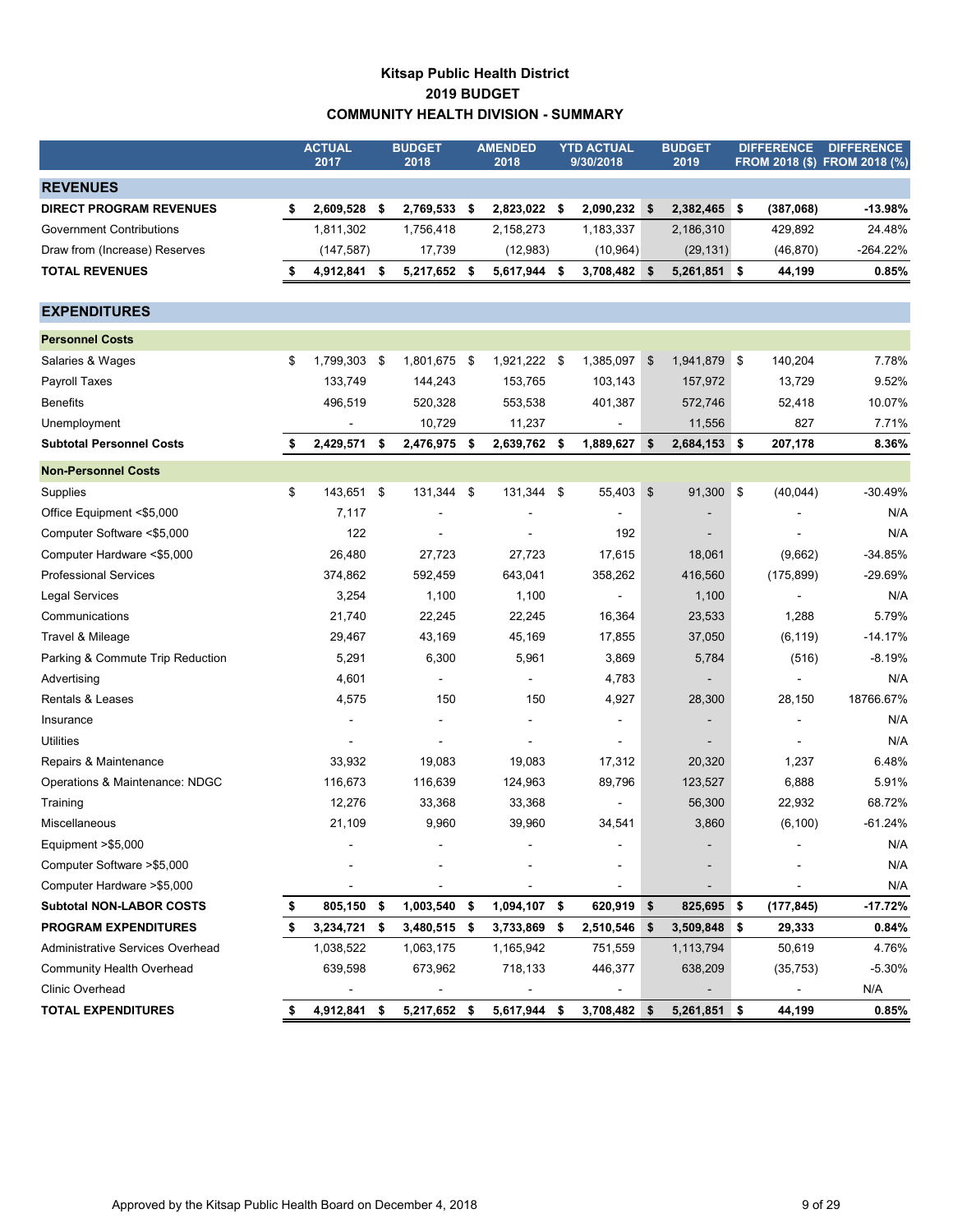## **Kitsap Public Health District 2019 BUDGET COMMUNITY HEALTH DIVISION ADMINISTRATION**

|                                     | <b>ACTUAL</b><br>2017 | <b>BUDGET</b><br>2018 | <b>AMENDED</b><br>2018 | <b>YTD ACTUAL</b><br>9/30/2018 |               | <b>BUDGET</b><br>2019    | <b>DIFFERENCE</b>        | <b>DIFFERENCE</b><br>FROM 2018 (\$) FROM 2018 (%) |
|-------------------------------------|-----------------------|-----------------------|------------------------|--------------------------------|---------------|--------------------------|--------------------------|---------------------------------------------------|
|                                     |                       |                       |                        |                                |               |                          |                          |                                                   |
| <b>REVENUES</b>                     |                       |                       |                        |                                |               |                          |                          |                                                   |
| <b>Other Revenues</b>               |                       |                       |                        |                                |               |                          |                          |                                                   |
| DSHS Medicaid Match - CH Admin      | \$<br>1,809           | \$                    | \$<br>68,500 \$        | 68,593                         | \$            | 4,895 \$                 | 4,895                    | N/A                                               |
| Olympic College Teaching Contract   | 2,493                 | 2,493                 | 2,493                  | 2,820                          |               | 2,493                    |                          | N/A                                               |
| Non-Revenue                         |                       | $\blacksquare$        |                        | $\blacksquare$                 |               |                          | $\blacksquare$           | N/A                                               |
| <b>TOTAL REVENUES</b>               | \$<br>4,302           | \$<br>2,493           | \$<br>70,993           | \$<br>71,413                   | \$            | 7,388                    | \$<br>4,895              | 196.35%                                           |
| <b>EXPENDITURES</b>                 |                       |                       |                        |                                |               |                          |                          |                                                   |
| <b>Personnel Costs</b>              |                       |                       |                        |                                |               |                          |                          |                                                   |
| Salaries & Wages                    | \$<br>135,736         | \$<br>128,740 \$      | 122,021                | \$<br>97,572                   | \$            | 67,503 \$                | (61, 237)                | $-47.57%$                                         |
| Payroll Taxes                       | 10,016                | 10,213                | 9,671                  | 7,229                          |               | 5,434                    | (4, 779)                 | -46.79%                                           |
| <b>Benefits</b>                     | 43,469                | 37,597                | 35,273                 | 30,107                         |               | 21,093                   | (16, 504)                | -43.90%                                           |
| Unemployment                        |                       | 771                   | 730                    |                                |               | 404                      | (367)                    | -47.60%                                           |
| <b>Subtotal Personnel Costs</b>     | \$<br>189,221         | \$<br>177,321 \$      | 167,695 \$             | 134,908                        | \$            | 94,434 \$                | (82, 887)                | -46.74%                                           |
| <b>Non-Personnel Costs</b>          |                       |                       |                        |                                |               |                          |                          |                                                   |
| Supplies                            | \$<br>1,853           | \$<br>2,400           | \$<br>$2,400$ \$       | 256                            | $\frac{1}{2}$ | $2,000$ \$               | (400)                    | $-16.67%$                                         |
| Office Equipment <\$5,000           |                       |                       |                        |                                |               |                          |                          | N/A                                               |
| Computer Software <\$5,000          |                       |                       |                        |                                |               |                          |                          | N/A                                               |
| Computer Hardware <\$5,000          | 3,312                 | 3,675                 | 3,675                  | 1,210                          |               | 1,800                    | (1,875)                  | $-51.02%$                                         |
| <b>Professional Services</b>        | 13,510                | 37,200                | 37,200                 |                                |               |                          | (37, 200)                | $-100.00\%$                                       |
| <b>Legal Services</b>               | 1,668                 | 600                   | 600                    | $\overline{a}$                 |               | 600                      | $\overline{a}$           | N/A                                               |
| Communications                      | 1,216                 | 1,240                 | 1,240                  | 1,601                          |               | 2,212                    | 972                      | 78.39%                                            |
| Travel & Mileage                    | 1,218                 | 6,900                 | 6,900                  | 1,285                          |               | 6,900                    |                          | N/A                                               |
| Parking & Commute Trip Reduction    | 13                    |                       |                        |                                |               |                          |                          | N/A                                               |
| Advertising                         |                       |                       |                        | $\overline{\phantom{a}}$       |               |                          |                          | N/A                                               |
| Rentals & Leases                    |                       |                       |                        | $\blacksquare$                 |               | ٠                        |                          | N/A                                               |
| Insurance                           |                       |                       |                        | $\overline{\phantom{a}}$       |               | $\overline{\phantom{a}}$ |                          | N/A                                               |
| <b>Utilities</b>                    |                       |                       |                        |                                |               |                          |                          | N/A                                               |
| Repairs & Maintenance               | 315                   |                       |                        | 164                            |               |                          |                          | N/A                                               |
| Operations & Maintenance: NDGC      |                       |                       |                        |                                |               |                          |                          | N/A                                               |
| Training                            | 1,390                 | 3,000                 | 3,000                  | $\sim$                         |               | 4,700                    | 1,700                    | 56.67%                                            |
| Miscellaneous                       | 1,472                 | 660                   | 660                    | 1,541                          |               | 660                      |                          | N/A                                               |
| Equipment >\$5,000                  |                       |                       |                        |                                |               |                          |                          | N/A                                               |
| Computer Software > \$5,000         |                       |                       |                        | $\qquad \qquad \blacksquare$   |               |                          |                          | N/A                                               |
| Computer Hardware >\$5,000          |                       |                       |                        |                                |               |                          |                          | N/A                                               |
| <b>Subtotal Non-Personnel Costs</b> | 25,967                | \$<br>55,675 \$       | 55,675 \$              | 6,057                          | \$            | 18,872                   | \$<br>(36, 803)          | $-66.10%$                                         |
| <b>PROGRAM EXPENDITURES</b>         | \$<br>215,188         | \$<br>232,996 \$      | 223,370 \$             | 140,965                        | \$            | 113,306 \$               | (119, 690)               | $-51.37%$                                         |
| Administrative Services Overhead    |                       | $\blacksquare$        | $\blacksquare$         | $\overline{a}$                 |               |                          |                          | N/A                                               |
| <b>Community Health Overhead</b>    | (210, 886)            | (230, 503)            | (220, 877)             | (70, 052)                      |               | (110, 813)               | 119,690                  | $-51.93%$                                         |
| <b>TOTAL EXPENDITURES</b>           | \$<br>4,302 \$        | $2,493$ \$            | $2,493$ \$             | 70,913 \$                      |               | 2,493 \$                 | $\overline{\phantom{a}}$ | N/A                                               |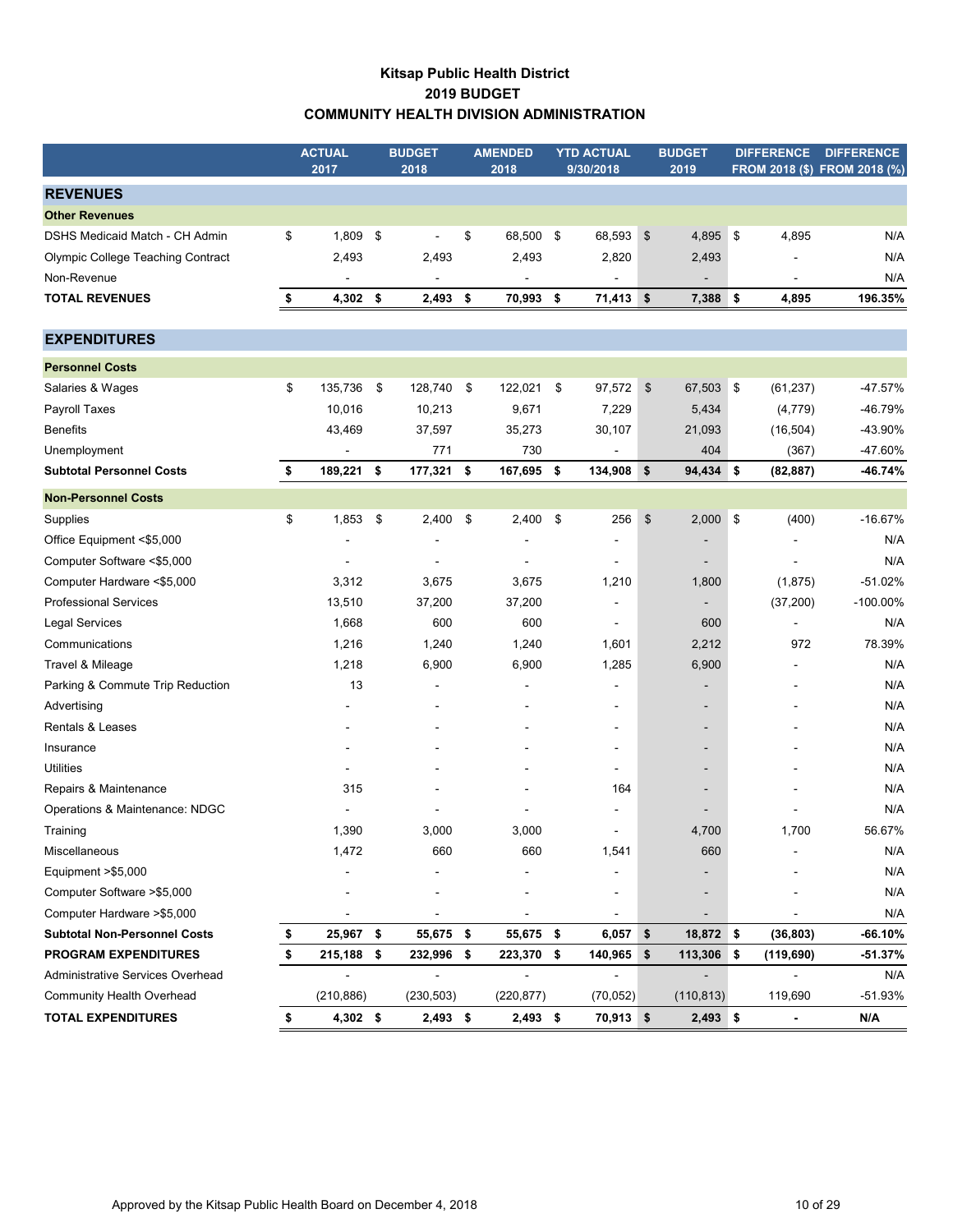## **Kitsap Public Health District 2019 BUDGET HEALTHY COMMUNITIES - SUMMARY**

|                                  | <b>ACTUAL</b>      |     | <b>BUDGET</b> |      | <b>AMENDED</b> | <b>YTD ACTUAL</b>  |               | <b>BUDGET</b>                |    | <b>DIFFERENCE</b> | <b>DIFFERENCE</b>            |
|----------------------------------|--------------------|-----|---------------|------|----------------|--------------------|---------------|------------------------------|----|-------------------|------------------------------|
|                                  | 2017               |     | 2018          |      | 2018           | 9/30/2018          |               | 2019                         |    |                   | FROM 2018 (\$) FROM 2018 (%) |
| <b>REVENUES</b>                  |                    |     |               |      |                |                    |               |                              |    |                   |                              |
| <b>DIRECT PROGRAM REVENUES</b>   | \$<br>1,165,422    | -\$ | 1,382,805     | \$   | 1,448,277      | \$<br>1,053,606    | \$            | 1,223,490                    | 5  | (159, 315)        | $-11.52%$                    |
| <b>Government Contributions</b>  | 1,055,733          |     | 1,109,073     |      | 1,218,243      | 781,946            |               | 1,166,232                    |    | 57,159            | 5.15%                        |
| Draw from (Increase) Reserves    |                    |     |               |      |                |                    |               |                              |    |                   | N/A                          |
| <b>TOTAL REVENUES</b>            | 2,221,155 \$       |     | 2,491,878     | \$   | 2,666,520      | \$<br>1,835,552 \$ |               | 2,389,722 \$                 |    | (102, 156)        | $-4.10%$                     |
|                                  |                    |     |               |      |                |                    |               |                              |    |                   |                              |
| <b>EXPENDITURES</b>              |                    |     |               |      |                |                    |               |                              |    |                   |                              |
| <b>Personnel Costs</b>           |                    |     |               |      |                |                    |               |                              |    |                   |                              |
| Salaries & Wages                 | \$<br>869,285 \$   |     | 912,135 \$    |      | 966,026 \$     | 720,504            | $\frac{3}{2}$ | 979,156 \$                   |    | 67,021            | 7.35%                        |
| Payroll Taxes                    | 65,056             |     | 72,875        |      | 77,182         | 53,911             |               | 79,511                       |    | 6,636             | 9.11%                        |
| <b>Benefits</b>                  | 226,150            |     | 235,002       |      | 255,040        | 194,533            |               | 256,143                      |    | 21,141            | 9.00%                        |
| Unemployment                     |                    |     | 5,435         |      | 5,747          |                    |               | 5,825                        |    | 390               | 7.18%                        |
| <b>Subtotal Personnel Costs</b>  | \$<br>1,160,491 \$ |     | 1,225,447 \$  |      | 1,303,995 \$   | 968,948            | - \$          | 1,320,635 \$                 |    | 95,188            | 7.77%                        |
| <b>Non-Personnel Costs</b>       |                    |     |               |      |                |                    |               |                              |    |                   |                              |
| Supplies                         | \$<br>$9,331$ \$   |     | 10,304        | \$   | 10,304 \$      | 5,625              | $\frac{1}{2}$ | $6,000$ \$                   |    | (4, 304)          | $-41.77%$                    |
| Office Equipment <\$5,000        |                    |     |               |      |                |                    |               |                              |    |                   | N/A                          |
| Computer Software <\$5,000       | 95                 |     |               |      |                | 192                |               |                              |    |                   | N/A                          |
| Computer Hardware <\$5,000       | 13,506             |     | 15,422        |      | 15,422         | 11,565             |               | 2,000                        |    | (13, 422)         | $-87.03%$                    |
| <b>Professional Services</b>     | 267,270            |     | 419,690       |      | 470,272        | 302,544            |               | 291,660                      |    | (128,030)         | $-30.51%$                    |
| Legal Services                   | 1,170              |     |               |      | -              |                    |               |                              |    |                   | N/A                          |
| Communications                   | 9,291              |     | 9,893         |      | 9,893          | 6,713              |               | 11,488                       |    | 1,595             | 16.12%                       |
| Travel & Mileage                 | 18,767             |     | 23,976        |      | 25,976         | 11,219             |               | 20,000                       |    | (3,976)           | $-16.58%$                    |
| Parking & Commute Trip Reduction | 3,729              |     | 5,160         |      | 4,306          | 3,123              |               | 4,320                        |    | (840)             | $-16.28%$                    |
| Advertising                      |                    |     |               |      |                | 3,000              |               |                              |    |                   | N/A                          |
| Rentals & Leases                 | 125                |     | 150           |      | 150            | 260                |               | $\overline{\phantom{0}}$     |    | (150)             | $-100.00\%$                  |
| Insurance                        |                    |     |               |      |                |                    |               | $\qquad \qquad \blacksquare$ |    |                   | N/A                          |
| <b>Utilities</b>                 |                    |     |               |      |                |                    |               |                              |    |                   | N/A                          |
| Repairs & Maintenance            | 13,107             |     | 14,383        |      | 14,383         | 13,288             |               | 13,580                       |    | (803)             | $-5.58%$                     |
| Operations & Maintenance: NDGC   | 59,719             |     | 62,154        |      | 65,898         | 48,707             |               | 64,953                       |    | 2,799             | 4.50%                        |
| Training                         | 3,659              |     | 13,418        |      | 13,418         |                    |               | 9,000                        |    | (4, 418)          | $-32.93%$                    |
| Miscellaneous                    | 13,709             |     | 2,200         |      | 2,200          | 6,679              |               | 2,100                        |    | (100)             | $-4.55%$                     |
| Equipment >\$5,000               |                    |     |               |      |                |                    |               |                              |    |                   | N/A                          |
| Computer Software >\$5,000       |                    |     |               |      |                |                    |               |                              |    |                   | N/A                          |
| Computer Hardware >\$5,000       |                    |     |               |      |                |                    |               |                              |    |                   | N/A                          |
| <b>Subtotal NON-LABOR COSTS</b>  | \$<br>413,478 \$   |     | 576,750 \$    |      | 632,222 \$     | 412,915 \$         |               | 425,101 \$                   |    | (151, 649)        | $-26.29%$                    |
| <b>PROGRAM EXPENDITURES</b>      | 1,573,969          | \$  | 1,802,197     | - \$ | 1,936,217      | \$<br>1,381,863    | \$            | 1,745,736                    | \$ | (56, 461)         | $-3.13%$                     |
| Administrative Services Overhead | 537,949            |     | 566,570       |      | 613,779        | 415,007            |               | 585,691                      |    | 19,121            | 3.37%                        |
| <b>Community Health Overhead</b> | 109,237            |     | 123,111       |      | 116,524        | 38,682             |               | 58,295                       |    | (64, 816)         | $-52.65%$                    |
| <b>TOTAL EXPENDITURES</b>        | \$<br>2,221,155 \$ |     | 2,491,878 \$  |      | 2,666,520 \$   | 1,835,552 \$       |               | 2,389,722 \$                 |    | (102, 156)        | $-4.10%$                     |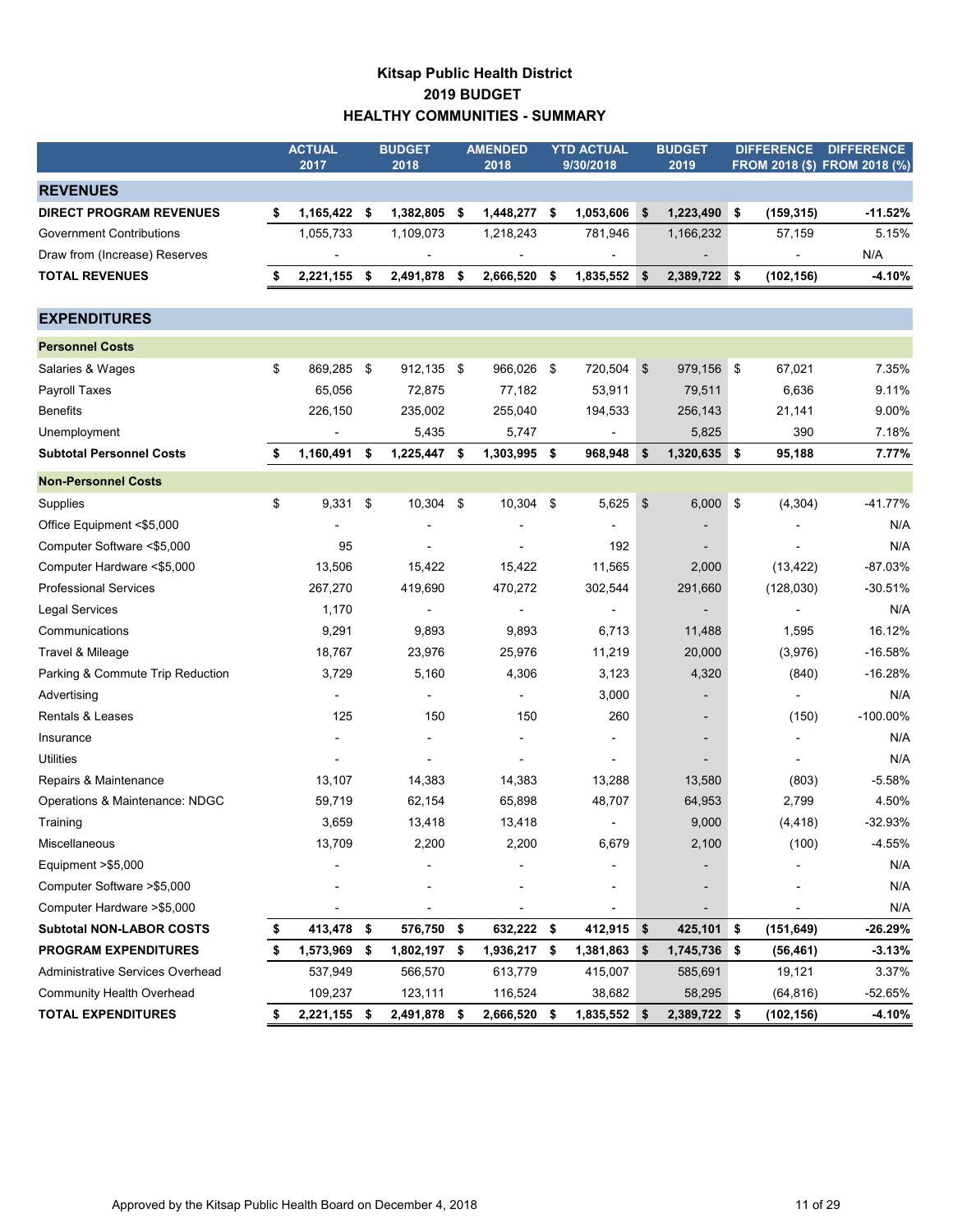## **Kitsap Public Health District 2019 BUDGET CHRONIC DISEASE PREVENTION PROGRAM**

|                                              | <b>ACTUAL</b><br>2017 |      | <b>BUDGET</b><br>2018    | <b>AMENDED</b><br>2018 |     | <b>YTD ACTUAL</b><br>9/30/2018 |                | <b>BUDGET</b><br>2019    | DIFFERENCE DIFFERENCE<br>FROM 2018 (\$) FROM 2018 (% |            |
|----------------------------------------------|-----------------------|------|--------------------------|------------------------|-----|--------------------------------|----------------|--------------------------|------------------------------------------------------|------------|
| <b>REVENUES</b>                              |                       |      |                          |                        |     |                                |                |                          |                                                      |            |
| DOH ConCon USDA Snap-Ed Fini                 | \$<br>30,036          | \$   | 92,682                   | \$<br>83,210 \$        |     | 45,525                         | $\mathfrak{S}$ | 82,110 \$                | (10, 572)                                            | $-11.41%$  |
| DOH Healthy Communities Lead (1422)          | 330,383               |      | 266,780                  | 320,115                |     | 160,921                        |                | $\blacksquare$           | (266, 780)                                           | -100.00%   |
| DOH Youth Tobacco 7 Vapor Product Prevention | 3,884                 |      | 32,979                   | 32,979                 |     | 29,095                         |                | 68,978                   | 35,999                                               | 109.16%    |
| DOH PHBG Tobacco Prevention                  | 4,661                 |      | 40,000                   | 25,799                 |     | 30,641                         |                | 40,000                   |                                                      | N/A        |
| <b>DOH Tobacco Prevention</b>                | 2,553                 |      | 11,012                   | 11,012                 |     | 8,459                          |                | 33,333                   | 22,321                                               | 202.70%    |
| DOH Marijuana & Tobacco Education Provision  | 13,724                |      | 197,509                  | 222,509                |     | 198,367                        |                | 226,260                  | 28,751                                               | 14.56%     |
| DOH ConCon Snap-Ed IAR                       | 61,136                |      | 83,000                   | 91,000                 |     | 68,101                         |                | 83,000                   |                                                      | N/A        |
| CDP Other                                    |                       |      |                          | $\blacksquare$         |     | 12                             |                | $\blacksquare$           |                                                      | N/A        |
| New Unassigned Revenue                       |                       |      | 10,000                   | 10,000                 |     |                                |                | 10,000                   |                                                      | N/A        |
| <b>DIRECT PROGRAM REVENUES</b>               | \$<br>446,377         | - \$ | 733,962 \$               | 796,624 \$             |     | 541,121 \$                     |                | 543,681 \$               | (190, 281)                                           | -25.93%    |
| Government Contributions                     | 293,225               |      | 234,370                  | 192,906                |     | 122,251                        |                | 291,087                  | 56,717                                               | 24.20%     |
| <b>TOTAL REVENUES</b>                        | \$<br>739,602 \$      |      | 968,332                  | \$<br>989,530 \$       |     | 663,372 \$                     |                | 834,768 \$               | (133, 564)                                           | $-13.79%$  |
| <b>EXPENDITURES</b>                          |                       |      |                          |                        |     |                                |                |                          |                                                      |            |
| <b>Personnel Costs</b>                       |                       |      |                          |                        |     |                                |                |                          |                                                      |            |
| Salaries & Wages                             | \$<br>248,393         | -\$  | 285,592                  | \$<br>274,427 \$       |     | 203,095                        | $\frac{3}{2}$  | 299,878 \$               | 14,286                                               | 5.00%      |
| Payroll Taxes                                | 18,699                |      | 22,816                   | 21,948                 |     | 15,115                         |                | 24,376                   | 1,560                                                | 6.84%      |
| <b>Benefits</b>                              | 56,222                |      | 64,372                   | 70,033                 |     | 52,349                         |                | 77,186                   | 12,814                                               | 19.91%     |
| Unemployment                                 |                       |      | 1,708                    | 1,641                  |     |                                |                | 1,793                    | 85                                                   | 4.98%      |
| <b>Subtotal Personnel Costs</b>              | \$<br>323,314         | \$   | 374,488                  | \$<br>368,049          | -\$ | 270,559                        | \$             | 403,233 \$               | 28,745                                               | 7.68%      |
| <b>Non-Personnel Costs</b>                   |                       |      |                          |                        |     |                                |                |                          |                                                      |            |
| Supplies                                     | \$<br>2,395           | \$   | 3,700                    | \$<br>$3,700$ \$       |     | 3,479                          | $\frac{3}{2}$  | $1,000$ \$               | (2,700)                                              | $-72.97%$  |
| Office Equipment <\$5,000                    |                       |      |                          |                        |     |                                |                |                          |                                                      | N/A        |
| Computer Software <\$5,000                   | 95                    |      |                          |                        |     | 192                            |                |                          |                                                      | N/A        |
| Computer Hardware <\$5,000                   | 5,081                 |      | 2,936                    | 2,936                  |     | 1,628                          |                | 2,000                    | (936)                                                | $-31.88%$  |
| <b>Professional Services</b>                 | 201,540               |      | 343,934                  | 375,364                |     | 239,148                        |                | 200,950                  | (142, 984)                                           | -41.57%    |
| Legal Services                               | 414                   |      | $\overline{\phantom{a}}$ | $\blacksquare$         |     |                                |                | $\blacksquare$           | ۰                                                    | N/A        |
| Communications                               | 562                   |      | 826                      | 826                    |     | 290                            |                | 2,769                    | 1,943                                                | 235.23%    |
| Travel & Mileage                             | 3,720                 |      | 7,980                    | 7,980                  |     | 1,299                          |                | 4,000                    | (3,980)                                              | -49.87%    |
| Parking & Commute Trip Reduction             | 270                   |      |                          | 264                    |     | 195                            |                | 288                      | 288                                                  | N/A        |
| Advertising                                  |                       |      |                          |                        |     | 3,000                          |                | $\overline{\phantom{a}}$ |                                                      | N/A        |
| Rentals & Leases                             |                       |      |                          |                        |     | 260                            |                |                          |                                                      | N/A        |
| Insurance                                    |                       |      |                          |                        |     |                                |                |                          |                                                      | N/A        |
| <b>Utilities</b>                             |                       |      |                          |                        |     |                                |                |                          |                                                      | N/A        |
| Repairs & Maintenance                        |                       |      |                          |                        |     |                                |                |                          |                                                      | N/A        |
| Operations & Maintenance: NDGC               | 16,857                |      | 18,994                   | 18,589                 |     | 14,092                         |                | 19,832                   | 838                                                  | 4.41%      |
| Training                                     | 536                   |      | 4,010                    | 4,010                  |     |                                |                | 4,000                    | (10)                                                 | $-0.25%$   |
| Miscellaneous                                | 4,511                 |      | 300                      | 300                    |     | 2,547                          |                | 200                      | (100)                                                | $-33.33\%$ |
| Equipment $> $5,000$                         |                       |      |                          |                        |     |                                |                |                          |                                                      | N/A        |
| Computer Software > \$5,000                  |                       |      |                          |                        |     |                                |                |                          |                                                      | N/A        |
| Computer Hardware >\$5,000                   |                       |      |                          |                        |     |                                |                |                          |                                                      | N/A        |
| <b>Subtotal Non-Personnel Costs</b>          | \$<br>235,981         | \$   | 382,680                  | \$<br>413,969 \$       |     | 266,130                        | - \$           | 235,039 \$               | (147, 641)                                           | -38.58%    |
| <b>PROGRAM EXPENDITURES</b>                  | \$<br>559,295         | - \$ | 757,168                  | \$<br>782,018 \$       |     | 536,689                        | \$             | 638,272 \$               | (118, 896)                                           | $-15.70%$  |
| Administrative Services Overhead             | 149,873               |      | 173,127                  | 174,257                |     | 115,882                        |                | 178,703                  | 5,576                                                | 3.22%      |
| Community Health Overhead                    | 30,434                |      | 38,037                   | 33,255                 |     | 10,801                         |                | 17,793                   | (20, 244)                                            | $-53.22%$  |
| <b>TOTAL EXPENDITURES</b>                    | \$<br>739,602 \$      |      | 968,332 \$               | 989,530 \$             |     | 663,372 \$                     |                | 834,768 \$               | (133, 564)                                           | $-13.79%$  |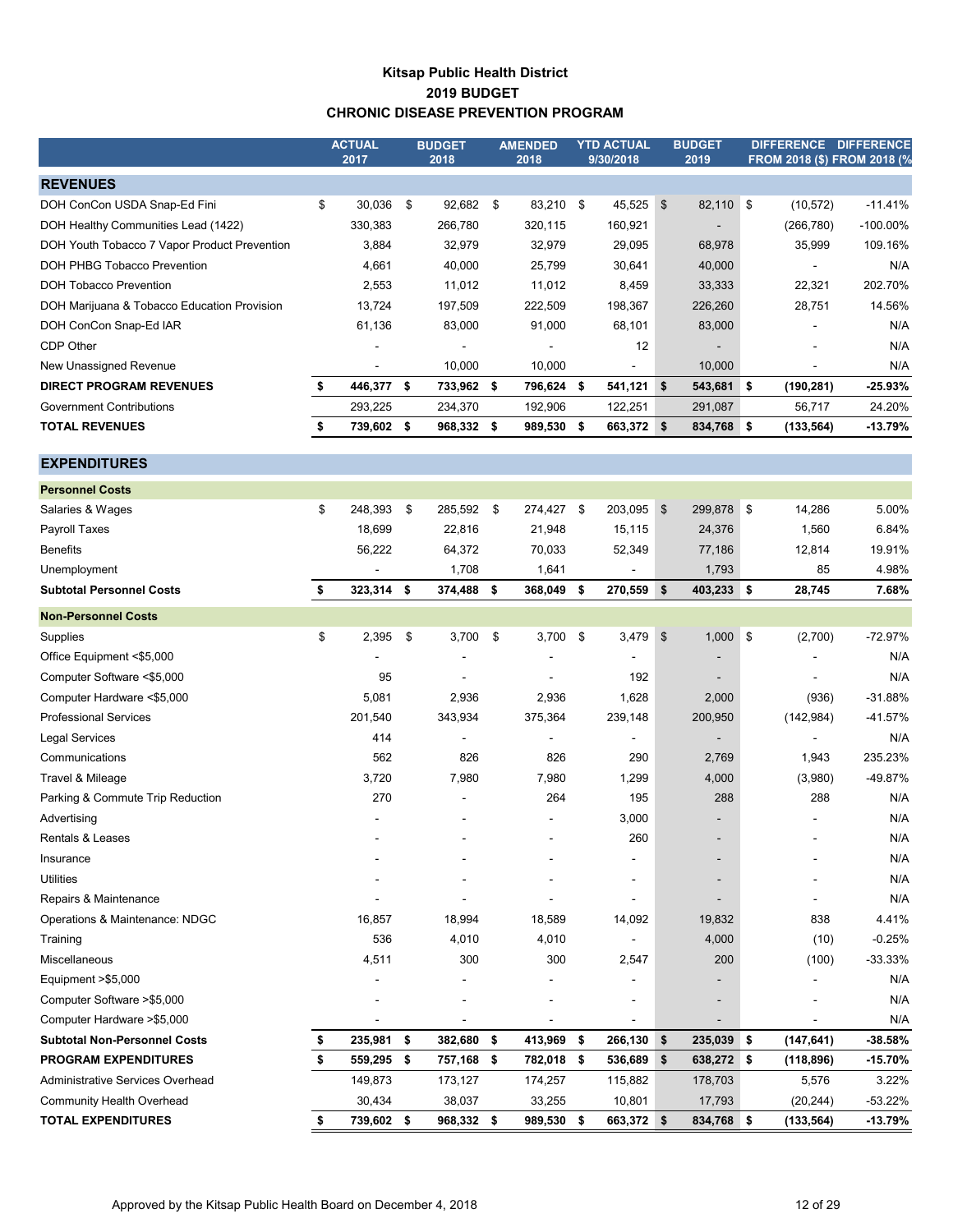#### **Kitsap Public Health District 2019 BUDGET NURSE FAMILY PARTNERSHIP PROGRAM**

|                                              | <b>ACTUAL</b>    |     | <b>BUDGET</b> |      | <b>AMENDED</b> |      | <b>YTD ACTUAL</b>        | <b>BUDGET</b>    |           | DIFFERENCE DIFFERENCE        |
|----------------------------------------------|------------------|-----|---------------|------|----------------|------|--------------------------|------------------|-----------|------------------------------|
|                                              | 2017             |     | 2018          |      | 2018           |      | 9/30/2018                | 2019             |           | FROM 2018 (\$) FROM 2018 (%) |
| <b>REVENUES</b>                              |                  |     |               |      |                |      |                          |                  |           |                              |
| Jefferson County Public Health - ThrivexFive | \$<br>87,791     | -\$ | 88,368        | - \$ | 88,368         | \$   | 51,042                   | \$<br>192,157 \$ | 103,789   | 117.45%                      |
| CC DOH MCHBG NFP                             |                  |     |               |      | 74,724         |      | 53,288                   | 79,927           | 79,927    | N/A                          |
| KCF NFP Healthy Start Kitsap Fund            | 7,500            |     | 2,000         |      | 2,000          |      |                          | 2,000            |           | N/A                          |
| Kitsap County 1/10th of 1% - NFP             | 92,815           |     | 85,044        |      | 85,044         |      | 69,746                   | 127,828          | 42,784    | 50.31%                       |
| <b>DSHS Medicaid Match</b>                   |                  |     |               |      |                |      |                          | 23,724           | 23,724    | N/A                          |
| Other - NFP                                  | 1,000            |     |               |      |                |      | 488                      |                  |           | N/A                          |
| New Unassigned Revenue                       | $\blacksquare$   |     | 74,724        |      | $\blacksquare$ |      |                          | 11,300           | (63, 424) | $-84.88%$                    |
| <b>DIRECT PROGRAM REVENUES</b>               | \$<br>189,106 \$ |     | 250,136 \$    |      | 250,136        | - \$ | 174,564                  | \$<br>436,936 \$ | 186,800   | 74.68%                       |
| Government Contributions                     | 275,309          |     | 261,395       |      | 284,165        |      | 228,777                  | 164,663          | (96, 732) | -37.01%                      |
| <b>TOTAL REVENUES</b>                        | \$<br>464,415 \$ |     | 511,531 \$    |      | 534,301 \$     |      | 403,341                  | \$<br>601,599 \$ | 90,068    | 17.61%                       |
| <b>EXPENDITURES</b>                          |                  |     |               |      |                |      |                          |                  |           |                              |
| <b>Personnel Costs</b>                       |                  |     |               |      |                |      |                          |                  |           |                              |
| Salaries & Wages                             | \$<br>181,634 \$ |     | 196,667 \$    |      | 197,935 \$     |      | 165,343                  | \$<br>241,640 \$ | 44,973    | 22.87%                       |
| Payroll Taxes                                | 13,512           |     | 15,736        |      | 15,833         |      | 12,395                   | 19,658           | 3,922     | 24.92%                       |
| <b>Benefits</b>                              | 47,653           |     | 53,689        |      | 53,847         |      | 44,563                   | 64,579           | 10,890    | 20.28%                       |
| Unemployment                                 |                  |     | 1,164         |      | 1,171          |      |                          | 1,430            | 266       | 22.85%                       |
| <b>Subtotal Personnel Costs</b>              | \$<br>242,799    | \$  | 267,256 \$    |      | 268,786 \$     |      | 222,301                  | \$<br>327,307 \$ | 60,051    | 22.47%                       |
| <b>Non-Personnel Costs</b>                   |                  |     |               |      |                |      |                          |                  |           |                              |
| Supplies                                     | \$<br>2,695      | \$  | 2,604         | \$   | 2,604          | \$   | 258                      | \$<br>$2,000$ \$ | (604)     | $-23.20%$                    |
| Office Equipment <\$5,000                    |                  |     |               |      |                |      |                          |                  |           | N/A                          |
| Computer Software <\$5,000                   |                  |     |               |      |                |      |                          |                  |           | N/A                          |
| Computer Hardware <\$5,000                   | 2,547            |     | 2,587         |      | 2,587          |      | 613                      |                  | (2,587)   | $-100.00\%$                  |
| <b>Professional Services</b>                 | 48,926           |     | 53,556        |      | 72,708         |      | 57,756                   | 78,710           | 25,154    | 46.97%                       |
| <b>Legal Services</b>                        |                  |     |               |      |                |      |                          |                  |           | N/A                          |
| Communications                               | 1,966            |     | 2,736         |      | 2,736          |      | 915                      | 2,940            | 204       | 7.46%                        |
| Travel & Mileage                             | 5,350            |     | 6,996         |      | 8,996          |      | 4,109                    | 8,000            | 1,004     | 14.35%                       |
| Parking & Commute Trip Reduction             |                  |     | 3,540         |      | 2,987          |      | 23                       | 2,592            | (948)     | -26.78%                      |
| Advertising                                  |                  |     |               |      |                |      |                          |                  |           | N/A                          |
| Rentals & Leases                             |                  |     |               |      |                |      |                          |                  |           | N/A                          |
| Insurance                                    |                  |     |               |      |                |      |                          |                  |           | N/A                          |
| Utilities                                    |                  |     |               |      |                |      |                          |                  |           | N/A                          |
| Repairs & Maintenance                        | 5,243            |     | 5,090         |      | 5,090          |      | 1,500                    | 2,293            | (2,797)   | -54.95%                      |
| Operations & Maintenance: NDGC               | 11,565           |     | 13,554        |      | 13,589         |      | 10,466                   | 16,098           | 2,544     | 18.77%                       |
| Training                                     | 332              |     | 2,400         |      | 2,400          |      |                          | 1,000            | (1,400)   | -58.33%                      |
| Miscellaneous                                | 7,587            |     | 1,000         |      | 1,000          |      | 1,312                    | 1,000            |           | N/A                          |
| Equipment > \$5,000                          |                  |     |               |      |                |      |                          |                  |           | N/A                          |
| Computer Software > \$5,000                  |                  |     |               |      |                |      | $\overline{\phantom{a}}$ |                  |           | N/A                          |
| Computer Hardware >\$5,000                   |                  |     |               |      |                |      |                          |                  |           | N/A                          |
| <b>Subtotal Non-Personnel Costs</b>          | \$<br>86,211     | \$  | 94,063        | \$   | 114,697        | \$   | 76,952                   | \$<br>114,633 \$ | 20,570    | 21.87%                       |
| <b>PROGRAM EXPENDITURES</b>                  | \$<br>329,010 \$ |     | 361,319 \$    |      | 383,483        | - \$ | 299,253                  | \$<br>441,940 \$ | 80,621    | 22.31%                       |
| Administrative Services Overhead             | 112,550          |     | 123,514       |      | 126,857        |      | 95,213                   | 145,208          | 21,694    | 17.56%                       |
| Community Health Overhead                    | 22,855           |     | 26,698        |      | 23,961         |      | 8,875                    | 14,451           | (12, 247) | -45.87%                      |
| <b>TOTAL EXPENDITURES</b>                    | \$<br>464,415 \$ |     | 511,531 \$    |      | 534,301 \$     |      | 403,341 \$               | 601,599 \$       | 90,068    | 17.61%                       |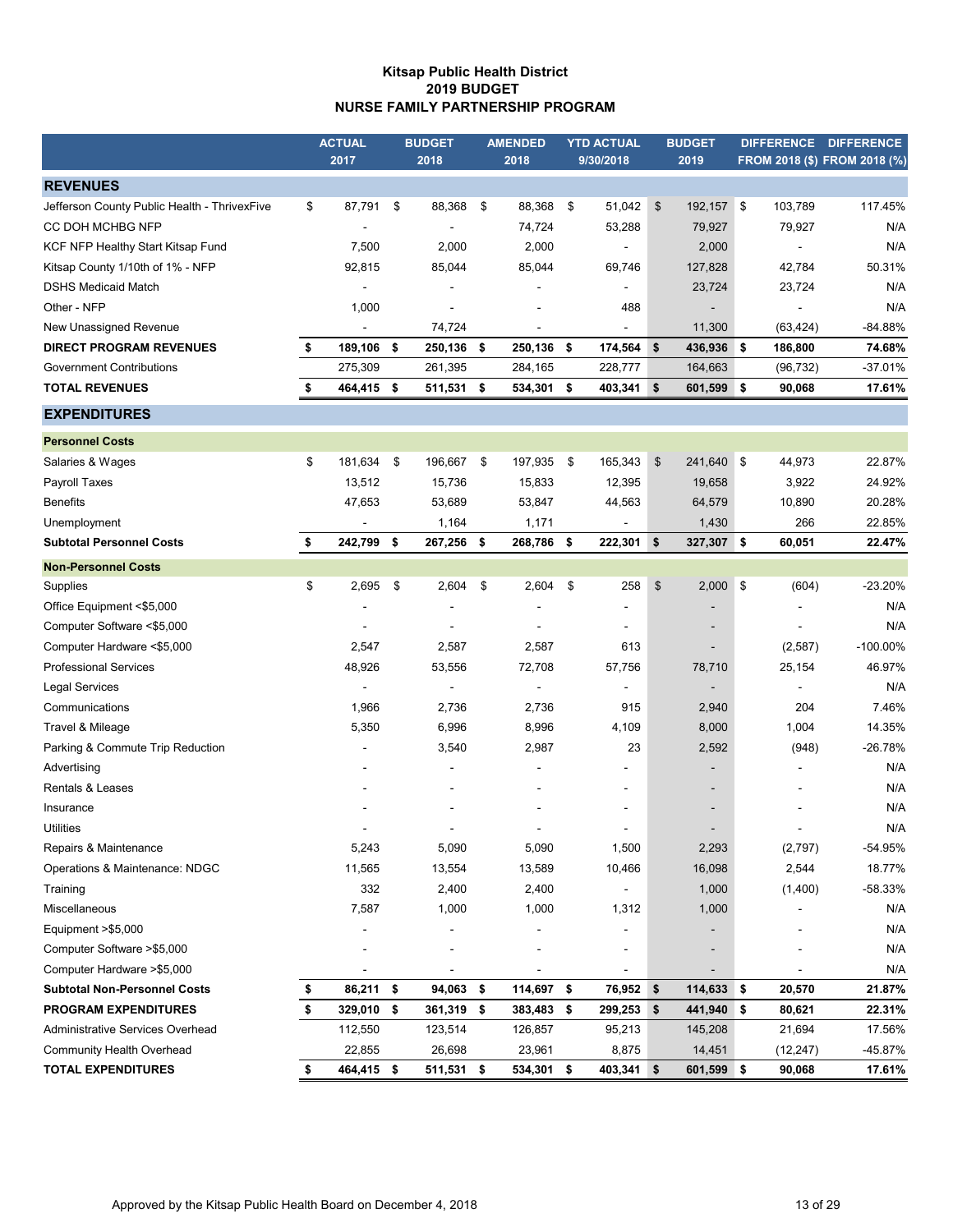#### **Kitsap Public Health District 2019 BUDGET PARENT CHILD HEALTH PROGRAM**

|                                              | <b>ACTUAL</b>            |    | <b>BUDGET</b> | <b>AMENDED</b>  |      | <b>YTD ACTUAL</b>        | <b>BUDGET</b>            | <b>DIFFERENCE</b> | <b>DIFFERENCE</b>            |
|----------------------------------------------|--------------------------|----|---------------|-----------------|------|--------------------------|--------------------------|-------------------|------------------------------|
|                                              | 2017                     |    | 2018          | 2018            |      | 9/30/2018                | 2019                     |                   | FROM 2018 (\$) FROM 2018 (%) |
| <b>REVENUES</b>                              |                          |    |               |                 |      |                          |                          |                   |                              |
| DOH Con Con MCGBG/MCH                        | \$<br>146,571            | \$ | 85,128 \$     | 85,128 \$       |      | 69,632                   | \$<br>79,927 \$          | (5,201)           | $-6.11%$                     |
| DSHS Medicaid Match - PCH                    | 118.859                  |    | 66,130        | 66.130          |      | 56,795                   | 41,046                   | (25,084)          | $-37.93%$                    |
| DSHS Medicaid Match - Interpreter            | 10,873                   |    | 6,141         | 6,141           |      | 13,295                   | $\overline{\phantom{a}}$ | (6, 141)          | $-100.00\%$                  |
| <b>TCPI FFY17 TCI PTN Contracts</b>          | $\overline{\phantom{a}}$ |    |               | 73,117          |      | 43,110                   | $\overline{\phantom{a}}$ |                   | N/A                          |
| OESD Head Start/Early Headstart Expansion    | 59,074                   |    | 57,420        | 57,420          |      | 33,062                   | 54,750                   | (2,670)           | $-4.65%$                     |
| DSHS Title Nineteen MSS First Steps          | 115,074                  |    | 82,080        | 55,000          |      | 44,504                   | 60,000                   | (22,080)          | $-26.90%$                    |
| DSHS Workfirst Children with Special Needs   | 1,950                    |    | 2,796         | 2,796           |      | 1,300                    | 2,000                    | (796)             | $-28.47%$                    |
| PCH - TCPI Regional Care ConCon              |                          |    |               | 15,593          |      | 26,143                   | $\overline{\phantom{a}}$ |                   | N/A                          |
| Jefferson County - Nightingale Notes         | 1,650                    |    | 1,650         | 1,650           |      | 1,513                    | 1,650                    | ٠                 | N/A                          |
| Mason County - Nightingale Notes             | 1,000                    |    | 1,100         | 1,100           |      |                          | 1,000                    | (100)             | $-9.09%$                     |
| <b>Child Care Centers</b>                    | 3,668                    |    |               | ٠               |      | 2,613                    | $\overline{\phantom{a}}$ |                   | N/A                          |
| Other - PCH                                  | 4,541                    |    |               |                 |      | 2,553                    | $\overline{\phantom{a}}$ |                   | N/A                          |
| <b>KCR Head Start</b>                        |                          |    | 2,500         | 2,500           |      |                          | 2,500                    |                   | N/A                          |
| Harrison Medical Center - New Parent Support | 13,764                   |    | 12,000        | 12,000          |      | 16,457                   | $\overline{\phantom{a}}$ | (12,000)          | $-100.00\%$                  |
| Kitsap County 1/10th of 1% - PCH             | 52,915                   |    | 22,942        | 22,942          |      | 24,444                   | $\overline{\phantom{a}}$ | (22, 942)         | $-100.00\%$                  |
| <b>PCH Donations</b>                         |                          |    |               |                 |      | 2,500                    | ۰.                       |                   | N/A                          |
| <b>New Contracts</b>                         | $\blacksquare$           |    | 58,820        | ٠               |      | $\overline{\phantom{a}}$ | $\overline{\phantom{a}}$ | (58, 820)         | $-100.00\%$                  |
| <b>DIRECT PROGRAM REVENUES</b>               | 529,939                  | \$ | 398,707 \$    | 401,517 \$      |      | 337,921                  | \$<br>242,873 \$         | (155, 834)        | $-39.08%$                    |
| <b>Government Contributions</b>              | 487,199                  |    | 613,308       | 741,172         |      | 430,918                  | 710,482                  | 97,174            | 15.84%                       |
| <b>TOTAL REVENUES</b>                        | 1,017,138                | s  | 1,012,015     | \$<br>1,142,689 | - \$ | 768,839                  | \$<br>953,355 \$         | (58, 660)         | $-5.80%$                     |

| <b>EXPENDITURES</b>                 |                 |                  |      |                      |      |                          |               |                          |                      |             |
|-------------------------------------|-----------------|------------------|------|----------------------|------|--------------------------|---------------|--------------------------|----------------------|-------------|
| <b>Personnel Costs</b>              |                 |                  |      |                      |      |                          |               |                          |                      |             |
| Salaries & Wages                    | \$<br>439,258   | \$<br>429,876 \$ |      | 493,664 \$           |      | 352,066                  | $\sqrt[6]{3}$ | 437,638 \$               | 7,762                | 1.81%       |
| Payroll Taxes                       | 32,845          | 34,323           |      | 39,401               |      | 26,401                   |               | 35,477                   | 1,154                | 3.36%       |
| <b>Benefits</b>                     | 122,275         | 116,941          |      | 131,160              |      | 97,621                   |               | 114,378                  | (2, 563)             | $-2.19%$    |
| Unemployment                        | ٠               | 2,563            |      | 2,935                |      | ÷                        |               | 2,602                    | 39                   | 1.52%       |
| <b>Subtotal Personnel Costs</b>     | \$<br>594,378   | \$<br>583,703 \$ |      | 667,160 \$           |      | 476,088                  | $\mathbf{s}$  | 590,095 \$               | 6,392                | 1.10%       |
| <b>Non-Personnel Costs</b>          |                 |                  |      |                      |      |                          |               |                          |                      |             |
| Supplies                            | \$<br>4,241     | \$<br>$4,000$ \$ |      | 4,000                | \$   | 1,888                    | $\mathsf{\$}$ | $3,000$ \$               | (1,000)              | $-25.00%$   |
| Office Equipment <\$5,000           |                 |                  |      |                      |      |                          |               |                          |                      | N/A         |
| Computer Software <\$5,000          |                 |                  |      | $\ddot{\phantom{1}}$ |      |                          |               |                          | $\ddot{\phantom{1}}$ | N/A         |
| Computer Hardware <\$5,000          | 5,878           | 9,899            |      | 9,899                |      | 9,324                    |               | $\overline{\phantom{a}}$ | (9,899)              | $-100.00\%$ |
| <b>Professional Services</b>        | 16,804          | 22,200           |      | 22,200               |      | 5,640                    |               | 12,000                   | (10, 200)            | -45.95%     |
| <b>Legal Services</b>               | 756             |                  |      |                      |      |                          |               |                          |                      | N/A         |
| Communications                      | 6,763           | 6,331            |      | 6,331                |      | 5,508                    |               | 5,779                    | (552)                | $-8.72%$    |
| Travel & Mileage                    | 9,697           | 9,000            |      | 9,000                |      | 5,811                    |               | 8,000                    | (1,000)              | $-11.11%$   |
| Parking & Commute Trip Reduction    | 3,459           | 1,620            |      | 1,055                |      | 2,905                    |               | 1,440                    | (180)                | $-11.11%$   |
| Advertising                         |                 |                  |      | $\blacksquare$       |      | ٠                        |               |                          |                      | N/A         |
| Rentals & Leases                    | 125             | 150              |      | 150                  |      |                          |               |                          | (150)                | $-100.00\%$ |
| Insurance                           |                 |                  |      | $\overline{a}$       |      |                          |               | $\overline{\phantom{a}}$ |                      | N/A         |
| <b>Utilities</b>                    |                 |                  |      |                      |      |                          |               |                          |                      | N/A         |
| Repairs & Maintenance               | 7,864           | 9,293            |      | 9,293                |      | 11,788                   |               | 11,287                   | 1,994                | 21.46%      |
| Operations & Maintenance: NDGC      | 31,297          | 29,606           |      | 33,720               |      | 24,149                   |               | 29,023                   | (583)                | $-1.97%$    |
| Training                            | 2,791           | 7,008            |      | 7,008                |      | $\overline{\phantom{a}}$ |               | 4,000                    | (3,008)              | -42.92%     |
| Miscellaneous                       | 1,611           | 900              |      | 900                  |      | 2,820                    |               | 900                      |                      | N/A         |
| Equipment >\$5,000                  |                 |                  |      | $\blacksquare$       |      |                          |               | $\blacksquare$           |                      | N/A         |
| Computer Software >\$5,000          |                 |                  |      |                      |      |                          |               | $\blacksquare$           |                      | N/A         |
| Computer Hardware >\$5,000          |                 |                  |      |                      |      |                          |               |                          |                      | N/A         |
| <b>Subtotal Non-Personnel Costs</b> | \$<br>91,286    | \$<br>100,007 \$ |      | 103,556              | - \$ | 69,833                   | \$            | 75,429 \$                | (24, 578)            | $-24.58%$   |
| PROGRAM EXPENDITURES                | \$<br>685,664   | \$<br>683,710 \$ |      | 770,716 \$           |      | 545,921                  | \$            | 665,524 \$               | (18, 186)            | $-2.66%$    |
| Administrative Services Overhead    | 275,526         | 269,929          |      | 312,665              |      | 203,912                  |               | 261,780                  | (8, 149)             | $-3.02%$    |
| Community Health Overhead           | 55,948          | 58,376           |      | 59,308               |      | 19,006                   |               | 26,051                   | (32, 325)            | $-55.37%$   |
| <b>TOTAL EXPENDITURES</b>           | \$<br>1,017,138 | \$<br>1,012,015  | - \$ | 1,142,689            | - \$ | 768,839                  | \$            | 953,355 \$               | (58, 660)            | $-5.80%$    |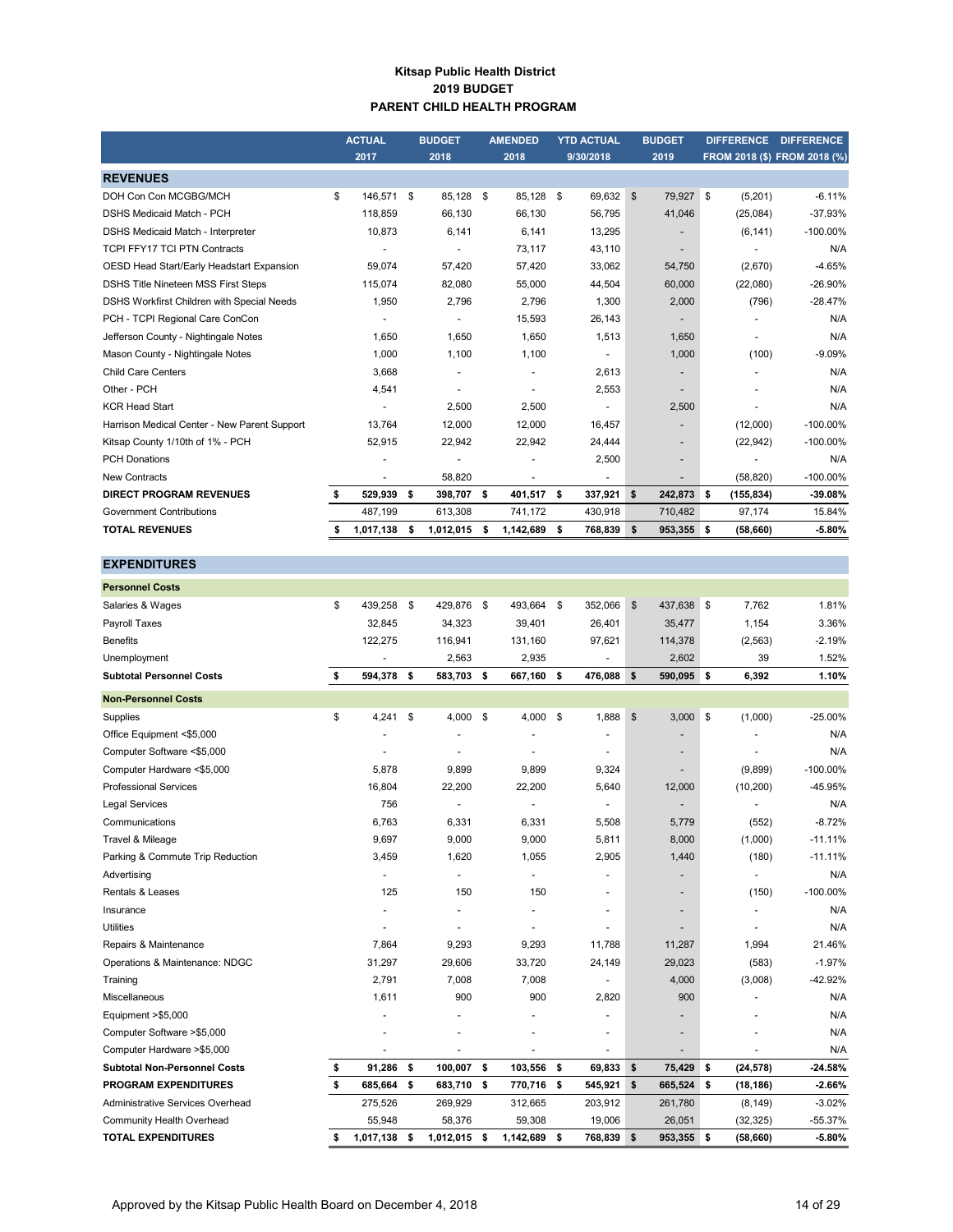## **Kitsap Public Health District 2019 BUDGET CLINICAL SERVICES - SUMMARY**

|                                  | <b>ACTUAL</b>    |      | <b>BUDGET</b>  |     | <b>AMENDED</b> | <b>YTD ACTUAL</b> |               | <b>BUDGET</b> |     | <b>DIFFERENCE</b> | <b>DIFFERENCE</b>            |
|----------------------------------|------------------|------|----------------|-----|----------------|-------------------|---------------|---------------|-----|-------------------|------------------------------|
|                                  | 2017             |      | 2018           |     | 2018           | 9/30/2018         |               | 2019          |     |                   | FROM 2018 (\$) FROM 2018 (%) |
| <b>REVENUES</b>                  |                  |      |                |     |                |                   |               |               |     |                   |                              |
| <b>DIRECT PROGRAM REVENUES</b>   | \$<br>1,439,804  | -\$  | 1,384,235 \$   |     | 1,303,752 \$   | 965,213           | \$            | 1,151,587 \$  |     | (232, 648)        | -16.81%                      |
| <b>Government Contributions</b>  | 755,569          |      | 647,345        |     | 940,030        | 401,391           |               | 1,020,078     |     | 372,733           | 57.58%                       |
| Draw from (Increase) Reserves    | (147,587)        |      | 17,739         |     | (12,983)       | (10, 964)         |               | (29, 131)     |     | (46, 870)         | $-264.22%$                   |
| <b>TOTAL REVENUES</b>            | 2,047,786        | \$   | 2,049,319      | \$  | 2,230,799      | \$<br>1,355,640   | \$            | 2,231,427 \$  |     | 182,108           | 8.89%                        |
|                                  |                  |      |                |     |                |                   |               |               |     |                   |                              |
| <b>EXPENDITURES</b>              |                  |      |                |     |                |                   |               |               |     |                   |                              |
| <b>Personnel Costs</b>           |                  |      |                |     |                |                   |               |               |     |                   |                              |
| Salaries & Wages                 | \$<br>794,282 \$ |      | 760,800 \$     |     | 833,175 \$     | 567,021           | $\frac{3}{2}$ | 895,220       | \$  | 134,420           | 17.67%                       |
| Payroll Taxes                    | 58,677           |      | 61,155         |     | 66,912         | 42,003            |               | 73,027        |     | 11,872            | 19.41%                       |
| <b>Benefits</b>                  | 226,900          |      | 247,729        |     | 263,225        | 176,747           |               | 295,510       |     | 47,781            | 19.29%                       |
| Unemployment                     |                  |      | 4,523          |     | 4,760          |                   |               | 5,327         |     | 804               | 17.78%                       |
| <b>Subtotal Personnel Costs</b>  | 1,079,859        | \$   | 1,074,207      | -\$ | 1,168,072      | \$<br>785,771     | \$            | 1,269,084     | -\$ | 194,877           | 18.14%                       |
| <b>Non-Personnel Costs</b>       |                  |      |                |     |                |                   |               |               |     |                   |                              |
| Supplies                         | \$<br>132,467 \$ |      | 118,640        | -\$ | 118,640        | \$<br>49,522      | \$            | 83,300 \$     |     | (35, 340)         | $-29.79%$                    |
| Office Equipment <\$5,000        | 7,117            |      |                |     |                |                   |               |               |     |                   | N/A                          |
| Computer Software <\$5,000       | 27               |      |                |     |                |                   |               |               |     |                   | N/A                          |
| Computer Hardware <\$5,000       | 9,662            |      | 8,626          |     | 8,626          | 4,840             |               | 14,261        |     | 5,635             | 65.33%                       |
| <b>Professional Services</b>     | 94,082           |      | 135,569        |     | 135,569        | 55,718            |               | 124,900       |     | (10, 669)         | $-7.87%$                     |
| <b>Legal Services</b>            | 416              |      | 500            |     | 500            |                   |               | 500           |     |                   | N/A                          |
| Communications                   | 11,233           |      | 11,112         |     | 11,112         | 8,050             |               | 9,833         |     | (1,279)           | $-11.51%$                    |
| Travel & Mileage                 | 9,482            |      | 12,293         |     | 12,293         | 5,351             |               | 10,150        |     | (2, 143)          | $-17.43%$                    |
| Parking & Commute Trip Reduction | 1,549            |      | 1,140          |     | 1,655          | 746               |               | 1,464         |     | 324               | 28.42%                       |
| Advertising                      | 4,601            |      |                |     |                | 1,783             |               |               |     |                   | N/A                          |
| Rentals & Leases                 | 4,450            |      |                |     |                | 4,667             |               | 28,300        |     | 28,300            | N/A                          |
| Insurance                        |                  |      |                |     |                |                   |               |               |     |                   | N/A                          |
| Utilities                        |                  |      |                |     |                |                   |               |               |     |                   | N/A                          |
| Repairs & Maintenance            | 20,510           |      | 4,700          |     | 4,700          | 3,860             |               | 6,740         |     | 2,040             | 43.40%                       |
| Operations & Maintenance: NDGC   | 56,954           |      | 54,485         |     | 59,065         | 41,089            |               | 58,574        |     | 4,089             | 7.50%                        |
| Training                         | 7,227            |      | 16,950         |     | 16,950         | $\overline{a}$    |               | 42,600        |     | 25,650            | 151.33%                      |
| Miscellaneous                    | 5,928            |      | 7,100          |     | 37,100         | 26,321            |               | 1,100         |     | (6,000)           | $-84.51%$                    |
| Equipment >\$5,000               |                  |      | $\overline{a}$ |     |                |                   |               |               |     |                   | N/A                          |
| Computer Software > \$5,000      |                  |      |                |     |                |                   |               |               |     |                   | N/A                          |
| Computer Hardware >\$5,000       |                  |      |                |     |                |                   |               |               |     |                   | N/A                          |
| <b>Subtotal NON-LABOR COSTS</b>  | \$<br>365,705 \$ |      | 371,115 \$     |     | 406,210        | \$<br>201,947 \$  |               | 381,722 \$    |     | 10,607            | 2.86%                        |
| <b>PROGRAM EXPENDITURES</b>      | \$<br>1,445,564  | \$   | 1,445,322 \$   |     | 1,574,282 \$   | 987,718           | -\$           | 1,650,806     | -\$ | 205,484           | 14.22%                       |
| Administrative Services Overhead | 500,573          |      | 496,605        |     | 552,163        | 336,552           |               | 528,103       |     | 31,498            | 6.34%                        |
| <b>Community Health Overhead</b> | 101,649          |      | 107,392        |     | 104,354        | 31,370            |               | 52,518        |     | (54, 874)         | $-51.10%$                    |
| <b>Clinic Overhead</b>           |                  |      |                |     |                |                   |               |               |     |                   | N/A                          |
| <b>TOTAL EXPENDITURES</b>        | \$<br>2,047,786  | - \$ | 2,049,319 \$   |     | 2,230,799      | \$<br>1,355,640   | - \$          | 2,231,427 \$  |     | 182,108           | 8.89%                        |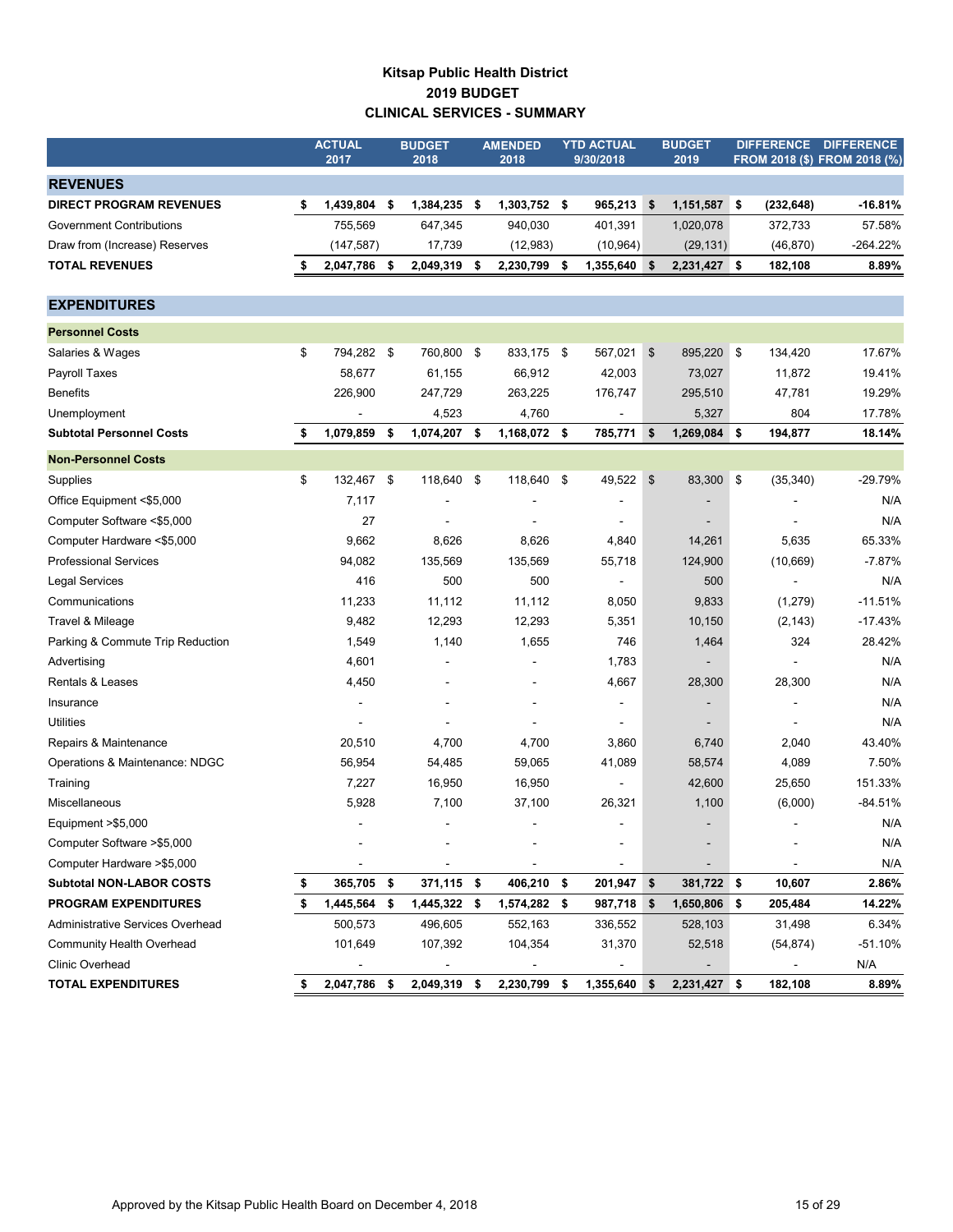## **Kitsap Public Health District 2019 BUDGET CLINIC ADMINISTRATION**

|                                     | <b>ACTUAL</b><br>2017          | <b>BUDGET</b><br>2018          | <b>AMENDED</b><br>2018 | <b>YTD ACTUAL</b><br>9/30/2018 | <b>BUDGET</b><br>2019        |            | <b>DIFFERENCE</b>        | <b>DIFFERENCE</b><br>FROM 2018 (\$) FROM 2018 (%) |
|-------------------------------------|--------------------------------|--------------------------------|------------------------|--------------------------------|------------------------------|------------|--------------------------|---------------------------------------------------|
| <b>REVENUES</b>                     |                                |                                |                        |                                |                              |            |                          |                                                   |
| <b>Other Revenues</b>               |                                |                                |                        |                                |                              |            |                          |                                                   |
| <b>DSHS Medicaid Match</b>          | \$<br>$\overline{a}$           | \$<br>$\overline{a}$           | \$<br>$\overline{a}$   | \$<br>$\overline{\phantom{a}}$ | \$<br>4,519 \$               |            | 4,519                    | N/A                                               |
|                                     |                                |                                |                        | $\blacksquare$                 | $\overline{\phantom{a}}$     |            | $\overline{\phantom{a}}$ | N/A                                               |
| <b>DIRECT PROGRAM REVENUES</b>      | \$<br>$\overline{\phantom{a}}$ | \$<br>$\overline{\phantom{a}}$ | \$<br>$\blacksquare$   | \$<br>$\blacksquare$           | \$<br>4,519 \$               |            | 4,519                    | N/A                                               |
| <b>Government Contributions</b>     | $\overline{a}$                 | $\overline{a}$                 | $\overline{a}$         | $\overline{\phantom{a}}$       | 88,893                       |            | 88,893                   | N/A                                               |
| <b>TOTAL REVENUES</b>               | \$<br>$\blacksquare$           | \$<br>$\overline{\phantom{a}}$ | \$<br>$\overline{a}$   | \$<br>$\blacksquare$           | \$<br>93,412 \$              |            | 93,412                   | N/A                                               |
| <b>EXPENDITURES</b>                 |                                |                                |                        |                                |                              |            |                          |                                                   |
| <b>Personnel Costs</b>              |                                |                                |                        |                                |                              |            |                          |                                                   |
| Salaries & Wages                    | \$                             | \$                             | \$                     | \$<br>÷,                       | \$<br>59,846 \$              |            | 59,846                   | N/A                                               |
| Payroll Taxes                       |                                |                                |                        | $\overline{a}$                 | 4,858                        |            | 4,858                    | N/A                                               |
| <b>Benefits</b>                     |                                |                                |                        |                                | 13,074                       |            | 13,074                   | N/A                                               |
| Unemployment                        |                                |                                | $\overline{a}$         | $\overline{\phantom{a}}$       | 358                          |            | 358                      | N/A                                               |
| <b>Subtotal Personnel Costs</b>     | \$<br>$\blacksquare$           | \$<br>$\blacksquare$           | \$<br>$\overline{a}$   | \$<br>$\overline{\phantom{a}}$ | \$<br>78,136 \$              |            | 78,136                   | N/A                                               |
| <b>Non-Personnel Costs</b>          |                                |                                |                        |                                |                              |            |                          |                                                   |
| Supplies                            | \$                             | \$                             | \$                     | \$<br>$\blacksquare$           | \$<br>500                    | $\sqrt{3}$ | 500                      | N/A                                               |
| Office Equipment <\$5,000           |                                |                                |                        |                                | $\overline{\phantom{0}}$     |            |                          | N/A                                               |
| Computer Software <\$5,000          |                                |                                |                        | $\blacksquare$                 | $\overline{\phantom{a}}$     |            | $\overline{\phantom{a}}$ | N/A                                               |
| Computer Hardware <\$5,000          |                                |                                |                        | $\blacksquare$                 | 2,600                        |            | 2,600                    | N/A                                               |
| <b>Professional Services</b>        |                                |                                |                        | $\overline{\phantom{a}}$       | $\overline{\phantom{0}}$     |            | $\blacksquare$           | N/A                                               |
| <b>Legal Services</b>               |                                |                                |                        |                                |                              |            |                          | N/A                                               |
| Communications                      |                                |                                |                        | $\overline{a}$                 | 2,076                        |            | 2,076                    | N/A                                               |
| Travel & Mileage                    |                                |                                |                        | $\blacksquare$                 | $\overline{\phantom{a}}$     |            |                          | N/A                                               |
| Parking & Commute Trip Reduction    |                                |                                |                        |                                | $\overline{\phantom{0}}$     |            |                          | N/A                                               |
| Advertising                         |                                |                                |                        | $\blacksquare$                 | $\overline{\phantom{a}}$     |            |                          | N/A                                               |
| Rentals & Leases                    |                                |                                |                        | $\blacksquare$                 | $\overline{\phantom{a}}$     |            |                          | N/A                                               |
| Insurance                           |                                |                                |                        | $\overline{\phantom{0}}$       | $\overline{\phantom{a}}$     |            |                          | N/A                                               |
| <b>Utilities</b>                    |                                |                                |                        | $\overline{\phantom{a}}$       | $\overline{\phantom{0}}$     |            |                          | N/A                                               |
| Repairs & Maintenance               |                                |                                |                        |                                |                              |            |                          | N/A                                               |
| Operations & Maintenance: NDGC      |                                |                                |                        |                                | $\qquad \qquad \blacksquare$ |            | $\overline{a}$           | N/A                                               |
| Training                            |                                |                                |                        |                                | 10,100                       |            | 10,100                   | N/A                                               |
| Miscellaneous                       |                                |                                |                        |                                |                              |            |                          | N/A                                               |
| Equipment >\$5,000                  |                                |                                |                        |                                |                              |            |                          | N/A                                               |
| Computer Software > \$5,000         |                                |                                |                        |                                |                              |            |                          | N/A                                               |
| Computer Hardware > \$5,000         |                                |                                |                        | $\overline{\phantom{a}}$       |                              |            |                          | N/A                                               |
| <b>Subtotal Non-Personnel Costs</b> | \$<br>$\blacksquare$           | \$                             | \$<br>$\blacksquare$   | \$<br>$\blacksquare$           | \$<br>15,276 \$              |            | 15,276                   | N/A                                               |
| <b>PROGRAM EXPENDITURES</b>         | \$<br>$\blacksquare$           | \$<br>$\blacksquare$           | \$<br>$\blacksquare$   | \$<br>$\blacksquare$           | \$<br>93,412 \$              |            | 93,412                   | N/A                                               |
| <b>Clinic Overhead Distributed</b>  |                                | $\overline{a}$                 | $\overline{a}$         | $\overline{a}$                 |                              |            |                          | N/A                                               |
| <b>TOTAL EXPENDITURES</b>           | \$<br>٠                        | \$<br>$\blacksquare$           | \$<br>$\blacksquare$   | \$<br>$\blacksquare$           | \$<br>93,412 \$              |            | 93,412                   | N/A                                               |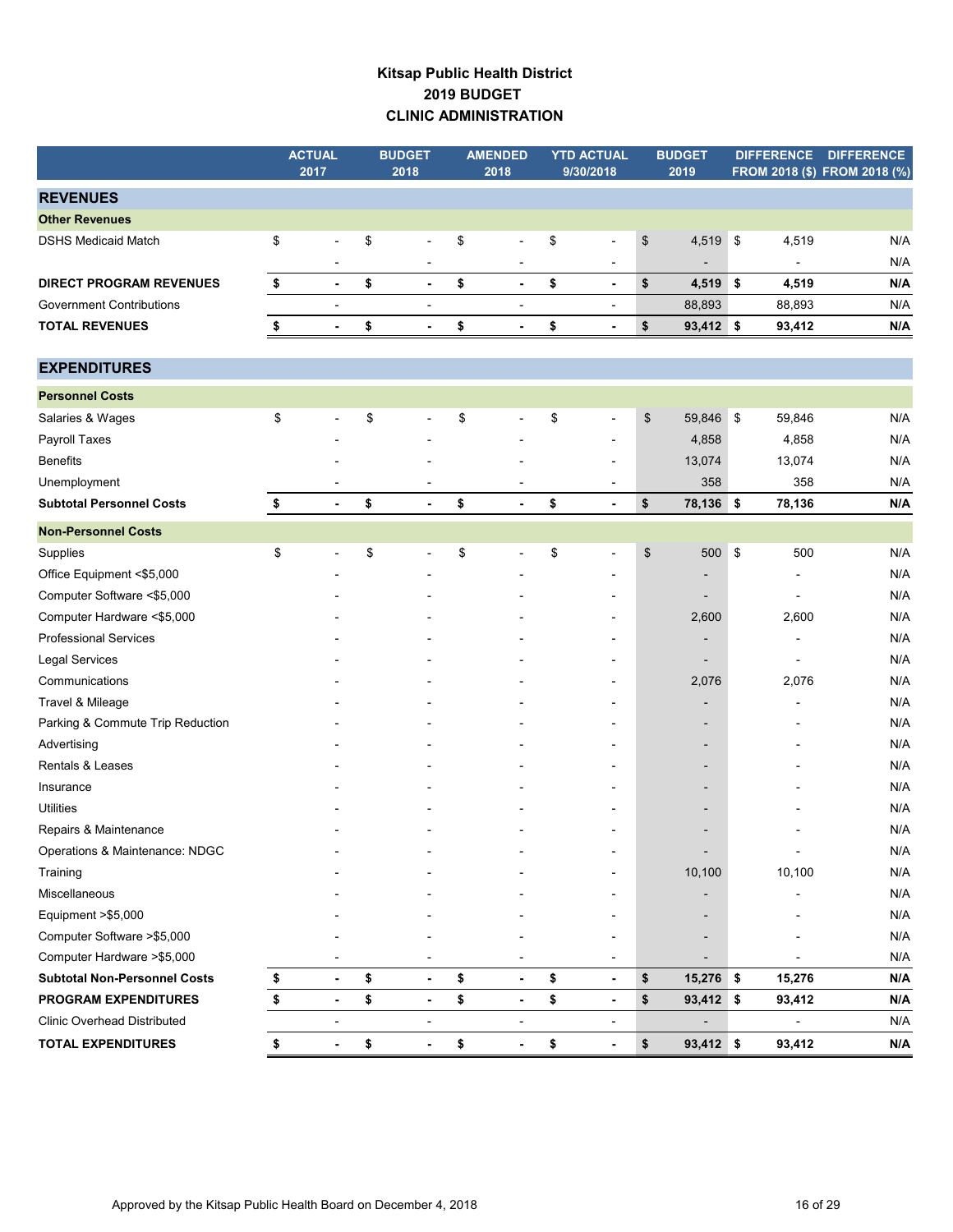#### **Kitsap Public Health District 2019 BUDGET IMMUNIZATION PROGRAM**

|                                               | <b>ACTUAL</b><br>2017 |      | <b>BUDGET</b><br>2018    |      | <b>AMENDED</b><br>2018 |   | <b>YTD ACTUAL</b><br>9/30/2018 |                | <b>BUDGET</b><br>2019    | <b>DIFFERENCE</b> | <b>DIFFERENCE</b><br>FROM 2018 (\$) FROM 2018 (%) |
|-----------------------------------------------|-----------------------|------|--------------------------|------|------------------------|---|--------------------------------|----------------|--------------------------|-------------------|---------------------------------------------------|
| <b>REVENUES</b>                               |                       |      |                          |      |                        |   |                                |                |                          |                   |                                                   |
| DOH Con Con AFIX Immunization                 | \$<br>26,186          | - \$ | 6,475 \$                 |      | 27,938 \$              |   | 15,570                         | $\mathfrak{L}$ | 27,500 \$                | 21,025            | 324.71%                                           |
| DOH Con Con FA317 Immunization FED            | 1,167                 |      | 7,000                    |      | 7,000                  |   | 10,772                         |                | $\overline{\phantom{a}}$ | (7,000)           | $-100.00\%$                                       |
| DOH Con Con VFC Immunization FED              | 10,228                |      | 13,236                   |      | 7,054                  |   | 7,324                          |                | $\overline{\phantom{a}}$ | (13, 236)         | $-100.00\%$                                       |
| DOH Con Con PPHF 317 Ops                      | 2,875                 |      |                          |      |                        |   |                                |                | $\overline{\phantom{a}}$ |                   | N/A                                               |
| <b>DSHS Medicaid Match -</b>                  | 205,458               |      | 104,030                  |      | 35,000                 |   | 34,726                         |                | 9,038                    | (94, 992)         | -91.31%                                           |
| <b>Foundational Public Health Services</b>    | 73,673                |      | 73,500                   |      | 73,500                 |   | 73,673                         |                | $\overline{\phantom{a}}$ | (73,500)          | $-100.00\%$                                       |
| DSHS Title Nineteen - CD                      | 6,885                 |      |                          |      |                        |   | 1,910                          |                | 3,500                    | 3,500             | #DIV/0!                                           |
| DOH PPHF Adolescent AFIX                      | 2,000                 |      | ٠                        |      |                        |   | ٠                              |                | $\overline{\phantom{a}}$ |                   | N/A                                               |
| Fees - CD                                     | 10,885                |      | 12,000                   |      | 12,000                 |   | 8,444                          |                | 10,000                   | (2,000)           | $-16.67%$                                         |
| Fees - CD Insurance                           | 24,644                |      | 14,400                   |      | 14,400                 |   | 10,936                         |                | 15,000                   | 600               | 4.17%                                             |
| Other - CD                                    | 26                    |      |                          |      |                        |   |                                |                | $\overline{\phantom{a}}$ |                   | N/A                                               |
| New Unassigned Revenue                        | ۰                     |      | 33,000                   |      | 33,000                 |   | ۰                              |                | 16,000                   | (17,000)          | $-51.52%$                                         |
| <b>DIRECT PROGRAM REVENUES</b>                | 364,027               | S    | 263,641 \$               |      | 209,892 \$             |   | 163,355                        | \$             | 81,038 \$                | (182, 603)        | $-69.26%$                                         |
| <b>Government Contributions</b>               | 280,483               |      | 235,909                  |      | 393,476                |   | 279,068                        |                | 129,166                  |                   |                                                   |
| Draw from (Increase) in FPHS Designated Funds | (73, 673)             |      | $\overline{\phantom{a}}$ |      |                        |   |                                |                | $\overline{\phantom{a}}$ | (106, 743)        | -45.25%                                           |
| <b>TOTAL REVENUES</b>                         | 570,837               | \$   | 499,550                  | - 56 | 603,368                | 5 | 442,423                        | \$             | 210,204 \$               | (289, 346)        | $-57.92%$                                         |

| <b>Personnel Costs</b>              |                  |     |            |                |     |                |                |                          |            |             |
|-------------------------------------|------------------|-----|------------|----------------|-----|----------------|----------------|--------------------------|------------|-------------|
| Salaries & Wages                    | \$<br>232,598 \$ |     | 197,768 \$ | 254,236 \$     |     | 201,909        | $\mathfrak{S}$ | 91,200 \$                | (106, 568) | -53.89%     |
| Payroll Taxes                       | 17,038           |     | 15,856     | 20,214         |     | 15,041         |                | 7,153                    | (8,703)    | $-54.89%$   |
| Benefits                            | 62,202           |     | 71,560     | 75,305         |     | 56,799         |                | 26,198                   | (45, 362)  | $-63.39%$   |
| Unemployment                        |                  |     | 1,165      | 1,301          |     |                |                | 518                      | (647)      | $-55.54%$   |
| <b>Subtotal Personnel Costs</b>     | \$<br>311,838    | \$  | 286,349 \$ | 351,056        | -\$ | 273,749        | \$             | 125,069 \$               | (161, 280) | $-56.32%$   |
| <b>Non-Personnel Costs</b>          |                  |     |            |                |     |                |                |                          |            |             |
| Supplies                            | \$<br>22.461     | \$  | 10,000 \$  | 10,000 \$      |     | 12,154         | \$             | 12,000 \$                | 2.000      | 20.00%      |
| Office Equipment <\$5,000           | 6,626            |     |            |                |     |                |                |                          |            | N/A         |
| Computer Software <\$5,000          |                  |     |            |                |     |                |                | -                        |            | N/A         |
| Computer Hardware <\$5,000          | 6,737            |     | 4,094      | 4,094          |     | 1,694          |                | 4,094                    |            | N/A         |
| <b>Professional Services</b>        | 9,105            |     | 8,000      | 8,000          |     | 7,116          |                | $\overline{\phantom{0}}$ | (8,000)    | $-100.00%$  |
| <b>Legal Services</b>               | 108              |     | ÷,         | $\blacksquare$ |     | $\blacksquare$ |                | -                        |            | N/A         |
| Communications                      | 4,255            |     | 6,515      | 6,515          |     | 2,492          |                | 346                      | (6, 169)   | $-94.69%$   |
| Travel & Mileage                    | 1,044            |     | 500        | 500            |     | 241            |                | 500                      |            | N/A         |
| Parking & Commute Trip Reduction    | 1,229            |     |            | 264            |     | 221            |                | -                        |            | N/A         |
| Advertising                         |                  |     |            |                |     |                |                | $\overline{\phantom{0}}$ |            | N/A         |
| Rentals & Leases                    |                  |     | ٠          |                |     |                |                | $\overline{\phantom{a}}$ |            | N/A         |
| Insurance                           |                  |     |            |                |     |                |                | $\overline{\phantom{0}}$ |            | N/A         |
| <b>Utilities</b>                    |                  |     |            |                |     |                |                | $\overline{\phantom{0}}$ |            | N/A         |
| Repairs & Maintenance               | 10,324           |     | 500        | 500            |     | 1,519          |                | 500                      |            | N/A         |
| Operations & Maintenance: NDGC      | 17,105           |     | 14,524     | 17,764         |     | 13,588         |                | 6,151                    | (8, 373)   | $-57.65%$   |
| Training                            | 2,982            |     | 7,500      | 7,500          |     |                |                |                          | (7,500)    | $-100.00\%$ |
| Miscellaneous                       | 3,115            |     | 600        | 600            |     | 1,471          |                | 600                      |            | N/A         |
| Equipment >\$5,000                  |                  |     |            |                |     |                |                | $\overline{\phantom{a}}$ |            | N/A         |
| Computer Software > \$5,000         |                  |     |            |                |     |                |                | $\overline{\phantom{a}}$ |            | N/A         |
| Computer Hardware > \$5,000         |                  |     | ÷,         |                |     |                |                | $\overline{a}$           |            | N/A         |
| <b>Subtotal Non-Personnel Costs</b> | \$<br>85,091     | \$  | 52,233     | \$<br>55,737   | \$  | 40,496         | \$             | 24,191 \$                | (28, 042)  | $-53.69%$   |
| <b>PROGRAM EXPENDITURES</b>         | \$<br>396,929    | \$  | 338,582 \$ | 406,793        | \$  | 314,245        | \$             | 149,260 \$               | (189, 322) | $-55.92\%$  |
| Administrative Services Overhead    | 144,554          |     | 132,351    | 165,218        |     | 117,249        |                | 55,421                   | (76, 930)  | $-58.13%$   |
| Community Health Overhead           | 29,354           |     | 28,617     | 31,357         |     | 10,929         |                | 5,523                    | (23,094)   | $-80.70%$   |
| <b>Clinic Overhead</b>              |                  |     |            |                |     |                |                |                          |            | N/A         |
| <b>TOTAL EXPENDITURES</b>           | \$<br>570,837    | -\$ | 499,550 \$ | 603,368 \$     |     | 442,423        | \$             | $210,204$ \$             | (289, 346) | $-57.92%$   |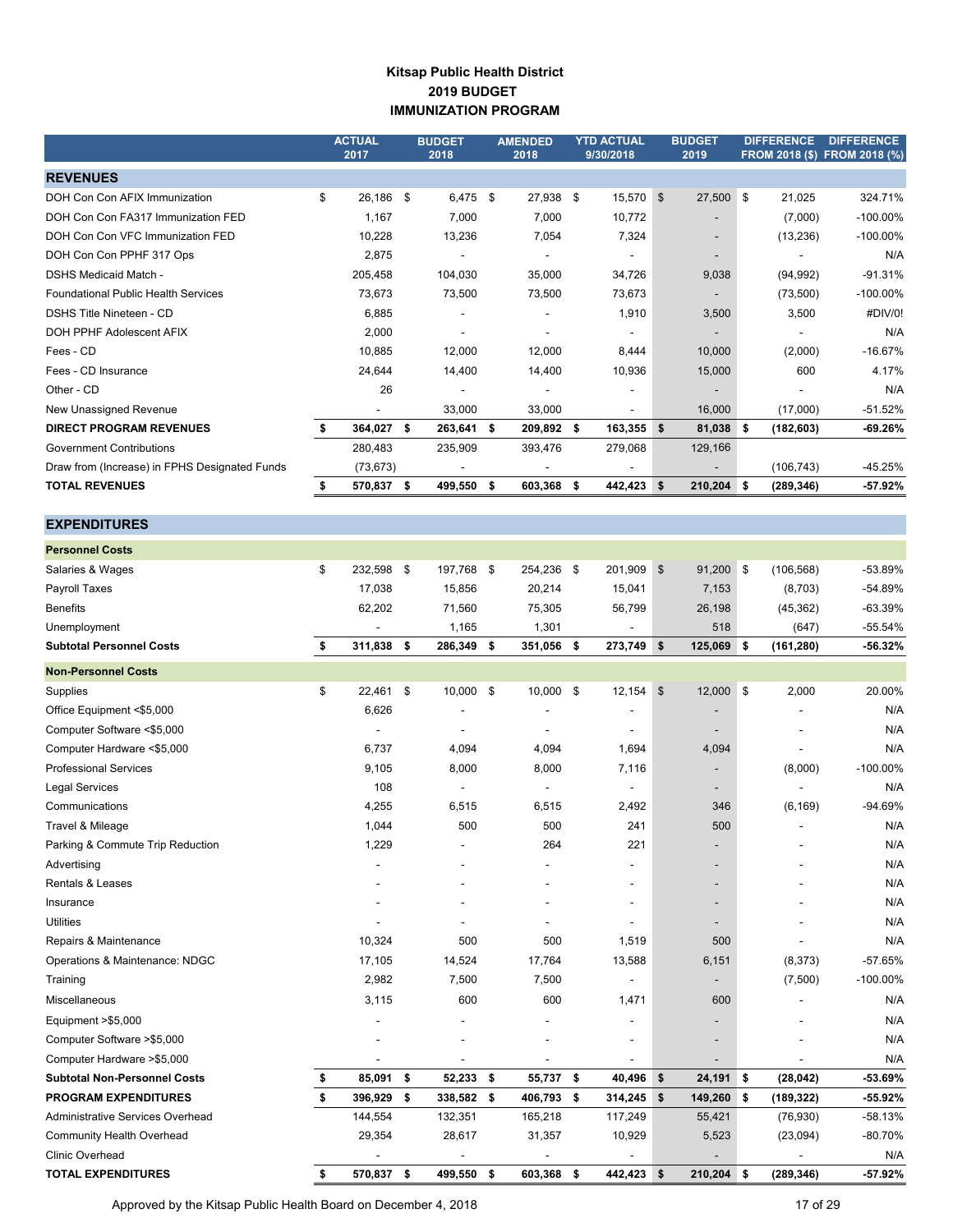## **Kitsap Public Health District 2019 BUDGET HEALTH INSURANCE NAVIGATOR**

|                                        | <b>ACTUAL</b><br>2017 |            | <b>BUDGET</b><br>2018 | <b>AMENDED</b><br>2018 | <b>YTD ACTUAL</b><br>9/30/2018 | <b>BUDGET</b><br>2019    | <b>DIFFERENCE</b> | <b>DIFFERENCE</b><br>FROM 2018 (\$) FROM 2018 (%) |
|----------------------------------------|-----------------------|------------|-----------------------|------------------------|--------------------------------|--------------------------|-------------------|---------------------------------------------------|
| <b>REVENUES</b>                        |                       |            |                       |                        |                                |                          |                   |                                                   |
| Washington Health Benefit Exchange IPA | \$<br>99,472 \$       |            | 71,411                | \$<br>71,411 \$        | 53,136 \$                      | 35,706 \$                | (35, 705)         | $-50.00%$                                         |
| <b>DSHS Medicaid Match</b>             |                       |            |                       |                        |                                | 828                      | 828               | N/A                                               |
| <b>DIRECT PROGRAM REVENUES</b>         | \$<br>99,472 \$       |            | 71,411 \$             | 71,411 \$              | $53,136$ \$                    | 36,534 \$                | $(34, 877)$ \$    | (0.49)                                            |
| <b>Government Contributions</b>        | 90,552                |            | 47,678                | 63,069                 | (16, 534)                      | (16, 525)                | $(64,203)$ \$     | (1.35)                                            |
| <b>TOTAL REVENUES</b>                  | \$<br>190,024 \$      |            | 119,089               | \$<br>134,480 \$       | 36,602 \$                      | $20,009$ \$              | $(99,080)$ \$     | (0.83)                                            |
| <b>EXPENDITURES</b>                    |                       |            |                       |                        |                                |                          |                   |                                                   |
| <b>Personnel Costs</b>                 |                       |            |                       |                        |                                |                          |                   |                                                   |
| Salaries & Wages                       | \$<br>80,684          | $\sqrt{3}$ | 52,219                | \$<br>59,460           | \$<br>16,361                   | \$<br>5,344 \$           | (46, 875)         | $-89.77%$                                         |
| Payroll Taxes                          | 6,030                 |            | 4,189                 | 4,768                  | 1,209                          | 443                      | (3,746)           | $-89.42%$                                         |
| <b>Benefits</b>                        | 21,163                |            | 16,484                | 18,340                 | 4,993                          | 1,839                    | (14, 645)         | -88.84%                                           |
| Unemployment                           |                       |            | 311                   | 354                    |                                | 32                       | (279)             | $-89.71%$                                         |
| <b>Subtotal Personnel Costs</b>        | \$<br>107,877 \$      |            | 73,203                | \$<br>82,922 \$        | 22,563 \$                      | $7,658$ \$               | (65, 545)         | $-89.54%$                                         |
| <b>Non-Personnel Costs</b>             |                       |            |                       |                        |                                |                          |                   |                                                   |
| Supplies                               | \$<br>925             | \$         | 500                   | \$<br>500              | \$                             | \$<br>500 \$             | $\overline{a}$    | N/A                                               |
| Office Equipment <\$5,000              |                       |            |                       |                        |                                |                          |                   | N/A                                               |
| Computer Software <\$5,000             | 27                    |            |                       |                        |                                |                          |                   | N/A                                               |
| Computer Hardware <\$5,000             | 1,186                 |            |                       |                        | $\blacksquare$                 | 1,200                    | 1,200             | N/A                                               |
| <b>Professional Services</b>           | 9,548                 |            |                       |                        | -                              | 6,000                    | 6,000             | N/A                                               |
| <b>Legal Services</b>                  | $\blacksquare$        |            |                       |                        | $\blacksquare$                 |                          | $\blacksquare$    | N/A                                               |
| Communications                         | 523                   |            |                       |                        | 531                            | $\overline{\phantom{a}}$ |                   | N/A                                               |
| Travel & Mileage                       | 53                    |            | 250                   | 250                    | 73                             | 250                      |                   | N/A                                               |
| Parking & Commute Trip Reduction       |                       |            |                       |                        |                                |                          |                   | N/A                                               |
| Advertising                            | 4,601                 |            |                       |                        | 1,783                          |                          |                   | N/A                                               |
| Rentals & Leases                       |                       |            |                       |                        |                                | $\overline{\phantom{a}}$ |                   | N/A                                               |
| Insurance                              |                       |            |                       |                        |                                |                          |                   | N/A                                               |
| <b>Utilities</b>                       |                       |            |                       |                        |                                |                          |                   | N/A                                               |
| Repairs & Maintenance                  |                       |            |                       |                        | $\blacksquare$                 | $\overline{\phantom{a}}$ |                   | N/A                                               |
| Operations & Maintenance: NDGC         | 5,084                 |            | 3,713                 | 4,187                  | 1,087                          | 377                      | (3,336)           | $-89.85%$                                         |
| Training                               | 38                    |            | 250                   | 250                    |                                |                          | (250)             | $-100.00\%$                                       |
| Miscellaneous                          |                       |            |                       |                        |                                |                          |                   | N/A                                               |
| Equipment >\$5,000                     |                       |            |                       |                        |                                |                          |                   | N/A                                               |
| Computer Software >\$5,000             |                       |            |                       |                        |                                |                          |                   | N/A                                               |
| Computer Hardware > \$5,000            |                       |            |                       |                        | -                              |                          |                   | N/A                                               |
| <b>Subtotal Non-Personnel Costs</b>    | \$<br>21,985 \$       |            | 4,713                 | \$<br>5,187 \$         | $3,474$ \$                     | $8,327$ \$               | 3,614             | 76.68%                                            |
| <b>PROGRAM EXPENDITURES</b>            | \$<br>129,862 \$      |            | 77,916                | \$<br>88,109           | \$<br>26,037 \$                | 15,985 \$                | (61, 931)         | -79.48%                                           |
| Administrative Services Overhead       | 50,007                |            | 33,852                | 39,008                 | 9,664                          | 3,679                    | (30, 173)         | $-89.13%$                                         |
| <b>Community Health Overhead</b>       | 10,155                |            | 7,321                 | 7,363                  | 901                            | 345                      | (6,976)           | -95.29%                                           |
| Clinic Overhead                        |                       |            |                       |                        |                                |                          |                   | N/A                                               |
| <b>TOTAL EXPENDITURES</b>              | \$<br>190,024 \$      |            | 119,089 \$            | 134,480 \$             | 36,602 \$                      | $20,009$ \$              | (99,080)          | $-83.20%$                                         |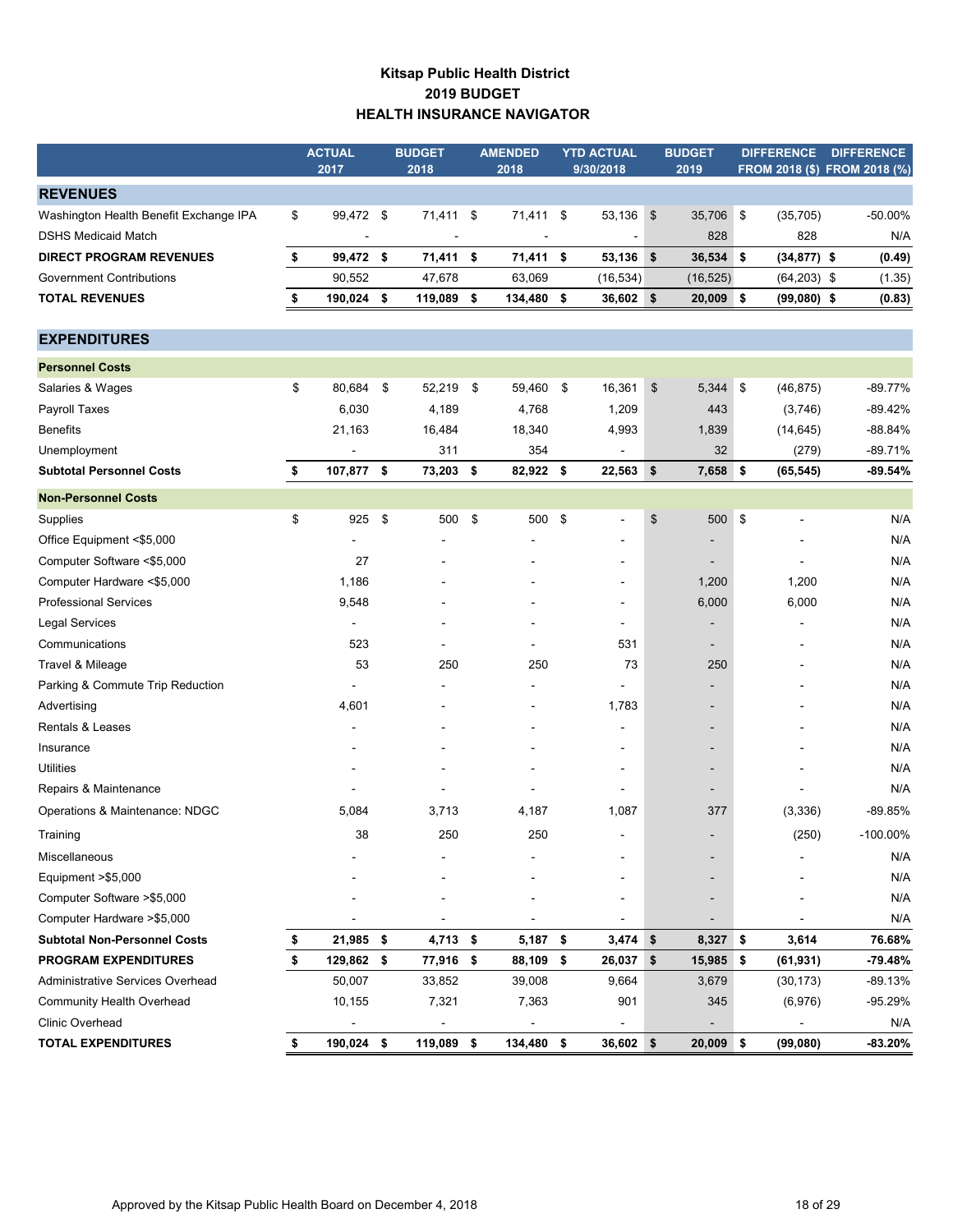#### **Kitsap Public Health District 2019 BUDGET SEXUALLY TRANSMITTED INFECTIONS PROGRAM**

|                                               | <b>ACTUAL</b> |     | <b>BUDGET</b>            |     | <b>AMENDED</b>           |     | <b>YTD ACTUAL</b> |      | <b>BUDGET</b>            | <b>DIFFERENCE</b> | <b>DIFFERENCE</b>            |
|-----------------------------------------------|---------------|-----|--------------------------|-----|--------------------------|-----|-------------------|------|--------------------------|-------------------|------------------------------|
|                                               | 2017          |     | 2018                     |     | 2018                     |     | 9/30/2018         |      | 2019                     |                   | FROM 2018 (\$) FROM 2018 (%) |
| <b>REVENUES</b>                               |               |     |                          |     |                          |     |                   |      |                          |                   |                              |
| DOH ConCon HIV Prevention - State             | \$<br>30.295  | -\$ | 40.000                   | - S | 40.000                   | \$  | 32,091            | - \$ | 40.000 \$                |                   | N/A                          |
| <b>DSHS Medicaid Match</b>                    |               |     | $\overline{\phantom{a}}$ |     | $\overline{\phantom{0}}$ |     |                   |      | 23.272                   | 23.272            | N/A                          |
| <b>Foundational Public Health Services</b>    | 73.673        |     | 110.250                  |     | 110.250                  |     | 73.673            |      | $\overline{\phantom{a}}$ | (110, 250)        | $-100.00\%$                  |
| KC Solid Waste Tipping Fees (Needle Exchange) | 82.878        |     | 85,000                   |     | 85,000                   |     | 77.247            |      | 89,250                   | 4,250             | 5.00%                        |
| <b>DIRECT PROGRAM REVENUES</b>                | 186.846       | -S  | 235.250 \$               |     | 235.250                  | - 5 | 183,011           | S    | 152,522 \$               | (82, 728)         | $-35.17%$                    |
| <b>Government Contributions</b>               | 220.287       |     | 295.584                  |     | 300.861                  |     | 67.923            |      | 431.139                  | 135.555           | 45.86%                       |
| Draw from (Increase) in FPHS Designated Funds | (73, 673)     |     | $\overline{\phantom{a}}$ |     |                          |     |                   |      | $\overline{\phantom{a}}$ |                   | N/A                          |
| <b>TOTAL REVENUES</b>                         | 333,460 \$    |     | 530,834 \$               |     | 536,111 \$               |     | $250,934$ \$      |      | 583,661 \$               | 52,827            | 9.95%                        |
|                                               |               |     |                          |     |                          |     |                   |      |                          |                   |                              |

## Salaries & Wages \$ 90,674 \$ 174,913 \$ 167,159 \$ 85,491 \$ 210,740 \$ 35,827 20.48% Payroll Taxes 6,886 14,057 13,516 6,411 17,264 3,207 22.81% Benefits 19,758 36,482 46,501 23,571 66,196 29,714 81.45% Unemployment - 1,038 998 - 1,258 220 21.19% **Subtotal Personnel Costs \$ 117,318 \$ 226,490 \$ 228,174 \$ 115,473 \$ 295,458 \$ 68,968 30.45%** Supplies \$ 73,159 \$ 80,000 \$ 80,000 \$ 24,288 \$ 45,000 \$ (35,000) -43.75% Office Equipment <\$5,000 - - - - - N/A - Computer Software <\$5,000 - - - - - N/A - Computer Hardware <\$5,000  $-$  4,165 4,165 605 600 (3,565) -85.59% Professional Services 68,477 78,600 78,600 47,275 78,600 N/A - Legal Services - - - - - N/A - Communications 1,490 780 780 579 1,172 392 50.26% Travel & Mileage 250 200 200 101 200 N/A - Parking & Commute Trip Reduction  $95$  800 864 44 - (600) -100.00% Advertising the contract of the contract of the contract of the contract of the contract of the contract of the contract of the contract of the contract of the contract of the contract of the contract of the contract of th Rentals & Leases - - - - - N/A - Insurance and the set of the set of the set of the set of the set of the set of the set of the set of the set of the set of the set of the set of the set of the set of the set of the set of the set of the set of the set of Utilities - - - - - N/A - Repairs & Maintenance 2008 10 10 10 2,185 4,380 4,380 4,380 4,380 A/A Operations & Maintenance: NDGC 6,371 11,487 11,560 6,278 14,531 3,044 26.50% Training 696 1,200 1,200 - (1,200) -100.00% Miscellaneous 178 - - 38 - N/A - Equipment >\$5,000 - - - - - N/A - Computer Software >\$5,000 - - - - - N/A - Computer Hardware >\$5,000 - - - - - N/A - **Subtotal Non-Personnel Costs \$ 150,716 \$ 177,032 \$ 177,369 \$ 81,393 \$ 144,483 \$ (32,549) -18.39% PROGRAM EXPENDITURES \$ 268,034 \$ 403,522 \$ 405,543 \$ 196,866 \$ 439,941 \$ 36,419 9.03%** Administrative Services Overhead **54,383** 104,677 109,894 49,458 130,740 26,063 24.90% Community Health Overhead 11,043 22,635 20,674 4,610 12,980 (9,655) -42.66% Clinic Overhead - - - - - N/A - **TOTAL EXPENDITURES \$ 333,460 \$ 530,834 \$ 536,111 \$ 250,934 \$ 583,661 \$ 52,827 9.95% Non-Personnel Costs EXPENDITURES Personnel Costs**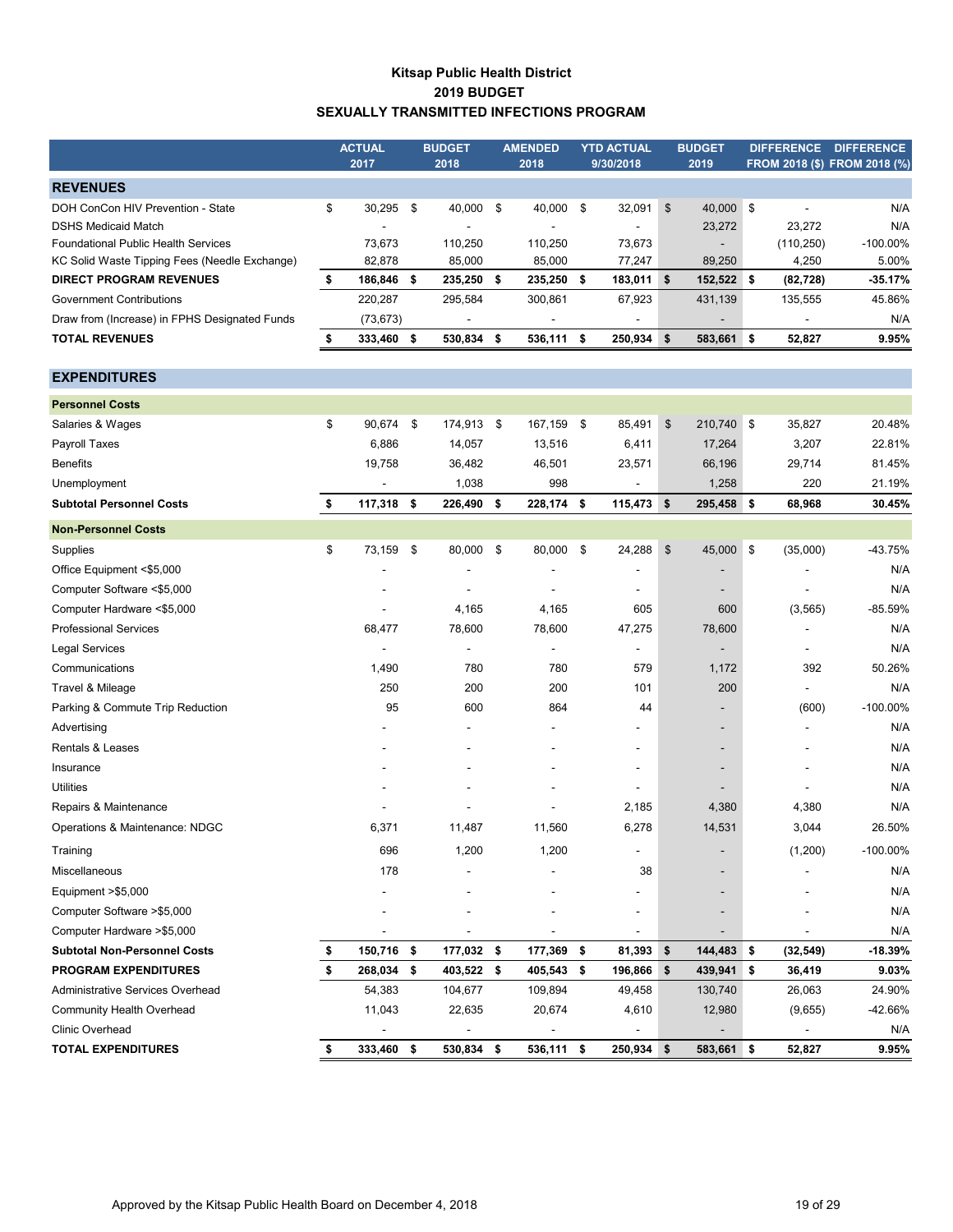## **Kitsap Public Health District 2019 BUDGET TUBERCULOSIS PROGRAM**

|                                             | <b>ACTUAL</b>    |      | <b>BUDGET</b>            |      | <b>AMENDED</b>  | <b>YTD ACTUAL</b>        |               | <b>BUDGET</b>            |      |           | DIFFERENCE DIFFERENCE        |
|---------------------------------------------|------------------|------|--------------------------|------|-----------------|--------------------------|---------------|--------------------------|------|-----------|------------------------------|
|                                             | 2017             |      | 2018                     |      | 2018            | 9/30/2018                |               | 2019                     |      |           | FROM 2018 (\$) FROM 2018 (%) |
| <b>REVENUES</b>                             |                  |      |                          |      |                 |                          |               |                          |      |           |                              |
| <b>DSHS Medicaid Match - TB</b>             | \$<br>$6,118$ \$ |      | 20                       | \$   | 20 <sup>5</sup> | 4,141                    | $\sqrt[6]{3}$ | 2,636                    | \$   | 2,616     | 13080.00%                    |
| <b>DSHS Title Nineteen - TB</b>             | 354              |      | 600                      |      | 600             | 98                       |               | 250                      |      | (350)     | -58.33%                      |
| Kitsap County Tuberculosis Intergovermental | 99,868           |      | 99,868                   |      | 99,868          | 74,901                   |               | 99,868                   |      |           | N/A                          |
| Fees - TB                                   | 13,278           |      | 12,000                   |      | 12,000          | 9,563                    |               | 12,000                   |      |           | N/A                          |
| Fees - TB Insurance                         | 2,946            |      | 4,000                    |      | 4,000           | 1,876                    |               | 3,000                    |      | (1,000)   | -25.00%                      |
| Other - TB                                  |                  |      |                          |      |                 |                          |               |                          |      |           | N/A                          |
| <b>DIRECT PROGRAM REVENUES</b>              | \$<br>122,564 \$ |      | 116,488                  | \$   | 116,488 \$      | 90,579                   | -\$           | $117,754$ \$             |      | 1,266     | 1.09%                        |
| <b>Government Contributions</b>             | $\overline{a}$   |      | $\overline{\phantom{a}}$ |      | $\overline{a}$  | $\overline{a}$           |               | $\overline{\phantom{a}}$ |      |           | N/A                          |
| Draw from (Increase) in TB Designated Funds | (241)            |      | 17,739                   |      | (12,983)        | (10, 964)                |               | (29, 131)                |      | (46, 870) | -264.22%                     |
| <b>TOTAL REVENUES</b>                       | \$<br>122,323 \$ |      | 134,227                  | \$   | 103,505 \$      | 79,615 \$                |               | 88,623 \$                |      | (45, 604) | $-33.98%$                    |
|                                             |                  |      |                          |      |                 |                          |               |                          |      |           |                              |
| <b>EXPENDITURES</b>                         |                  |      |                          |      |                 |                          |               |                          |      |           |                              |
| <b>Personnel Costs</b>                      |                  |      |                          |      |                 |                          |               |                          |      |           |                              |
| Salaries & Wages                            | \$<br>53,409     | - \$ | 37,716                   | - \$ | 26,337 \$       | 36,418                   | $\sqrt[6]{3}$ | 23,363 \$                |      | (14, 353) | -38.06%                      |
| Payroll Taxes                               | 4,033            |      | 3,065                    |      | 2,134           | 2,695                    |               | 1,924                    |      | (1, 141)  | -37.23%                      |
| <b>Benefits</b>                             | 11,076           |      | 12,876                   |      | 6,233           | 10,337                   |               | 5,710                    |      | (7, 166)  | -55.65%                      |
| Unemployment                                |                  |      | 225                      |      | 157             |                          |               | 139                      |      | (86)      | $-38.22%$                    |
| <b>Subtotal Personnel Costs</b>             | \$<br>68,518 \$  |      | 53,882                   | \$   | 34,861 \$       | 49,450 \$                |               | $31,136$ \$              |      | (22, 746) | $-42.21%$                    |
| <b>Non-Personnel Costs</b>                  |                  |      |                          |      |                 |                          |               |                          |      |           |                              |
|                                             | \$               |      |                          |      |                 |                          |               |                          |      |           | -10.83%                      |
| Supplies                                    | $2,705$ \$       |      | 3,140                    | \$   | $3,140$ \$      | 2,118                    | \$            | 2,800                    | - \$ | (340)     | N/A                          |
| Office Equipment <\$5,000                   |                  |      |                          |      |                 | $\frac{1}{2}$            |               |                          |      |           |                              |
| Computer Software <\$5,000                  |                  |      | $\overline{\phantom{a}}$ |      | $\blacksquare$  | $\blacksquare$           |               | $\overline{\phantom{a}}$ |      |           | N/A                          |
| Computer Hardware <\$5,000                  |                  |      | 367                      |      | 367             | 121                      |               | 367                      |      |           | N/A                          |
| <b>Professional Services</b>                | 3,014            |      | 36,700                   |      | 36,700          | 1,167                    |               | 36,700                   |      |           | N/A                          |
| <b>Legal Services</b>                       | 308              |      | $\blacksquare$           |      |                 | $\overline{\phantom{a}}$ |               |                          |      |           | N/A                          |
| Communications                              | 357              |      | 720                      |      | 720             | 370                      |               | 720                      |      |           | N/A                          |
| Travel & Mileage                            | 165              |      | 200                      |      | 200             | 82                       |               | 200                      |      |           | N/A                          |
| Parking & Commute Trip Reduction            |                  |      |                          |      |                 |                          |               |                          |      |           | N/A                          |
| Advertising                                 |                  |      |                          |      |                 |                          |               |                          |      |           | N/A                          |
| Rentals & Leases                            |                  |      |                          |      |                 |                          |               |                          |      |           | N/A                          |
| Insurance                                   |                  |      |                          |      |                 |                          |               |                          |      |           | N/A                          |
| <b>Utilities</b>                            |                  |      |                          |      |                 |                          |               |                          |      |           | N/A                          |
| Repairs & Maintenance                       | 5,161            |      | 4,200                    |      | 4,200           | 156                      |               |                          |      | (4,200)   | $-100.00\%$                  |
| Operations & Maintenance: NDGC              | 3,285            |      | 2,733                    |      | 1,763           | 2,403                    |               | 1,531                    |      | (1,202)   | -43.98%                      |
| Training                                    | 44               |      | 2,000                    |      | 2,000           | $\overline{\phantom{a}}$ |               |                          |      | (2,000)   | $-100.00\%$                  |
| Miscellaneous                               | 554              |      |                          |      |                 | 594                      |               |                          |      |           | N/A                          |
| Equipment > \$5,000                         |                  |      |                          |      |                 |                          |               |                          |      |           | N/A                          |
| Computer Software > \$5,000                 |                  |      |                          |      |                 |                          |               |                          |      |           | N/A                          |
| Computer Hardware > \$5,000                 |                  |      |                          |      |                 |                          |               |                          |      |           | N/A                          |
| <b>Subtotal Non-Personnel Costs</b>         | \$<br>15,593     | \$   | 50,060                   | \$   | 49,090          | \$<br>7,011              | -\$           | 42,318 \$                |      | (7, 742)  | $-15.47%$                    |
| <b>PROGRAM EXPENDITURES</b>                 | \$<br>84,111 \$  |      | 103,942                  | - \$ | 83,951 \$       | 56,461 \$                |               | 73,454 \$                |      | (30, 488) | -29.33%                      |
| Administrative Services Overhead            | 31,762           |      | 24,898                   |      | 16,443          | 21,180                   |               | 13,795                   |      | (11, 103) | -44.59%                      |
| <b>Community Health Overhead</b>            | 6,450            |      | 5,387                    |      | 3,111           | 1,974                    |               | 1,374                    |      | (4,013)   | $-74.49%$                    |
| Clinic Overhead                             |                  |      |                          |      |                 |                          |               |                          |      |           | N/A                          |
| <b>TOTAL EXPENDITURES</b>                   | \$<br>122,323 \$ |      | 134,227 \$               |      | 103,505 \$      | 79,615 \$                |               | 88,623 \$                |      | (45, 604) | $-33.98%$                    |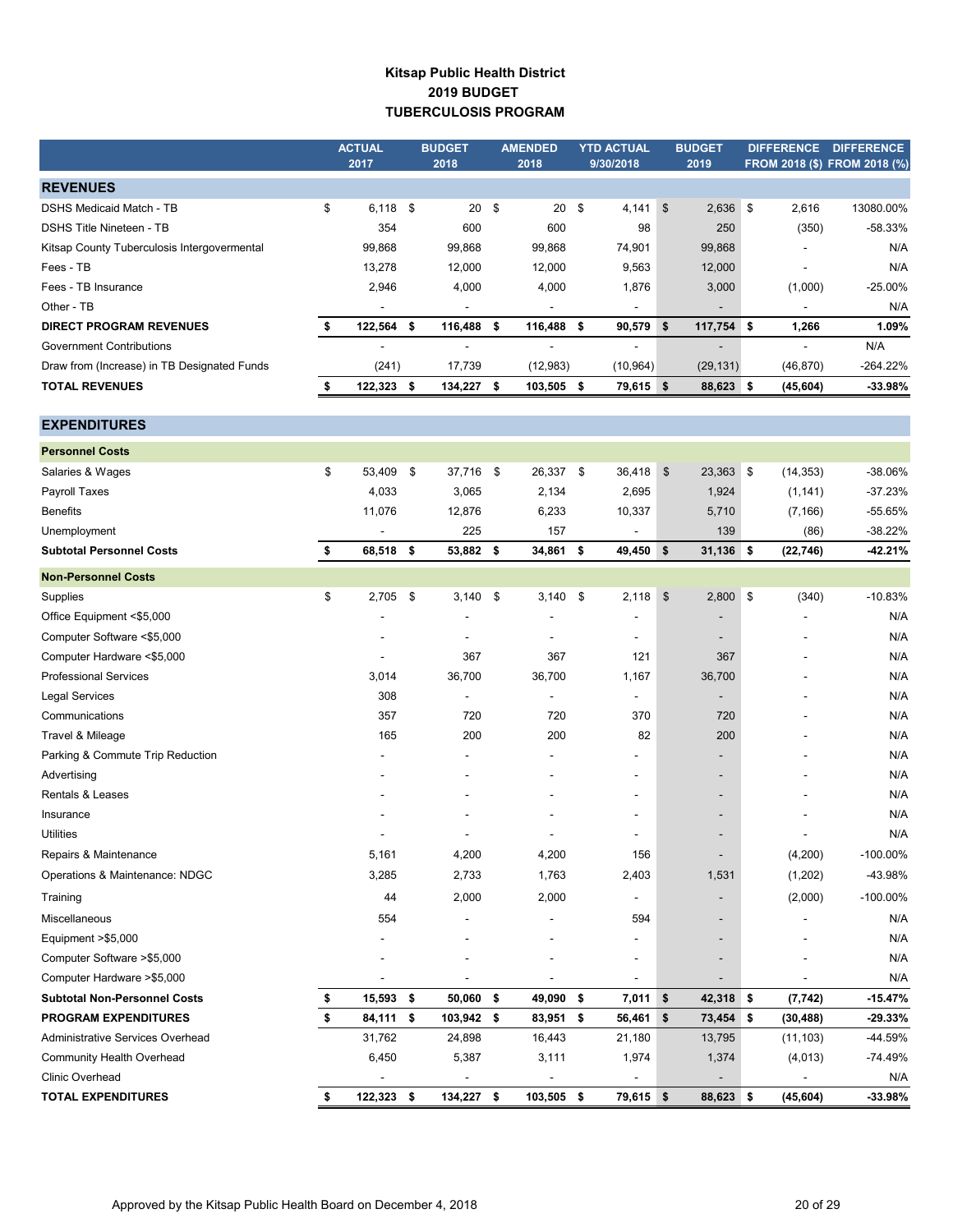#### **Kitsap Public Health District 2019 BUDGET HIV/AIDS PROGRAM**

|                                                | <b>ACTUAL</b> |      | <b>BUDGET</b> |     | <b>AMENDED</b> |    | <b>YTD ACTUAL</b> | <b>BUDGET</b>            |      | <b>DIFFERENCE</b> | <b>DIFFERENCE</b>            |
|------------------------------------------------|---------------|------|---------------|-----|----------------|----|-------------------|--------------------------|------|-------------------|------------------------------|
|                                                | 2017          |      | 2018          |     | 2018           |    | 9/30/2018         | 2019                     |      |                   | FROM 2018 (\$) FROM 2018 (%) |
| <b>REVENUES</b>                                |               |      |               |     |                |    |                   |                          |      |                   |                              |
| DOH Con Con ADAP State Rebate                  | \$<br>273.722 | - \$ | 450,000       | \$  |                | \$ |                   | \$<br>۰                  | \$   | (450,000)         | $-100.00\%$                  |
| DOH Con Con Client Services ADAP               | 139,034       |      |               |     | 480,000        |    | 405,185           | 450,000                  |      | 450,000           | N/A                          |
| DOH Con Con RW HIV Peer Navigation             |               |      |               |     | 34,541         |    | 21,243            | $\overline{\phantom{0}}$ |      |                   | N/A                          |
| DOH Con Con RW HIV Provider Capacity           |               |      |               |     | 30.695         |    | 10.181            |                          |      |                   | N/A                          |
| DOH Con Con HIV CS/End AIDS WA - CE            |               |      |               |     | 9,369          |    | 3,565             | ٠                        |      |                   | N/A                          |
| DOH Con Con Client Services Administration     |               |      | 97,640        |     | 45,000         |    | ٠                 | 95,000                   |      | (2,640)           | $-2.70%$                     |
| <b>DSHS Medicaid Match</b>                     | 19,841        |      | 23,699        |     | 5.000          |    | 3,887             | 38,410                   |      | 14,711            | 62.07%                       |
| Pierce County Aids Foundation - HOPWA          | 3,476         |      | 17,606        |     | 17,606         |    | 5,004             | 24,000                   |      | 6.394             | 36.32%                       |
| UW Harborview HIV Clinic                       | 5,848         |      |               |     | ٠              |    | 2,881             | -                        |      |                   | N/A                          |
| DSHS Title Nineteen AIDS Case Management       | 63,565        |      | 80.000        |     | 20.000         |    | 13,568            | 60,000                   |      | (20,000)          | $-25.00%$                    |
| AIDS Counseling & Testing                      | 171           |      | 500           |     | 500            |    | 186               | 500                      |      |                   | N/A                          |
| Donations - HIV                                | 3             |      | ٠             |     |                |    | ٠                 | -                        |      |                   | N/A                          |
| New Unassigned Revenue                         |               |      |               |     |                |    |                   | 77,000                   |      | 77,000            | N/A                          |
| <b>DIRECT PROGRAM REVENUES</b>                 | 505,660       | -\$  | 669,445       | \$  | 642,711        | s  | 465,700           | \$<br>744,910 \$         |      | 75,465            | 11.27%                       |
| <b>Government Contributions</b>                | 190.144       |      | 49.467        |     | 188.291        |    | 73,947            | 178.763                  |      | 129.296           | 261.38%                      |
| Draw from (Increase) HIV/AIDS Designated Funds |               |      |               |     | ۰              |    | ٠                 | ٠                        |      |                   | N/A                          |
| <b>TOTAL REVENUES</b>                          | 695,804       | - 5  | 718,912       | -\$ | 831,002        | -S | 539,647           | \$<br>923,673            | - \$ | 204,761           | 28.48%                       |

| <b>Personnel Costs</b>              |                  |      |         |                  |                      |                |                          |    |           |             |
|-------------------------------------|------------------|------|---------|------------------|----------------------|----------------|--------------------------|----|-----------|-------------|
| Salaries & Wages                    | \$<br>277,466 \$ |      | 277,566 | \$<br>316,226    | \$<br>223,781        | \$             | 367,618 \$               |    | 90,052    | 32.44%      |
| Payroll Taxes                       | 20,235           |      | 22,338  | 25,499           | 16,420               |                | 30,141                   |    | 7,803     | 34.93%      |
| <b>Benefits</b>                     | 100,107          |      | 103,764 | 113,807          | 80,160               |                | 133,838                  |    | 30,074    | 28.98%      |
| Unemployment                        | ÷,               |      | 1,661   | 1,892            | ÷.                   |                | 2,201                    |    | 540       | 32.51%      |
| <b>Subtotal Personnel Costs</b>     | \$<br>397,808    | - \$ | 405,329 | \$<br>457,424 \$ | 320,361              | \$             | 533,798                  | \$ | 128,469   | 31.69%      |
| <b>Non-Personnel Costs</b>          |                  |      |         |                  |                      |                |                          |    |           |             |
| Supplies                            | \$<br>30,809     | \$   | 25,000  | \$<br>25.000     | \$<br>10,962         | $$\mathbb{S}$$ | 22,000                   | \$ | (3,000)   | $-12.00%$   |
| Office Equipment <\$5,000           | 491              |      |         |                  |                      |                |                          |    |           | N/A         |
| Computer Software <\$5,000          |                  |      |         |                  | $\ddot{\phantom{1}}$ |                |                          |    |           | N/A         |
| Computer Hardware <\$5,000          | 1,348            |      |         |                  | 2,420                |                | 5,400                    |    | 5,400     | N/A         |
| Professional Services*              |                  |      | 12,269  | 12,269           | 160                  |                |                          |    | (12, 269) | $-100.00\%$ |
| <b>Legal Services</b>               |                  |      | 500     | 500              | ÷.                   |                | 500                      |    |           | N/A         |
| Communications                      | 4,201            |      | 3,097   | 3,097            | 4,078                |                | 4,135                    |    | 1,038     | 33.52%      |
| Travel & Mileage                    | 7,962            |      | 11,143  | 11,143           | 4,757                |                | 8,500                    |    | (2,643)   | $-23.72%$   |
| Parking & Commute Trip Reduction    | 225              |      | 540     | 527              | 481                  |                | 1,464                    |    | 924       | 171.11%     |
| Advertising                         |                  |      |         |                  | $\ddot{\phantom{1}}$ |                |                          |    |           | N/A         |
| <b>Rentals &amp; Leases</b>         | 4,450            |      |         |                  | 4,667                |                | 28,300                   |    | 28,300    | N/A         |
| Insurance                           |                  |      |         |                  |                      |                |                          |    |           | N/A         |
| <b>Utilities</b>                    |                  |      |         |                  |                      |                | $\overline{\phantom{a}}$ |    |           | N/A         |
| Repairs & Maintenance               |                  |      |         |                  | $\blacksquare$       |                |                          |    |           | N/A         |
| Operations & Maintenance: NDGC      | 21,537           |      | 20,559  | 23,091           | 17,541               |                | 26,254                   |    | 5,695     | 27.70%      |
| Training                            | 3,161            |      | 6,000   | 6,000            | ä,                   |                | 32,500                   |    | 26,500    | 441.67%     |
| Miscellaneous                       | 1,961            |      | 500     | 500              | 24,218               |                | 500                      |    |           | N/A         |
| Miscellaneous                       |                  |      | 6,000   | 36,000           | ÷.                   |                |                          |    | (6,000)   | $-100.00\%$ |
| Miscellaneous                       | 1,961            |      | 6,500   | 36,500           | 24,218               |                | 500                      |    | (6,000)   | $-92.31%$   |
| Equipment >\$5,000                  |                  |      |         |                  |                      |                |                          |    |           | N/A         |
| Computer Software >\$5,000          |                  |      |         |                  |                      |                |                          |    |           | N/A         |
| Computer Hardware >\$5,000          |                  |      |         |                  |                      |                |                          |    |           | N/A         |
| <b>Subtotal Non-Personnel Costs</b> | \$<br>76,145 \$  |      | 85,608  | \$<br>118,127    | \$<br>69,284 \$      |                | 129,553                  | \$ | 43,945    | 51.33%      |
| <b>PROGRAM EXPENDITURES</b>         | \$<br>473,953    | \$   | 490,937 | \$<br>575,551    | \$<br>389,645 \$     |                | 663,351                  | \$ | 172,414   | 35.12%      |
| Administrative Services Overhead    | 184,405          |      | 187,438 | 214,894          | 137,213              |                | 236,756                  |    | 49,318    | 26.31%      |
| Community Health Overhead           | 37,446           |      | 40,537  | 40,557           | 12,789               |                | 23,566                   |    | (16, 971) | -41.87%     |
| <b>Clinic Overhead</b>              |                  |      |         |                  |                      |                |                          |    |           | N/A         |
| <b>TOTAL EXPENDITURES</b>           | \$<br>695,804 \$ |      | 718,912 | \$<br>831,002 \$ | 539,647              | \$             | 923,673                  | S. | 204,761   | 28.48%      |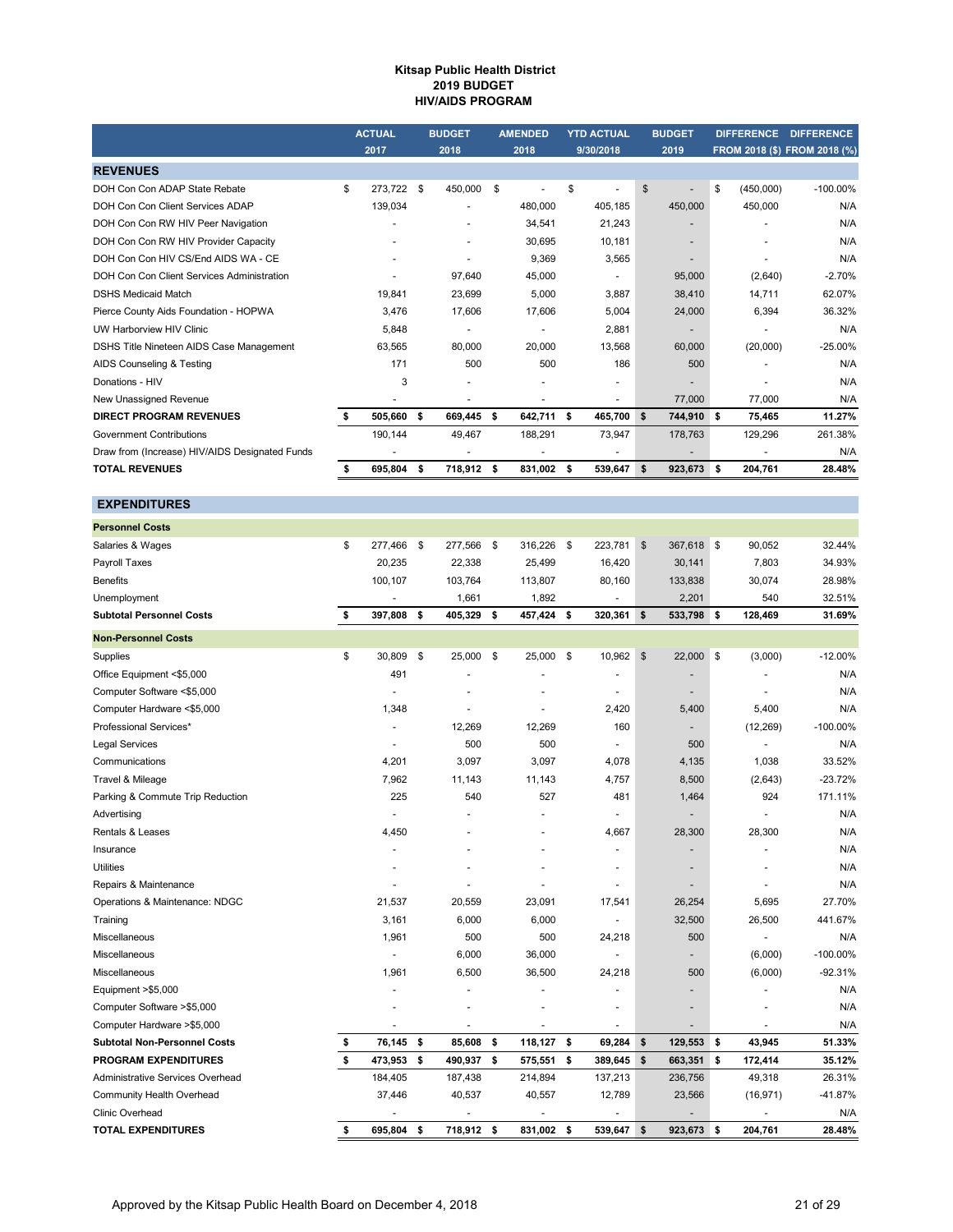## **Kitsap Public Health District 2019 BUDGET OTHER COMMUNICABLE DISEASE PROGRAM**

|                                           |               | <b>ACTUAL</b>  | <b>BUDGET</b>                  | <b>AMENDED</b>                 | <b>YTD ACTUAL</b>                  | <b>BUDGET</b>            |                          | DIFFERENCE DIFFERENCE        |
|-------------------------------------------|---------------|----------------|--------------------------------|--------------------------------|------------------------------------|--------------------------|--------------------------|------------------------------|
|                                           |               | 2017           | 2018                           | 2018                           | 9/30/2018                          | 2019                     |                          | FROM 2018 (\$) FROM 2018 (%) |
| <b>REVENUES</b>                           |               |                |                                |                                |                                    |                          |                          |                              |
| <b>DSHS Medicaid Match</b>                | \$            | ÷,             | \$<br>$\blacksquare$           | \$<br>$\blacksquare$           | \$<br>$\overline{a}$               | \$<br>14,310 \$          | 14,310                   | N/A                          |
| Foundational Public Health Services - OCD |               |                |                                |                                | $\blacksquare$                     |                          |                          | N/A                          |
| <b>DIRECT PROGRAM REVENUES</b>            | \$            | $\blacksquare$ | \$<br>$\overline{\phantom{a}}$ | \$<br>$\blacksquare$           | \$<br>$\overline{\phantom{a}}$     | \$<br>14,310             | \$<br>14,310             | N/A                          |
| <b>Government Contributions</b>           |               | $\blacksquare$ | $\blacksquare$                 | $\blacksquare$                 |                                    | 297,535                  | 297,535                  | N/A                          |
| <b>TOTAL REVENUES</b>                     | \$            | $\blacksquare$ | \$<br>$\blacksquare$           | \$<br>$\overline{\phantom{a}}$ | \$<br>$\qquad \qquad \blacksquare$ | \$<br>311,845 \$         | 311,845                  | N/A                          |
|                                           |               |                |                                |                                |                                    |                          |                          |                              |
| <b>EXPENDITURES</b>                       |               |                |                                |                                |                                    |                          |                          |                              |
| <b>Personnel Costs</b>                    |               |                |                                |                                |                                    |                          |                          |                              |
| Salaries & Wages                          | \$            |                | \$                             | \$                             | \$<br>٠                            | \$<br>137,109 \$         | 137,109                  | N/A                          |
| Payroll Taxes                             |               |                |                                |                                | $\blacksquare$                     | 11,244                   | 11,244                   | N/A                          |
| <b>Benefits</b>                           |               |                |                                |                                |                                    | 48,655                   | 48,655                   | N/A                          |
| Unemployment                              |               |                |                                | $\overline{\phantom{a}}$       | $\overline{a}$                     | 821                      | 821                      | N/A                          |
| <b>Subtotal Personnel Costs</b>           | \$            | $\overline{a}$ | \$                             | \$                             | \$<br>$\overline{a}$               | \$<br>197,829 \$         | 197,829                  | N/A                          |
| <b>Non-Personnel Costs</b>                |               |                |                                |                                |                                    |                          |                          |                              |
| Supplies                                  | \$            |                | \$<br>$\blacksquare$           | \$                             | \$<br>$\blacksquare$               | \$<br>500 \$             | 500                      | N/A                          |
| Office Equipment <\$5,000                 |               |                |                                |                                |                                    |                          |                          | N/A                          |
| Computer Software <\$5,000                |               |                |                                |                                |                                    |                          |                          | N/A                          |
| Computer Hardware <\$5,000                |               |                |                                |                                |                                    |                          | $\blacksquare$           | N/A                          |
| <b>Professional Services</b>              |               |                |                                |                                | -                                  | 3,600                    | 3,600                    | N/A                          |
| <b>Legal Services</b>                     |               |                |                                |                                |                                    |                          | $\blacksquare$           | N/A                          |
| Communications                            |               |                |                                |                                |                                    | 1,384                    | 1,384                    | N/A                          |
| Travel & Mileage                          |               |                |                                |                                |                                    | 500                      | 500                      | N/A                          |
| Parking & Commute Trip Reduction          |               |                |                                |                                | $\overline{a}$                     |                          | $\blacksquare$           | N/A                          |
| Advertising                               |               |                |                                |                                | $\blacksquare$                     |                          |                          | N/A                          |
| Rentals & Leases                          |               |                |                                |                                |                                    |                          |                          | N/A                          |
| Insurance                                 |               |                |                                |                                |                                    |                          |                          | N/A                          |
| Utilities                                 |               |                |                                |                                |                                    |                          |                          | N/A                          |
| Repairs & Maintenance                     |               |                |                                |                                |                                    | 1,860                    | 1,860                    | N/A                          |
| Operations & Maintenance: NDGC            |               |                |                                |                                |                                    | 9,730                    | 9,730                    | N/A                          |
| Training                                  |               |                |                                |                                |                                    |                          |                          | N/A                          |
| Miscellaneous                             |               |                |                                |                                | $\overline{a}$                     | $\overline{\phantom{a}}$ | $\overline{\phantom{a}}$ | N/A                          |
| Equipment >\$5,000                        |               |                |                                |                                |                                    |                          |                          | N/A                          |
| Computer Software > \$5,000               |               |                |                                |                                |                                    |                          |                          | N/A                          |
| Computer Hardware > \$5,000               |               |                |                                |                                |                                    |                          |                          | N/A                          |
| <b>Subtotal Non-Personnel Costs</b>       | $\frac{1}{2}$ | $\blacksquare$ | \$<br>$\overline{\phantom{a}}$ | \$<br>$\blacksquare$           | \$<br>$\overline{\phantom{a}}$     | \$<br>17,574 \$          | 17,574                   | N/A                          |
| PROGRAM EXPENDITURES                      | $\pmb{\$}$    |                | \$                             | \$                             | \$<br>$\qquad \qquad \blacksquare$ | \$<br>215,403 \$         | 215,403                  | N/A                          |
| Administrative Services Overhead          |               |                | $\blacksquare$                 | $\blacksquare$                 | $\blacksquare$                     | 87,712                   | 87,712                   | N/A                          |
| Community Health Overhead                 |               |                |                                |                                |                                    | 8,730                    | 8,730                    | N/A                          |
| <b>Clinic Overhead</b>                    |               |                |                                |                                |                                    |                          |                          | N/A                          |
| <b>TOTAL EXPENDITURES</b>                 | \$            | $\blacksquare$ | \$<br>$\overline{\phantom{a}}$ | \$<br>$\blacksquare$           | \$<br>$\overline{\phantom{a}}$     | \$<br>311,845 \$         | 311,845                  | N/A                          |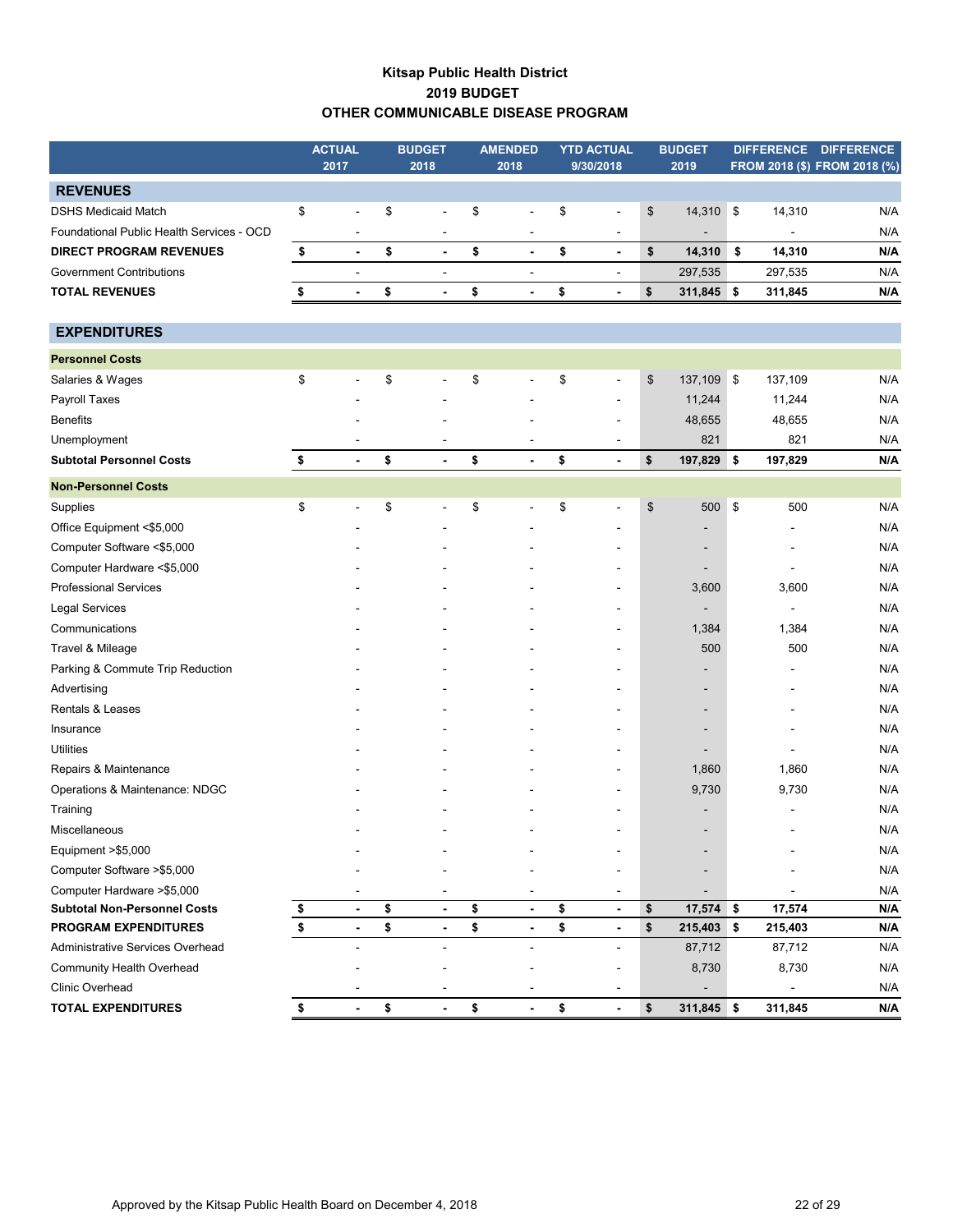## **Kitsap Public Health District 2019 BUDGET ENVIRONMENTAL HEALTH DIVISION - SUMMARY**

|                                     |    | <b>ACTUAL</b> |     | <b>BUDGET</b>  |      | <b>AMENDED</b> | <b>YTD ACTUAL</b>    | <b>BUDGET</b>      | <b>DIFFERENCE</b> | <b>DIFFERENCE</b>            |
|-------------------------------------|----|---------------|-----|----------------|------|----------------|----------------------|--------------------|-------------------|------------------------------|
|                                     |    | 2017          |     | 2018           |      | 2018           | 9/30/2018            | 2019               |                   | FROM 2018 (\$) FROM 2018 (%) |
| <b>REVENUES</b>                     |    |               |     |                |      |                |                      |                    |                   |                              |
| <b>DIRECT PROGRAM REVENUES</b>      | \$ | 5,118,140     | -\$ | 5,612,277      | \$   | 5,712,253      | \$<br>4,562,515      | \$<br>6,675,581    | \$<br>1,063,304   | 18.95%                       |
| <b>Government Contributions</b>     |    | 371,355       |     | 293,094        |      | 291,463        | (37, 885)            | 15,125             | (277, 969)        | -94.84%                      |
| Draw from (Increase) Reserves       |    | 39,034        |     | 139,835        |      | 35,916         | (304, 726)           | (176, 445)         | (316, 280)        | $-226.18%$                   |
| <b>TOTAL REVENUES</b>               |    | 5,528,529     | \$  | 6,045,206      | \$   | 6,039,632      | \$<br>4,219,904      | \$<br>6,514,261 \$ | 469,055           | 7.76%                        |
|                                     |    |               |     |                |      |                |                      |                    |                   |                              |
| <b>EXPENDITURES</b>                 |    |               |     |                |      |                |                      |                    |                   |                              |
| <b>Personnel Costs</b>              |    |               |     |                |      |                |                      |                    |                   |                              |
| Salaries & Wages                    | \$ | 2,540,392 \$  |     | 2,677,261      | \$   | 2,694,134 \$   | 1,997,760            | \$<br>2,859,128    | \$<br>181,867     | 6.79%                        |
| Payroll Taxes                       |    | 190,481       |     | 214,441        |      | 215,955        | 149,699              | 229,359            | 14,918            | 6.96%                        |
| <b>Benefits</b>                     |    | 723,806       |     | 784,197        |      | 797,894        | 593,136              | 864,373            | 80,176            | 10.22%                       |
| Unemployment                        |    |               |     | 15,917         |      | 16,022         |                      | 17,016             | 1,099             | 6.90%                        |
| <b>Subtotal Personnel Costs</b>     | S  | 3,454,679     | \$  | 3,691,816      | \$   | 3,724,005      | \$<br>2,740,595      | \$<br>3,969,876 \$ | 278,060           | 7.53%                        |
| <b>Non-Personnel Costs</b>          |    |               |     |                |      |                |                      |                    |                   |                              |
| <b>Supplies</b>                     | \$ | 28,523 \$     |     | 44,652 \$      |      | 44,652 \$      | $21,318$ \$          | 42,882 \$          | (1,770)           | -3.96%                       |
| Office Equipment <\$5,000           |    | 2,865         |     | 3,000          |      | 3,000          |                      | 5,700              | 2,700             | 90.00%                       |
| Computer Software <\$5,000          |    | 159           |     | $\overline{a}$ |      |                | 326                  |                    |                   | N/A                          |
| Computer Hardware <\$5,000          |    | 21,853        |     | 47,528         |      | 47,528         | 21,513               | 36,703             | (10, 825)         | $-22.78%$                    |
| <b>Professional Services</b>        |    | 138,121       |     | 222,492        |      | 139,992        | 79,401               | 96,144             | (126, 348)        | $-56.79%$                    |
| Legal Services                      |    | 17,180        |     | 31,304         |      | 31,304         | 3,886                | 18,700             | (12,604)          | -40.26%                      |
| Communications                      |    | 29,211        |     | 26,603         |      | 26,603         | 23,384               | 30,256             | 3,653             | 13.73%                       |
| Travel & Mileage                    |    | 53,766        |     | 53,090         |      | 53,090         | 31,948               | 54,189             | 1,099             | 2.07%                        |
| Parking & Commute Trip Reduction    |    | 8,140         |     | 8,610          |      | 6,449          | 5,849                | 10,152             | 1,542             | 17.91%                       |
| Advertising                         |    | 3,392         |     | 4,500          |      | 4,500          | 90                   | 5,500              | 1,000             | 22.22%                       |
| Rentals & Leases                    |    | 9,295         |     | 9,828          |      | 9,828          | 5,055                | 4,960              | (4,868)           | -49.53%                      |
| Insurance                           |    |               |     | 1,614          |      | 1,614          |                      | 1,676              | 62                | 3.84%                        |
| <b>Utilities</b>                    |    | 39            |     | $\blacksquare$ |      |                | 54                   |                    |                   | N/A                          |
| Repairs & Maintenance               |    | 15,757        |     | 19,258         |      | 19,258         | 9,768                | 28,418             | 9,160             | 47.56%                       |
| Operations & Maintenance: NDGC      |    | 173,657       |     | 180,787        |      | 181,735        | 137,852              | 188,799            | 8,012             | 4.43%                        |
| Training                            |    | 9,312         |     | 24,446         |      | 24,446         |                      | 24,410             | (36)              | $-0.15%$                     |
| Miscellaneous                       |    | 35,742        |     | 27,676         |      | 27,676         | 49,079               | 263,854            | 236,178           | 853.37%                      |
| Equipment $> $5,000$                |    |               |     | ÷,             |      | $\overline{a}$ |                      | 30,000             | 30,000            | #DIV/0!                      |
| Computer Software > \$5,000         |    |               |     |                |      |                |                      |                    |                   | N/A                          |
| Computer Hardware >\$5,000          |    |               |     |                |      |                |                      |                    |                   | N/A                          |
| <b>Subtotal Non-Personnel Costs</b> | \$ | 547,012 \$    |     | 705,388        | - \$ | 621,675        | \$<br>389,523 \$     | 842,343 \$         | 136,955           | 19.42%                       |
| <b>PROGRAM EXPENDITURES</b>         | \$ | 4,001,691 \$  |     | 4,397,204 \$   |      | 4,345,680      | \$<br>$3,130,118$ \$ | 4,812,219 \$       | 415,015           | 9.44%                        |
| Administrative Services Overhead    |    | 1,356,805     |     | 1,506,740      |      | 1,552,691      | 891,247              | 1,563,667          | 56,927            | 3.78%                        |
| Environmental Health Overhead       |    | 170,033       |     | 141,262        |      | 141,261        | 198,539              | 138,375            | (2,887)           | $-2.04%$                     |
| <b>TOTAL EXPENDITURES</b>           | \$ | 5,528,529     | \$  | 6,045,206 \$   |      | 6,039,632      | \$<br>4,219,904 \$   | 6,514,261 \$       | 469,055           | 7.76%                        |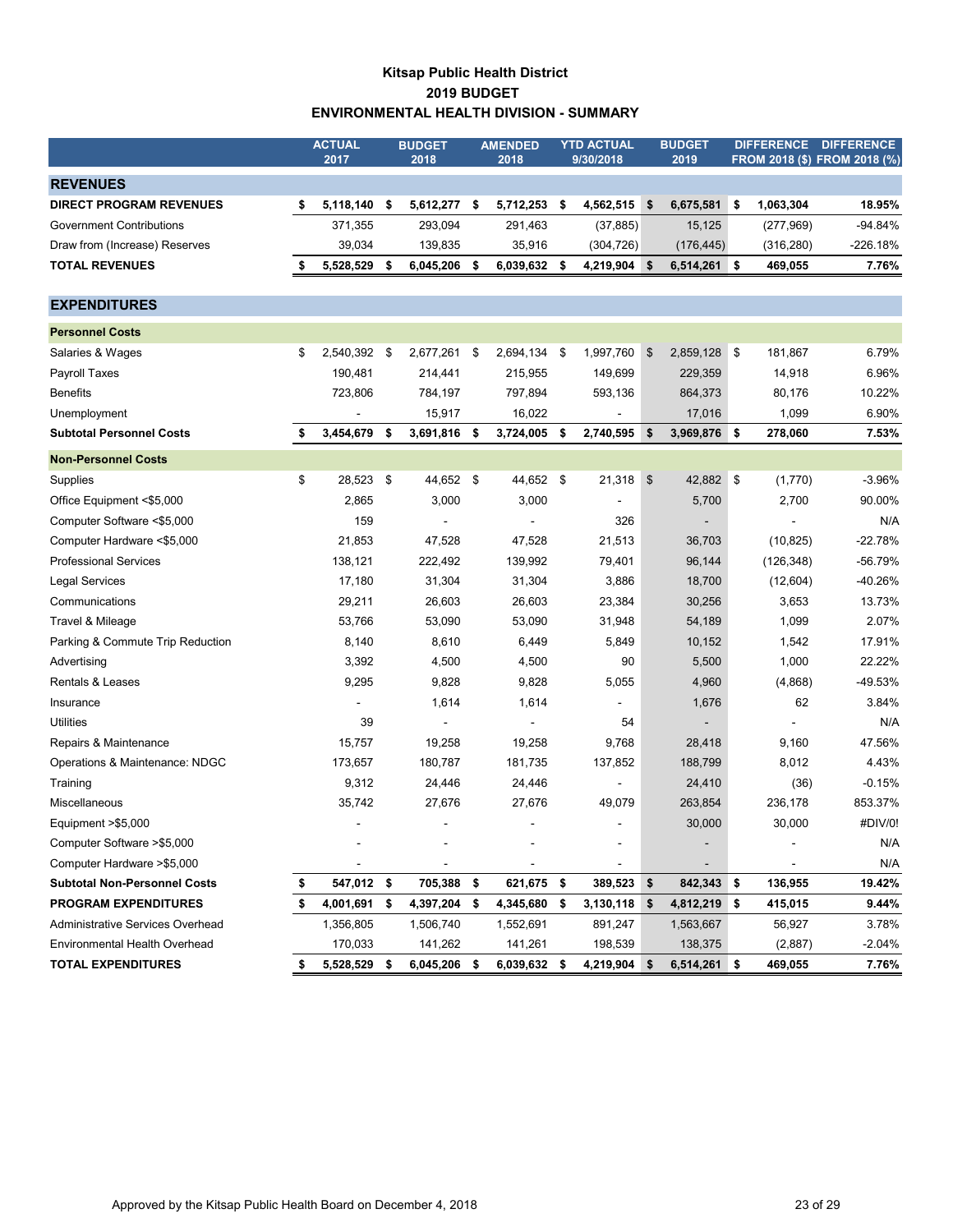## **Kitsap Public Health District 2019 BUDGET ENVIRONMENTAL HEALTH DIVISION ADMINISTRATION**

|                                          | <b>ACTUAL</b><br>2017 | <b>BUDGET</b><br>2018          | <b>AMENDED</b><br>2018 | <b>YTD ACTUAL</b><br>9/30/2018 |                                           | <b>BUDGET</b><br>2019    | <b>DIFFERENCE</b>              | <b>DIFFERENCE</b><br>FROM 2018 (\$) FROM 2018 (%) |
|------------------------------------------|-----------------------|--------------------------------|------------------------|--------------------------------|-------------------------------------------|--------------------------|--------------------------------|---------------------------------------------------|
| <b>REVENUES</b>                          |                       |                                |                        |                                |                                           |                          |                                |                                                   |
| N/A - None                               | \$                    | \$                             | \$<br>$\overline{a}$   | \$<br>$\overline{a}$           | $\, \, \raisebox{12pt}{$\scriptstyle \$}$ |                          | \$<br>÷,                       | N/A                                               |
| <b>TOTAL REVENUES</b>                    | \$<br>$\blacksquare$  | \$<br>$\overline{\phantom{a}}$ | \$<br>$\blacksquare$   | \$<br>$\blacksquare$           | \$                                        | $\overline{a}$           | \$<br>$\overline{\phantom{a}}$ | N/A                                               |
| <b>EXPENDITURES</b>                      |                       |                                |                        |                                |                                           |                          |                                |                                                   |
| <b>Personnel Costs</b>                   |                       |                                |                        |                                |                                           |                          |                                |                                                   |
|                                          | \$<br>119,767         | \$<br>93,915                   | \$<br>93,915           | \$<br>147,742                  | \$                                        | 99,549                   | \$<br>5,634                    | 6.00%                                             |
| Salaries & Wages<br><b>Payroll Taxes</b> | 8,972                 | 7,391                          | 7,391                  | 11,127                         |                                           | 7,982                    | 591                            | 8.00%                                             |
| <b>Benefits</b>                          | 32,172                | 25,518                         | 25,518                 | 37,317                         |                                           | 23,000                   | (2, 518)                       | $-9.87%$                                          |
| Unemployment                             | $\ddot{\phantom{1}}$  | 561                            | 561                    |                                |                                           | 594                      | 33                             | 5.88%                                             |
| <b>Subtotal Personnel Costs</b>          | \$<br>160,911         | \$<br>127,385                  | \$<br>127,385          | \$<br>196,186                  | \$                                        | 131,125                  | \$<br>3,740                    | 2.94%                                             |
|                                          |                       |                                |                        |                                |                                           |                          |                                |                                                   |
| <b>Non-Personnel Costs</b>               |                       |                                |                        |                                |                                           |                          |                                |                                                   |
| Supplies                                 | \$<br>409             | \$<br>1,500                    | \$<br>1,500            | \$<br>306                      | $\frac{1}{2}$                             | 600                      | \$<br>(900)                    | $-60.00%$                                         |
| Office Equipment <\$5,000                |                       |                                |                        |                                |                                           |                          |                                | N/A                                               |
| Computer Software <\$5,000               |                       | $\ddot{\phantom{1}}$           | L.                     |                                |                                           | $\blacksquare$           | ۷                              | N/A                                               |
| Computer Hardware <\$5,000               | 6,594                 | 4,175                          | 4,175                  |                                |                                           | 1,225                    | (2,950)                        | -70.66%                                           |
| <b>Professional Services</b>             | 103                   | $\blacksquare$                 | $\overline{a}$         |                                |                                           | $\overline{\phantom{0}}$ |                                | N/A                                               |
| <b>Legal Services</b>                    | 192                   | 1,000                          | 1,000                  |                                |                                           | 600                      | (400)                          | -40.00%                                           |
| Communications                           | 796                   | 588                            | 588                    | 985                            |                                           | 1,505                    | 917                            | 155.95%                                           |
| Travel & Mileage                         | 302                   | 1,080                          | 1,080                  | 27                             |                                           | 600                      | (480)                          | $-44.44%$                                         |
| Parking & Commute Trip Reduction         |                       |                                |                        |                                |                                           |                          |                                | N/A                                               |
| Advertising                              | 12                    |                                |                        | 12                             |                                           | $\overline{a}$           |                                | N/A                                               |
| Rentals & Leases                         |                       |                                |                        |                                |                                           | $\blacksquare$           |                                | N/A                                               |
| Insurance                                |                       |                                |                        |                                |                                           |                          |                                | N/A                                               |
| <b>Utilities</b>                         |                       |                                |                        |                                |                                           | Ē,                       |                                | N/A                                               |
| Repairs & Maintenance                    |                       | 4,265                          | 4,265                  |                                |                                           | 360                      | (3,905)                        | $-91.56%$                                         |
| Operations & Maintenance: NDGC           |                       |                                |                        |                                |                                           |                          |                                | N/A                                               |
| Training                                 | (268)                 | 960                            | 960                    |                                |                                           | 1,200                    | 240                            | 25.00%                                            |
| Miscellaneous                            | 982                   | 308                            | 308                    | 1,023                          |                                           | 1,160                    | 852                            | 276.62%                                           |
| Equipment >\$5,000                       |                       |                                |                        |                                |                                           |                          |                                | N/A                                               |
| Computer Software >\$5,000               |                       |                                |                        |                                |                                           |                          |                                | N/A                                               |
| Computer Hardware >\$5,000               |                       |                                |                        |                                |                                           |                          |                                | N/A                                               |
| <b>Subtotal Non-Personnel Costs</b>      | \$<br>9,122           | \$<br>13,876                   | \$<br>13,876           | \$<br>2,353                    | \$                                        | 7,250                    | \$<br>(6,626)                  | $-47.75%$                                         |
| <b>PROGRAM EXPENDITURES</b>              | \$<br>170,033         | \$<br>141,261                  | \$<br>141,261          | \$<br>198,539                  | \$                                        | 138,375                  | \$<br>(2,886)                  | $-2.04%$                                          |
| Environmental Health Overhead            | (170, 033)            | (141, 261)                     | (141, 261)             | (198, 539)                     |                                           | (138, 375)               | 2,886                          | $-2.04%$                                          |
| <b>TOTAL EXPENDITURES</b>                | \$<br>$\blacksquare$  | \$<br>$\overline{\phantom{a}}$ | \$<br>$\overline{a}$   | \$<br>$\blacksquare$           | \$                                        | $\overline{a}$           | \$<br>$\overline{\phantom{a}}$ | N/A                                               |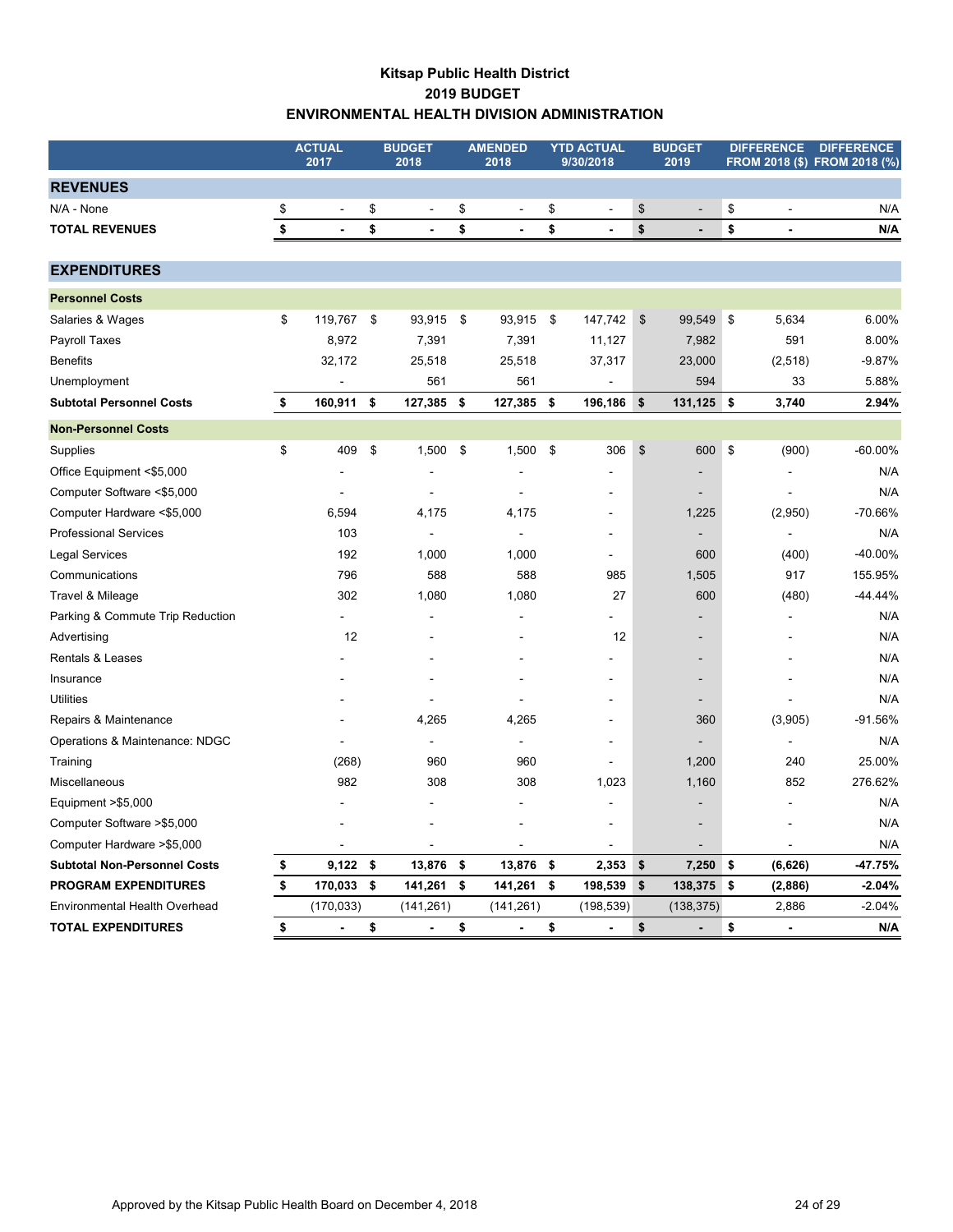#### **Kitsap Public Health District 2019 BUDGET DRINKING WATER PROGRAM**

|                                           | <b>ACTUAL</b><br>2017 |            | <b>BUDGET</b><br>2018 | <b>AMENDED</b><br>2018 |      | <b>YTD ACTUAL</b><br>9/30/2018 |                | <b>BUDGET</b><br>2019    | <b>DIFFERENCE</b> | <b>DIFFERENCE</b><br>FROM 2018 (\$) FROM 2018 (%) |
|-------------------------------------------|-----------------------|------------|-----------------------|------------------------|------|--------------------------------|----------------|--------------------------|-------------------|---------------------------------------------------|
| <b>REVENUES</b>                           |                       |            |                       |                        |      |                                |                |                          |                   |                                                   |
| <b>DOE Well Construction</b>              | \$                    | 22.850 \$  | 22.821                | \$<br>22.821           | - \$ | 19.100                         | $\mathfrak{s}$ | 19,800 \$                | (3,021)           | $-13.24%$                                         |
| Group B Water Systems                     |                       | 10.000     | 20,000                | 10,000                 |      | 20,000                         |                | 20,000                   |                   | N/A                                               |
| Public Utility District Well Construction |                       | 10,000     | 10,000                | 10,000                 |      | 5,000                          |                | 10,000                   |                   | N/A                                               |
| Clean Water Kitsap                        |                       | 11,505     | 10,000                | 10.000                 |      | 3,519                          |                | $\overline{\phantom{0}}$ | (10,000)          | $-100.00\%$                                       |
| DOH Con Con Drinking Water Group A SS     |                       | 9,750      | 19,500                | 14,750                 |      | 18,250                         |                | 9,250                    | (10, 250)         | $-52.56%$                                         |
| DOH Con Con Drinking Water Group A TA     |                       |            | 2,400                 | 2,000                  |      | 6,418                          |                | 1,600                    | (800)             | $-33.33%$                                         |
| Building Site Applications - DW           |                       | 191.822    | 215,776               | 215,776                |      | 170,747                        |                | 162,030                  | (53, 746)         | $-24.91%$                                         |
| Water Status Reports (Loan Inspections)   |                       | 11,362     | 13,196                | 13,196                 |      | 24,930                         |                | 100,725                  | 87,529            | 663.30%                                           |
| Plan Reviews - DW                         |                       | 1.738      | 3,363                 | 3,363                  |      | 3.702                          |                | 6.000                    | 2,637             | 78.41%                                            |
| <b>Water Sampling</b>                     |                       |            | ٠                     |                        |      | 3,598                          |                |                          |                   | N/A                                               |
| Land Use - DW                             |                       | 4.399      | 4,680                 | 4.680                  |      | 3,189                          |                | 4,510                    | (170)             | $-3.63%$                                          |
| Waivers - DW                              |                       | 2,725      | 1,560                 | 1,560                  |      | 2,990                          |                | 5,220                    | 3,660             | 234.62%                                           |
| Well Site Inspections                     |                       | 9,840      | 14,890                | 14,890                 |      | 12,870                         |                | 16,820                   | 1,930             | 12.96%                                            |
| Other - Drinking Water                    |                       | 436        | ٠                     | ٠                      |      | 3,250                          |                | $\overline{\phantom{a}}$ | ٠                 | N/A                                               |
| <b>Water Sanitary Surveys</b>             |                       | 27,637     | 27,950                | 27,950                 |      | 18,980                         |                | 24,215                   | (3,735)           | $-13.36%$                                         |
| <b>Building Clearances - DW</b>           |                       | 34.427     | 41.395                | 41.395                 |      | 21,186                         |                | 53,640                   | 12,245            | 29.58%                                            |
| Well Decommissioning                      |                       | 14,250     | 12,714                | 12,714                 |      | 10,725                         |                | 15,840                   | 3,126             | 24.59%                                            |
| <b>DIRECT PROGRAM REVENUES</b>            | \$                    | 362,741 \$ | 420,245 \$            | 405,095 \$             |      | 348,454                        | \$             | 449,650 \$               | 29,405            | 7.00%                                             |
| <b>Government Contributions</b>           |                       |            | 24.372                | 57,828                 |      | ٠                              |                |                          | (24, 372)         | $-100.00\%$                                       |
| Draw from (Increase) DW Designated Funds  |                       | 42,822     | 111,435               | 87,736                 |      | (32, 352)                      |                | 83,539                   | (27, 896)         | $-25.03%$                                         |
| <b>TOTAL REVENUES</b>                     | \$                    | 405,563 \$ | 556,052 \$            | 550,659 \$             |      | 316,102 \$                     |                | 533,189 \$               | (22, 863)         | $-4.11%$                                          |

 $$257,047$  \$ 252,123 \$ 143,115 \$ 241,950 \$ (15,097) -5.87% Payroll Taxes 14,024 20,588 20,191 10,720 16,016 (4,572) -22.21% Benefits 53,152 72,746 72,571 42,057 81,727 8,981 12.35%

| <b>Subtotal Personnel Costs</b> | 254.112       |
|---------------------------------|---------------|
| Unemployment                    |               |
| <b>Benefits</b>                 | 53.152        |
| Payroll Taxes                   | 14.024        |
| Salaries & Wages                | \$<br>186.936 |
| <b>Personnel Costs</b>          |               |

| Unemployment                        |                  | 1,531            | 1,502      |    |              |               | 1,445                    | (86)            | $-5.62%$  |
|-------------------------------------|------------------|------------------|------------|----|--------------|---------------|--------------------------|-----------------|-----------|
| <b>Subtotal Personnel Costs</b>     | \$<br>254,112 \$ | 351,912 \$       | 346,387 \$ |    | 195,892 \$   |               | 341,138 \$               | (10, 774)       | $-3.06%$  |
| <b>Non-Personnel Costs</b>          |                  |                  |            |    |              |               |                          |                 |           |
| Supplies                            | \$<br>490        | \$<br>$1.252$ \$ | 1.252      | -S | 547          | $\mathsf{\$}$ | $1,252$ \$               |                 | N/A       |
| Office Equipment <\$5,000           | 27               |                  |            |    |              |               |                          |                 | N/A       |
| Computer Software <\$5,000          |                  |                  |            |    |              |               |                          |                 | N/A       |
| Computer Hardware <\$5,000          | 303              | 2,021            | 2.021      |    | 4,566        |               | 2,021                    |                 | N/A       |
| <b>Professional Services</b>        |                  | 400              | 400        |    |              |               | 400                      |                 | N/A       |
| <b>Legal Services</b>               | 1,450            | 2,500            | 2,500      |    | 145          |               | 2,500                    |                 | N/A       |
| Communications                      | 2.255            | 796              | 796        |    | 1.569        |               | 2,538                    | 1.742           | 218.84%   |
| Travel & Mileage                    | 1.706            | 1,905            | 1,905      |    | 1.276        |               | 1,905                    |                 | N/A       |
| Parking & Commute Trip Reduction    | 425              | 378              | 264        |    | 195          |               | 288                      | (90)            | $-23.81%$ |
| Advertising                         |                  |                  |            |    | 28           |               |                          |                 | N/A       |
| Rentals & Leases                    |                  |                  |            |    |              |               | $\overline{\phantom{a}}$ |                 | N/A       |
| Insurance                           |                  |                  |            |    |              |               |                          |                 | N/A       |
| <b>Utilities</b>                    |                  |                  |            |    |              |               |                          |                 | N/A       |
| Repairs & Maintenance               |                  |                  |            |    |              |               |                          |                 | N/A       |
| Operations & Maintenance: NDGC      | 13,328           | 17,849           | 17.513     |    | 10,883       |               | 16,779                   | (1,070)         | $-5.99%$  |
| Training                            | 192              | 390              | 390        |    |              |               | 750                      | 360             | 92.31%    |
| Miscellaneous                       | 362              |                  |            |    | 1,814        |               |                          |                 | N/A       |
| Equipment >\$5,000                  |                  |                  |            |    |              |               |                          |                 | N/A       |
| Computer Software >\$5,000          |                  |                  |            |    |              |               |                          |                 | N/A       |
| Computer Hardware >\$5,000          |                  |                  |            |    |              |               |                          |                 | N/A       |
| <b>Subtotal Non-Personnel Costs</b> | \$<br>20,538 \$  | 27,491 \$        | 27,041     | \$ | $21,023$ \$  |               | 28,433 \$                | 942             | 3.43%     |
| <b>PROGRAM EXPENDITURES</b>         | \$<br>274,650 \$ | 379,403 \$       | 373,428 \$ |    | 216,915      | \$            | 369,571 \$               | (9, 832)        | $-2.59%$  |
| Administrative Services Overhead    | 117,795          | 162,699          | 163,574    |    | 83,902       |               | 151,320                  | (11, 379)       | $-6.99%$  |
| Environmental Health Overhead       | 13,118           | 13,950           | 13,657     |    | 15,285       |               | 12,298                   | (1,652)         | $-11.84%$ |
| <b>TOTAL EXPENDITURES</b>           | \$<br>405,563    | \$<br>556,052 \$ | 550,659    | \$ | $316,102$ \$ |               | 533,189                  | \$<br>(22, 863) | $-4.11%$  |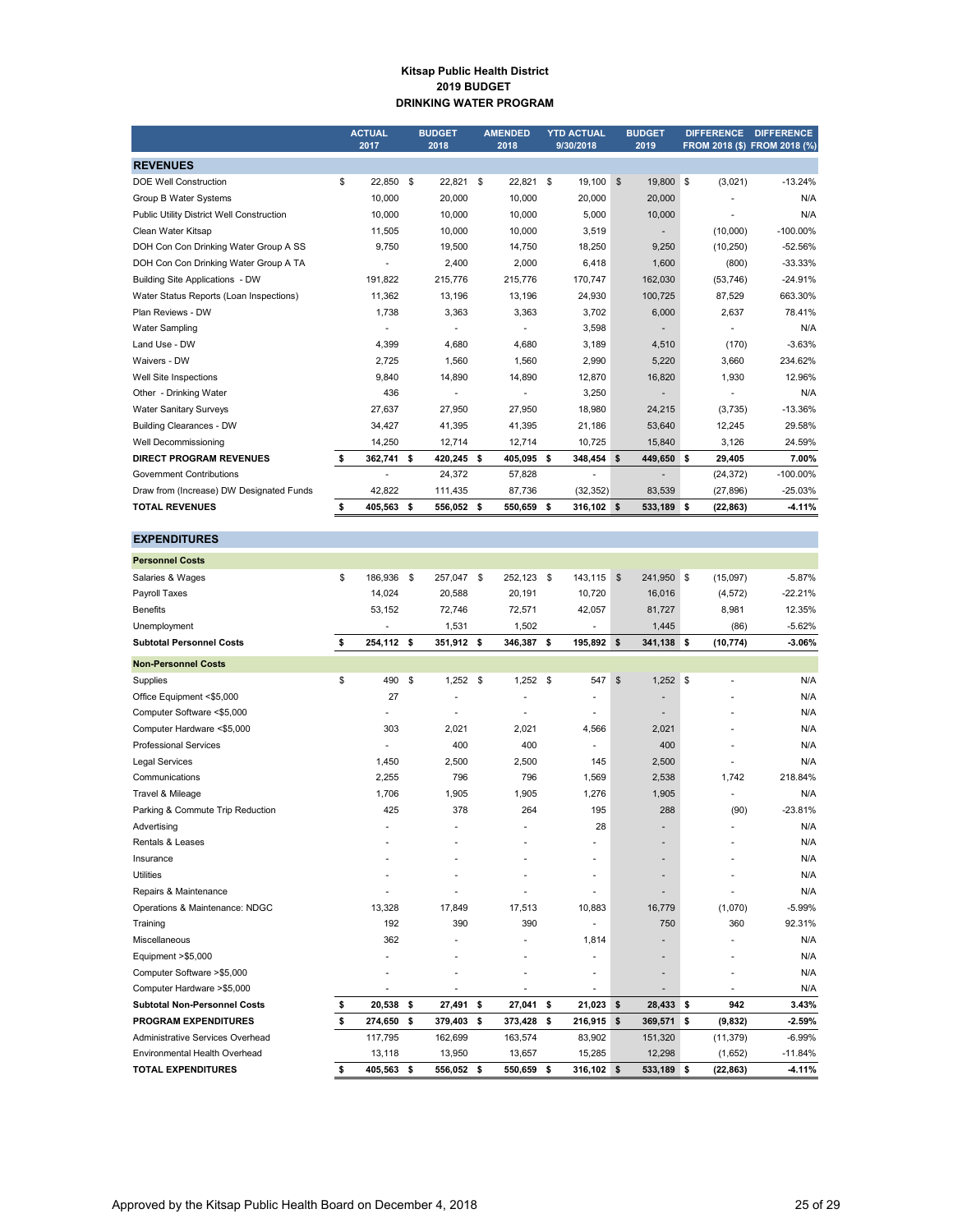## **Kitsap Public Health District 2019 BUDGET SOLID & HAZARDOUS WASTE PROGRAM**

|                                           | <b>ACTUAL</b><br>2017 | <b>BUDGET</b><br>2018 |      | <b>AMENDED</b><br>2018 |     | <b>YTD ACTUAL</b><br>9/30/2018 |                | <b>BUDGET</b><br>2019    |            |                | DIFFERENCE DIFFERENCE<br>FROM 2018 (\$) FROM 2018 (%) |
|-------------------------------------------|-----------------------|-----------------------|------|------------------------|-----|--------------------------------|----------------|--------------------------|------------|----------------|-------------------------------------------------------|
| <b>REVENUES</b>                           |                       |                       |      |                        |     |                                |                |                          |            |                |                                                       |
| <b>DOE Coordinated Prevention Grant</b>   | \$<br>16,169          | \$<br>$\blacksquare$  | \$   | 148,782 \$             |     | 148,782 \$                     |                | 50,000 \$                |            | 50,000         | N/A                                                   |
| DOE Local Source Control Grant (LSC)      | 188,389               | 220,000               |      | 220,000                |     | 124,995                        |                | 220,000                  |            |                | N/A                                                   |
| <b>DOH Lead Environments for Children</b> |                       |                       |      |                        |     | 1,473                          |                |                          |            |                | N/A                                                   |
| DOE Site Hazard Assessment Grant          | 87,532                |                       |      |                        |     |                                |                | $\overline{\phantom{a}}$ |            |                | N/A                                                   |
| Secure Medicine Return Fee                | 13,734                | 6,500                 |      | 6,500                  |     | 10,972                         |                | 7,250                    |            | 750            | 11.54%                                                |
| Kitsap County Solid Waste Tipping Fees    | 480,726               | 466,399               |      | 466,399                |     | 425,595                        |                | 866,898                  |            | 400,499        | 85.87%                                                |
| Permits                                   | 60,125                | 62,000                |      | 62,000                 |     | 31,857                         |                | 68,000                   |            | 6,000          | 9.68%                                                 |
| Plan Reviews                              | 654                   | 1,200                 |      | 1,200                  |     |                                |                | 1,200                    |            |                | N/A                                                   |
| New Unassigned Revenue (Drug Lab Fees)    |                       |                       |      |                        |     |                                |                | 6,000                    |            | 6,000          | N/A                                                   |
| Other                                     | 1,230                 | J.                    |      | $\blacksquare$         |     | 7,417                          |                |                          |            |                | N/A                                                   |
| <b>DIRECT PROGRAM REVENUES</b>            | \$<br>848,559         | \$<br>756,099         | \$   | 904,881                | \$  | 751,091                        | \$             | 1,219,348                | \$         | 463,249        | 61.27%                                                |
| <b>Government Contributions</b>           |                       | $\overline{a}$        |      |                        |     |                                |                |                          |            |                | N/A                                                   |
| Draw from (Increase) SHW Designated Funds | (7, 779)              | 122,143               |      | 18,200                 |     | (127, 271)                     |                | (114, 639)               |            | (236, 782)     | -193.86%                                              |
| <b>TOTAL REVENUES</b>                     | \$<br>840,780         | \$<br>878,242         | -\$  | 923,081                | \$  | 623,820                        | \$             | 1,104,709 \$             |            | 226,467        | 25.79%                                                |
|                                           |                       |                       |      |                        |     |                                |                |                          |            |                |                                                       |
| <b>EXPENDITURES</b>                       |                       |                       |      |                        |     |                                |                |                          |            |                |                                                       |
| <b>Personnel Costs</b>                    |                       |                       |      |                        |     |                                |                |                          |            |                |                                                       |
| Salaries & Wages                          | \$<br>384,917 \$      | 395,739 \$            |      | 411,691 \$             |     | 285,023                        | $\mathfrak{S}$ | 483,655 \$               |            | 87,916         | 22.22%                                                |
| Payroll Taxes                             | 29,037                | 31,636                |      | 32,977                 |     | 21,646                         |                | 39,382                   |            | 7,746          | 24.48%                                                |
| <b>Benefits</b>                           | 100,469               | 108,609               |      | 118,594                |     | 75,127                         |                | 139,963                  |            | 31,354         | 28.87%                                                |
| Unemployment                              |                       | 2,365                 |      | 2,464                  |     |                                |                | 2,895                    |            | 530            | 22.41%                                                |
| <b>Subtotal Personnel Costs</b>           | \$<br>514,423         | \$<br>538,349         | -\$  | 565,726                | -\$ | 381,796                        | \$             | 665,895                  | S.         | 127,546        | 23.69%                                                |
| <b>Non-Personnel Costs</b>                |                       |                       |      |                        |     |                                |                |                          |            |                |                                                       |
| Supplies                                  | \$<br>4,023           | \$<br>6,000           | - \$ | 6,000                  | \$  | 4,503                          | \$             | 7,000                    | $\sqrt{3}$ | 1,000          | 16.67%                                                |
| Office Equipment <\$5,000                 | 135                   | 2,000                 |      | 2,000                  |     | $\blacksquare$                 |                | 4,000                    |            | 2,000          | 100.00%                                               |
| Computer Software <\$5,000                | 132                   | $\blacksquare$        |      | $\overline{a}$         |     |                                |                |                          |            |                | N/A                                                   |
| Computer Hardware <\$5,000                | 3,470                 | 2,511                 |      | 2,511                  |     | 5,414                          |                | 2,511                    |            |                | N/A                                                   |
| <b>Professional Services</b>              | 5,314                 | 5,000                 |      | 5,000                  |     |                                |                | 5,000                    |            |                | N/A                                                   |
| <b>Legal Services</b>                     | 4,055                 | 4,000                 |      | 4,000                  |     | 182                            |                | 4,000                    |            |                | N/A                                                   |
| Communications                            | 5,256                 | 6,500                 |      | 6,500                  |     | 3,875                          |                | 6,465                    |            | (35)           | $-0.54%$                                              |
| Travel & Mileage                          | 1,688                 | 2,000                 |      | 2,000                  |     | 1,287                          |                | 3,000                    |            | 1,000          | 50.00%                                                |
| Parking & Commute Trip Reduction          | 550                   | 240                   |      | 527                    |     | 1,022                          |                | 2,928                    |            | 2,688          | 1120.00%                                              |
| Advertising                               | 3,380                 | 4,000                 |      | 4,000                  |     |                                |                | 5,000                    |            | 1,000          | 25.00%                                                |
| <b>Rentals &amp; Leases</b>               | $\blacksquare$        | $\blacksquare$        |      | $\blacksquare$         |     | $\blacksquare$                 |                | $\blacksquare$           |            | $\overline{a}$ | N/A                                                   |

| <b>TOTAL EXPENDITURES</b>           | 840,780 | s  | 878,242 \$               | 923,081                  | 5 | 623,820    | -\$ | 1,104,709                | S | 226,467 | 25.79%  |
|-------------------------------------|---------|----|--------------------------|--------------------------|---|------------|-----|--------------------------|---|---------|---------|
| Environmental Health Overhead       | 26,556  |    | 21,346                   | 22,023                   |   | 29,791     |     | 24,005                   |   | 2,659   | 12.46%  |
| Administrative Services Overhead    | 238,463 |    | 248,952                  | 264,206                  |   | 163,526    |     | 295,354                  |   | 46,402  | 18.64%  |
| <b>PROGRAM EXPENDITURES</b>         | 575,761 | \$ | 607,944 \$               | 636,852 \$               |   | 430,503 \$ |     | 785,350 \$               |   | 177,406 | 29.18%  |
| <b>Subtotal Non-Personnel Costs</b> | 61,338  | -S | 69,595 \$                | $71,126$ \$              |   | 48,707     | \$  | $119,455$ \$             |   | 49,860  | 71.64%  |
| Computer Hardware >\$5,000          |         |    |                          |                          |   |            |     | $\overline{\phantom{a}}$ |   |         | N/A     |
| Computer Software >\$5,000          |         |    |                          |                          |   |            |     | $\overline{\phantom{a}}$ |   |         | N/A     |
| Equipment >\$5,000                  |         |    | ٠                        |                          |   |            |     | 30,000                   |   | 30,000  | #DIV/0! |
| Miscellaneous                       | 3,731   |    | 3,000                    | 3,000                    |   | 10,295     |     | 8,000                    |   | 5,000   | 166.67% |
| Training                            | 1,809   |    | 6,000                    | 6,000                    |   |            |     | 7,200                    |   | 1,200   | 20.00%  |
| Operations & Maintenance: NDGC      | 25,098  |    | 27,306                   | 28,550                   |   | 20,406     |     | 32,751                   |   | 5,445   | 19.94%  |
| Repairs & Maintenance               | 2,697   |    | 500                      | 500                      |   | 1,723      |     | 1,000                    |   | 500     | 100.00% |
| Utilities                           |         |    | $\overline{\phantom{a}}$ | $\overline{\phantom{a}}$ |   |            |     | $\blacksquare$           |   |         | N/A     |
| Insurance                           |         |    | 538                      | 538                      |   |            |     | 600                      |   | 62      | 11.52%  |
|                                     |         |    |                          |                          |   |            |     |                          |   |         |         |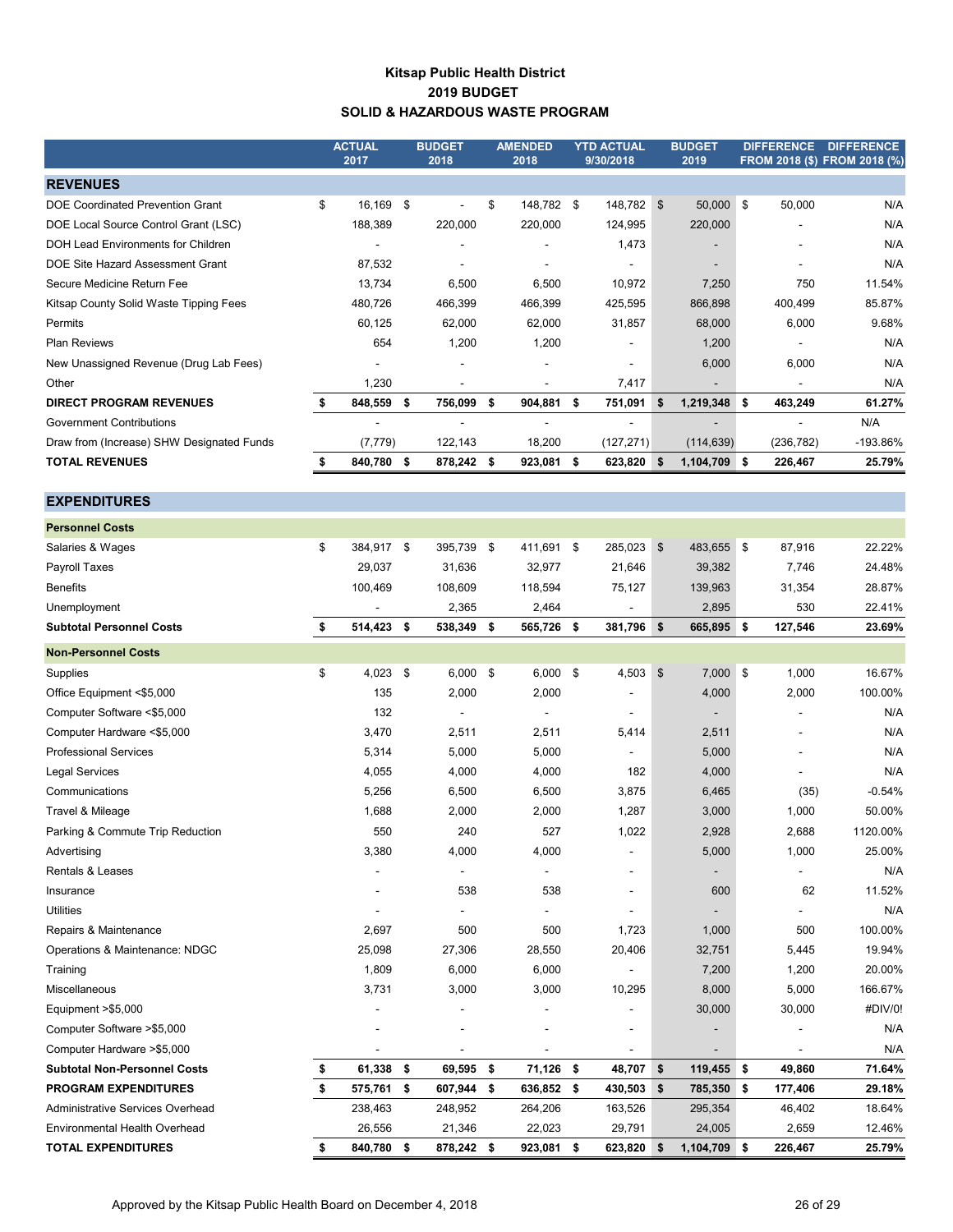#### **KITSAP PUBLIC HEALTH DISTRICT 2019 BUDGET ONSITE SEWAGE - PERMITTING, OPERATIONS & MAINTENANCE**

|                                             |     | <b>ACTUAL</b><br>2017 |          | <b>BUDGET</b><br>2018 |      | <b>AMENDED</b><br>2018 |    | <b>YTD ACTUAL</b><br>9/30/2018 |     | <b>BUDGET</b><br>2019 |     | <b>DIFFERENCE</b> | <b>DIFFERENCE</b><br>FROM 2018 (\$) FROM 2018 (%) |
|---------------------------------------------|-----|-----------------------|----------|-----------------------|------|------------------------|----|--------------------------------|-----|-----------------------|-----|-------------------|---------------------------------------------------|
| <b>REVENUES</b>                             |     |                       |          |                       |      |                        |    |                                |     |                       |     |                   |                                                   |
| DOH ConCon EPA NEP Round 5                  | \$  | 51,389                | <b>S</b> |                       | \$   |                        | \$ |                                | \$  |                       | \$  |                   | N/A                                               |
| DOH ConCon - PS OSS LMP                     |     | 84,414                |          | 60,000                |      | 60,000                 |    | 33,475                         |     | 30,000                |     | (30,000)          | $-50.00%$                                         |
| <b>Installer Certifications</b>             |     | 11.046                |          | 9.945                 |      | 9,945                  |    | 28,430                         |     | 11,660                |     | 1.715             | 17.24%                                            |
| Septic Tank Pumper Certifications           |     | 3,621                 |          | 5,980                 |      | 5,980                  |    |                                |     | 3,960                 |     | (2,020)           | $-33.78%$                                         |
| <b>O&amp;M Certifications</b>               |     | 8,268                 |          | 7.605                 |      | 7.605                  |    | $\overline{\phantom{a}}$       |     | 8,580                 |     | 975               | 12.82%                                            |
| Delinquent Certification Renewals           |     | 1,687                 |          | 723                   |      | 723                    |    | $\blacksquare$                 |     | 870                   |     | 147               | 20.33%                                            |
| Sewage Permits                              |     | 293,068               |          | 399,100               |      | 399,100                |    | 333,779                        |     | 502,750               |     | 103,650           | 25.97%                                            |
| <b>Building Clearances</b>                  |     | 83,655                |          | 84,970                |      | 84,970                 |    | 79,994                         |     | 118,140               |     | 33,170            | 39.04%                                            |
| Property Conveyance Reports                 |     | 476,850               |          | 627,660               |      | 627,660                |    | 466,562                        |     | 649,140               |     | 21,480            | 3.42%                                             |
| Operations & Maintenance Annual Report Fees |     | 465,372               |          | 480,000               |      | 480,000                |    | 363,770                        |     | 501,000               |     | 21,000            | 4.38%                                             |
| <b>Building Site Application Waivers</b>    |     | 27,359                |          | 23,400                |      | 23,400                 |    | 24,094                         |     | 26,100                |     | 2,700             | 11.54%                                            |
| <b>Building Site Applications</b>           |     | 340,348               |          | 419,900               |      | 419,900                |    | 287,697                        |     | 446,899               |     | 26,999            | 6.43%                                             |
| Land Use                                    |     | 15,943                |          | 14,207                |      | 14,207                 |    | 17,099                         |     | 27,865                |     | 13,658            | 96.14%                                            |
| Other - OSS                                 |     | 2.418                 |          | 2.409                 |      | 2,409                  |    | 343                            |     | 2,674                 |     | 265               | 11.00%                                            |
| <b>Water Samples</b>                        |     | 9,092                 |          | 5,858                 |      | 5,858                  |    | 192                            |     | ۰                     |     | (5,858)           | $-100.00\%$                                       |
| <b>OSS Local Referral Listings</b>          |     | 102                   |          |                       |      |                        |    |                                |     | ٠                     |     |                   | N/A                                               |
| OSS Misc                                    |     | 50                    |          |                       |      |                        |    | ٠                              |     | -                     |     |                   | N/A                                               |
| <b>DIRECT PROGRAM REVENUES</b>              |     | 1,874,682             | -\$      | 2,141,757             | \$   | 2,141,757              | S. | 1,635,435                      | \$  | 2,329,638             | \$  | 187,881           | 8.77%                                             |
| <b>Government Contributions</b>             |     |                       |          |                       |      |                        |    |                                |     |                       |     |                   | N/A                                               |
| Draw from (Increase) OSS Designated Funds   |     | 3,991                 |          | (93, 743)             |      | (70, 020)              |    | (145, 103)                     |     | (145, 345)            |     | (51,602)          | 55.05%                                            |
| <b>TOTAL REVENUES</b>                       | \$. | 1,878,673             | -\$      | 2,048,014             | - \$ | 2,071,737 \$           |    | 1,490,332                      | -\$ | 2,184,293             | -\$ | 136,279           | 6.65%                                             |

| <b>Personnel Costs</b>              |                 |      |              |                    |     |           |                |                          |          |           |
|-------------------------------------|-----------------|------|--------------|--------------------|-----|-----------|----------------|--------------------------|----------|-----------|
| Salaries & Wages                    | \$<br>817.705   | - \$ | 897,520 \$   | 898,773 \$         |     | 648.418   | $\mathfrak{S}$ | 963,924 \$               | 66,404   | 7.40%     |
| Payroll Taxes                       | 61.007          |      | 72,041       | 72,222             |     | 48.263    |                | 78,779                   | 6,738    | 9.35%     |
| <b>Benefits</b>                     | 253,058         |      | 264,686      | 272,072            |     | 210,135   |                | 298,221                  | 33,535   | 12.67%    |
| Unemployment                        |                 |      | 5,345        | 5,354              |     |           |                | 5,744                    | 399      | 7.46%     |
| <b>Subtotal Personnel Costs</b>     | \$<br>1,131,770 | S.   | 1,239,592 \$ | 1,248,421 \$       |     | 906,816   | \$             | 1,346,668 \$             | 107,076  | 8.64%     |
| <b>Non-Personnel Costs</b>          |                 |      |              |                    |     |           |                |                          |          |           |
| Supplies                            | \$<br>7,435     | \$   | 7,200 \$     | 7,200 \$           |     | 5,663     | $\mathfrak{S}$ | $6,720$ \$               | (480)    | $-6.67%$  |
| Office Equipment                    | 1,384           |      |              |                    |     |           |                |                          |          | N/A       |
| Computer Software                   |                 |      |              |                    |     | 326       |                |                          |          | N/A       |
| <b>Computer Hardware</b>            | 7,787           |      | 33,746       | 33,746             |     | 6,481     |                | 26,146                   | (7,600)  | $-22.52%$ |
| <b>Professional Services</b>        | 7,811           |      | 9,592        | 9,592              |     | 4,442     |                | 6,744                    | (2,848)  | -29.69%   |
| <b>Legal Services</b>               | 7,751           |      | 9,804        | 9,804              |     | 1,322     |                | 3,600                    | (6, 204) | $-63.28%$ |
| Communications                      | 8,321           |      | 6,139        | 6,139              |     | 6,634     |                | 6,576                    | 437      | 7.12%     |
| Travel & Mileage                    | 24,389          |      | 21,403       | 21,403             |     | 15,476    |                | 21,403                   |          | N/A       |
| Parking & Commute Trip Reduction    | 2,320           |      | 2,862        | 1,846              |     | 1,457     |                | 2,304                    | (558)    | $-19.50%$ |
| Advertising                         |                 |      |              |                    |     | 50        |                |                          |          | N/A       |
| Rentals & Leases                    |                 |      |              |                    |     |           |                |                          |          | N/A       |
| Insurance                           |                 |      |              |                    |     |           |                | $\blacksquare$           |          | N/A       |
| <b>Utilities</b>                    |                 |      |              |                    |     |           |                |                          |          | N/A       |
| Repairs & Maintenance               | 8,261           |      | 9,276        | 9,276              |     | 5,982     |                | 19,858                   | 10,582   | 114.08%   |
| Operations & Maintenance: NDGC      | 62,500          |      | 62,872       | 63,086             |     | 53,246    |                | 66,234                   | 3,362    | 5.35%     |
| Training                            | 2,347           |      | 5,760        | 5,760              |     |           |                | 5,760                    |          | N/A       |
| Miscellaneous                       | 23,537          |      | 17,568       | 17,568             |     | 23,283    |                | 26,534                   | 8,966    | 51.04%    |
| Equipment                           |                 |      |              |                    |     |           |                | ٠                        |          | N/A       |
| <b>Computer Software</b>            |                 |      |              |                    |     |           |                | $\overline{\phantom{a}}$ |          | N/A       |
| <b>Computer Hardware</b>            | $\overline{a}$  |      | ÷            |                    |     |           |                | $\overline{a}$           |          | N/A       |
| <b>Subtotal Non-Personnel Costs</b> | \$<br>163,843   | \$   | 186,222 \$   | 185,420            | -\$ | 124,362   | \$             | 191,879 \$               | 5,657    | 3.04%     |
| <b>PROGRAM EXPENDITURES</b>         | \$<br>1,295,613 | \$   | 1,425,814 \$ | 1,433,841          | \$  | 1,031,178 | \$             | 1,538,547 \$             | 112,733  | 7.91%     |
| Administrative Services Overhead    | 524,636         |      | 573,068      | 588,803            |     | 388,394   |                | 597,200                  | 24,132   | 4.21%     |
| Environmental Health Overhead       | 58,424          |      | 49,132       | 49,093             |     | 70,760    |                | 48,546                   | (586)    | $-1.19%$  |
| <b>TOTAL EXPENDITURES</b>           | \$<br>1,878,673 | \$   | 2,048,014    | \$<br>2,071,737 \$ |     | 1,490,332 | \$             | 2,184,293 \$             | 136,279  | 6.65%     |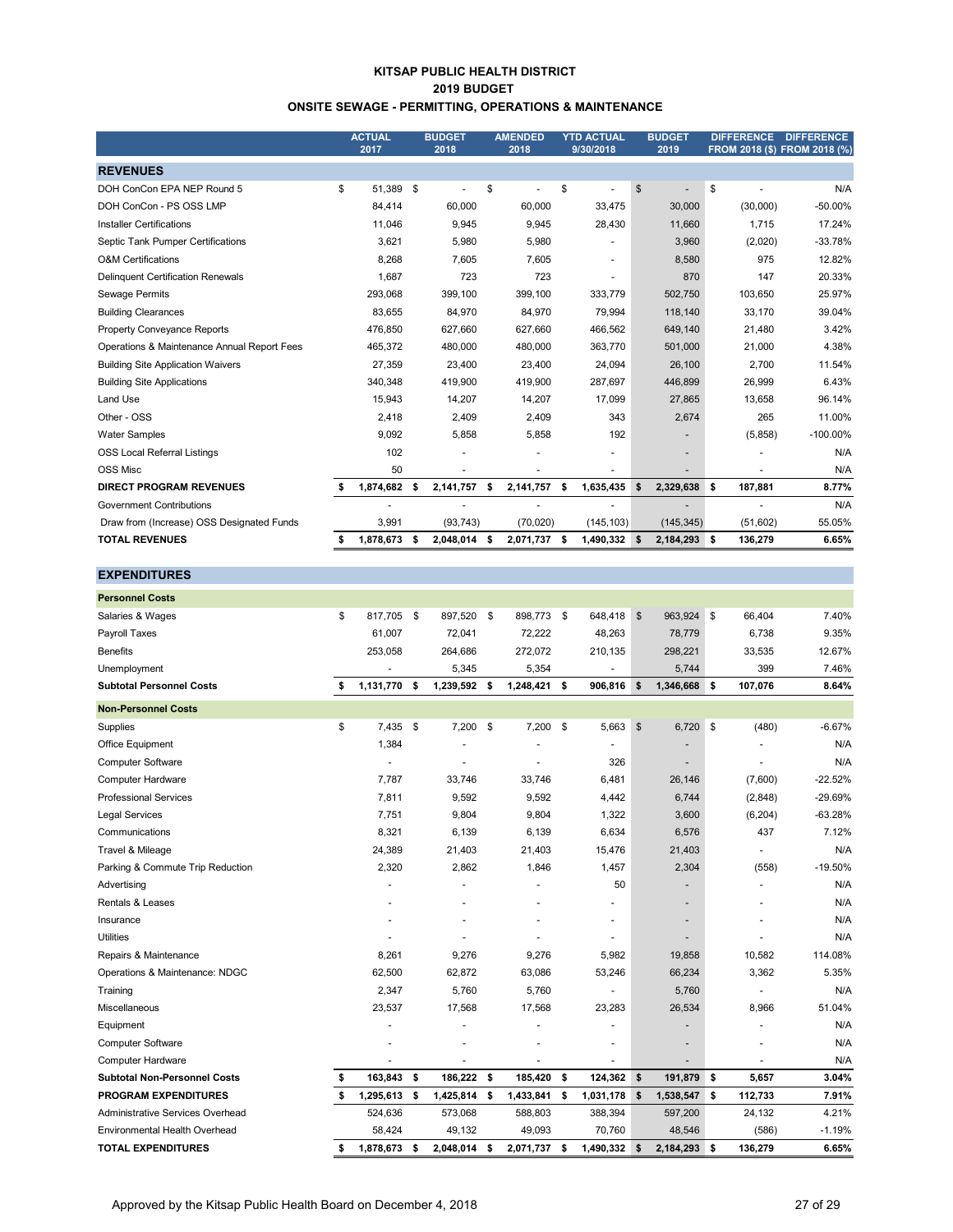#### **Kitsap Public Health District 2019 BUDGET FOOD & LIVING ENVIRONMENT PROGRAM**

|                                         |    | <b>ACTUAL</b><br>2017 | <b>BUDGET</b><br>2018 |          | <b>AMENDED</b><br>2018 | <b>YTD ACTUAL</b><br>9/30/2018 |              | <b>BUDGET</b><br>2019    | <b>DIFFERENCE</b> | <b>DIFFERENCE</b><br>FROM 2018 (\$) FROM 2018 (%) |
|-----------------------------------------|----|-----------------------|-----------------------|----------|------------------------|--------------------------------|--------------|--------------------------|-------------------|---------------------------------------------------|
|                                         |    |                       |                       |          |                        |                                |              |                          |                   |                                                   |
| <b>REVENUES</b>                         |    |                       |                       |          |                        |                                |              |                          |                   |                                                   |
| DOH Con Con Beach NEP                   | \$ | $7.200$ \$            | 19,200                | <b>S</b> |                        | \$<br>÷.                       | $\mathbb{S}$ | $\overline{\phantom{a}}$ | \$<br>(19, 200)   | $-100.00\%$                                       |
| DOH Con Con Beach IAR                   |    | 4,509                 |                       |          |                        | 199                            |              |                          |                   | N/A                                               |
| DOH Con Con Shellfish                   |    | 20,107                | 14.000                |          |                        | 55                             |              | ٠                        | (14,000)          | $-100.00\%$                                       |
| FDA Technology Update Grant             |    | 11,288                |                       |          |                        |                                |              | $\overline{\phantom{a}}$ |                   | N/A                                               |
| <b>USDA OSPI Interlocal</b>             |    | 1,308                 |                       |          |                        | ٠                              |              | ٠                        |                   | N/A                                               |
| USDA Summer Food Program OSPI           |    |                       | ٠                     |          |                        | 1.820                          |              |                          |                   | N/A                                               |
| Clean Water Kitsap - Food & LE          |    | 5,990                 | 7,800                 |          | 7,800                  | 1,214                          |              | $\overline{\phantom{a}}$ | (7,800)           | $-100.00\%$                                       |
| Clean Water Kitsap - Beach / RSF        |    | 18,659                |                       |          |                        | 11,985                         |              |                          |                   | N/A                                               |
| Clean Water Kitsap - LMP                |    | 26,661                | ä,                    |          |                        | 912                            |              | ٠                        |                   | N/A                                               |
| Establishments                          |    | 554,892               | 602,233               |          | 602,233                | 594,712                        |              | 702,000                  | 99,767            | 16.57%                                            |
| <b>Food Handler Permits</b>             |    | 13,715                | 11.804                |          | 11,804                 | 9.120                          |              | 11,850                   | 46                | 0.39%                                             |
| Food Handler Permits - TPCHD            |    | 85,547                | 85,561                |          | 85,561                 | 57,914                         |              | 85,517                   | (44)              | $-0.05%$                                          |
| <b>Temporary Permits</b>                |    | 34.212                | 37,325                |          | 37.325                 | 35.372                         |              | 38.100                   | 775               | 2.08%                                             |
| Camps                                   |    | 1,036                 | 3.120                 |          | 3.120                  | 3,120                          |              | 3,480                    | 360               | 11.54%                                            |
| Pools/Spas                              |    | 43,825                | 62,478                |          | 62,478                 | 69,403                         |              | 79,000                   | 16,522            | 26.44%                                            |
| <b>LE Reinspections</b>                 |    | 441                   | 1,100                 |          | 1,100                  | 147                            |              | 390                      | (710)             | $-64.55%$                                         |
| <b>LE School Plan Review</b>            |    | 4,278                 | 10,000                |          | 10,000                 | 8,358                          |              |                          | (10,000)          | $-100.00\%$                                       |
| Other - Food & Living Environment       |    | 2,013                 | 500                   |          | 500                    | 260                            |              |                          | (500)             | $-100.00\%$                                       |
| <b>Food Establishment Reinspections</b> |    | 15,479                | 23,445                |          | 23,445                 | 1,081                          |              | 47,000                   | 23,555            | 100.47%                                           |
| Port Gamble S'Klallam Tribe             |    |                       | 1,300                 |          | 1,300                  |                                |              |                          | (1,300)           | $-100.00%$                                        |
| Plan Reviews - Food & LE                |    | 21,965                | 26,047                |          | 26,047                 | 36,205                         |              | 33,060                   | 7,013             | 26.92%                                            |
| School Inspections                      |    | 7,412                 | 7,800                 |          | 7,800                  | ÷                              |              |                          | (7,800)           | $-100.00\%$                                       |
| <b>DIRECT PROGRAM REVENUES</b>          | s  | 880,537 \$            | 913,713               | \$       | 880,513 \$             | 831,877 \$                     |              | 1,000,397 \$             | 86,684            | 9.49%                                             |
| <b>Government Contributions</b>         |    | 129,678               | 109.929               |          | 211.668                | (42, 644)                      |              | 85,596                   | (24, 333)         | $-22.14%$                                         |
| <b>TOTAL REVENUES</b>                   |    | 1,010,215 \$          | 1,023,642             | Ŝ.       | 1,092,181              | \$<br>789,233                  | \$           | 1,085,993 \$             | 62,351            | 6.09%                                             |

| <b>EXPENDITURES</b>                 |                  |          |           |    |            |      |                          |               |              |         |           |
|-------------------------------------|------------------|----------|-----------|----|------------|------|--------------------------|---------------|--------------|---------|-----------|
| <b>Personnel Costs</b>              |                  |          |           |    |            |      |                          |               |              |         |           |
| Salaries & Wages                    | \$<br>456.887    | <b>S</b> | 462,257   | \$ | 484,727    | \$   | 355,492                  | $\mathsf{\$}$ | 491.191 \$   | 28,934  | 6.26%     |
| Payroll Taxes                       | 34,356           |          | 37,004    |    | 38,781     |      | 26,558                   |               | 39,945       | 2,941   | 7.95%     |
| <b>Benefits</b>                     | 117,589          |          | 129,412   |    | 146,415    |      | 109,654                  |               | 149,342      | 19,930  | 15.40%    |
| Unemployment                        |                  |          | 2,733     |    | 2,867      |      |                          |               | 2,906        | 173     | 6.33%     |
| <b>Subtotal Personnel Costs</b>     | \$<br>608,832    | - \$     | 631,406   | \$ | 672,790 \$ |      | 491,704                  | \$            | 683,384 \$   | 51,978  | 8.23%     |
| <b>Non-Personnel Costs</b>          |                  |          |           |    |            |      |                          |               |              |         |           |
| Supplies                            | \$<br>3.678      | \$       | 6.000     | \$ | 6.000      | \$   | 1.888                    | \$            | $4,000$ \$   | (2,000) | -33.33%   |
| Office Equipment <\$5,000           | 1.184            |          | 1.000     |    | 1.000      |      |                          |               | 1.700        | 700     | 70.00%    |
| Computer Software <\$5,000          | 27               |          | ä,        |    |            |      |                          |               |              |         | N/A       |
| Computer Hardware <\$5,000          | 61               |          | 2,625     |    | 2,625      |      | 2,601                    |               | 1,800        | (825)   | $-31.43%$ |
| <b>Professional Services</b>        | 13,593           |          | ä,        |    |            |      | 125                      |               | 200          | 200     | N/A       |
| <b>Legal Services</b>               | 3,000            |          | 2,000     |    | 2.000      |      | 592                      |               | 2,000        | ÷.      | N/A       |
| Communications                      | 5,688            |          | 5,829     |    | 5.829      |      | 5,207                    |               | 6,274        | 445     | 7.63%     |
| Travel & Mileage                    | 18,061           |          | 18,710    |    | 18,710     |      | 8,021                    |               | 18,281       | (429)   | $-2.29%$  |
| Parking & Commute Trip Reduction    | 2,045            |          | 2,430     |    | 1,439      |      | 997                      |               | 1,440        | (990)   | $-40.74%$ |
| Advertising                         |                  |          | 500       |    | 500        |      |                          |               | 500          | ÷       | N/A       |
| Rentals & Leases                    |                  |          | ÷         |    | ٠          |      |                          |               |              |         | N/A       |
| Insurance                           |                  |          |           |    |            |      |                          |               |              |         | N/A       |
| Utilities                           |                  |          | ÷,        |    |            |      | $\overline{\phantom{a}}$ |               |              |         | N/A       |
| Repairs & Maintenance               |                  |          |           |    |            |      |                          |               |              |         | N/A       |
| Operations & Maintenance: NDGC      | 31,564           |          | 32,024    |    | 34,000     |      | 24,088                   |               | 33,609       | 1,585   | 4.95%     |
| Training                            | 3,452            |          | 2,336     |    | 2,336      |      |                          |               | 3,500        | 1,164   | 49.83%    |
| Miscellaneous                       | 5,374            |          | 1,850     |    | 1,850      |      | 5,043                    |               | 1,850        |         | N/A       |
| Equipment >\$5,000                  | $\blacksquare$   |          | ٠         |    |            |      |                          |               |              |         | N/A       |
| Computer Software > \$5,000         |                  |          | ä,        |    |            |      | ٠                        |               |              |         | N/A       |
| Computer Hardware >\$5,000          |                  |          |           |    |            |      |                          |               |              |         | N/A       |
| <b>Subtotal Non-Personnel Costs</b> | \$<br>87,727     | \$       | 75,304    | \$ | 76,289     | \$   | 48,562                   | \$            | 75,154 \$    | (150)   | $-0.20%$  |
| <b>PROGRAM EXPENDITURES</b>         | \$<br>696,559 \$ |          | 706,710   | \$ | 749,079 \$ |      | 540,266                  | \$            | 758,538 \$   | 51,828  | 7.33%     |
| Administrative Services Overhead    | 282,226          |          | 291,921   |    | 316,702    |      | 210,600                  |               | 302,823      | 10,902  | 3.73%     |
| Environmental Health Overhead       | 31,430           |          | 25,011    |    | 26,400     |      | 38,367                   |               | 24,632       | (379)   | $-1.52%$  |
| <b>TOTAL EXPENDITURES</b>           | \$<br>1,010,215  | S.       | 1,023,642 | S. | 1,092,181  | - \$ | 789,233                  | \$            | 1,085,993 \$ | 62.351  | 6.09%     |